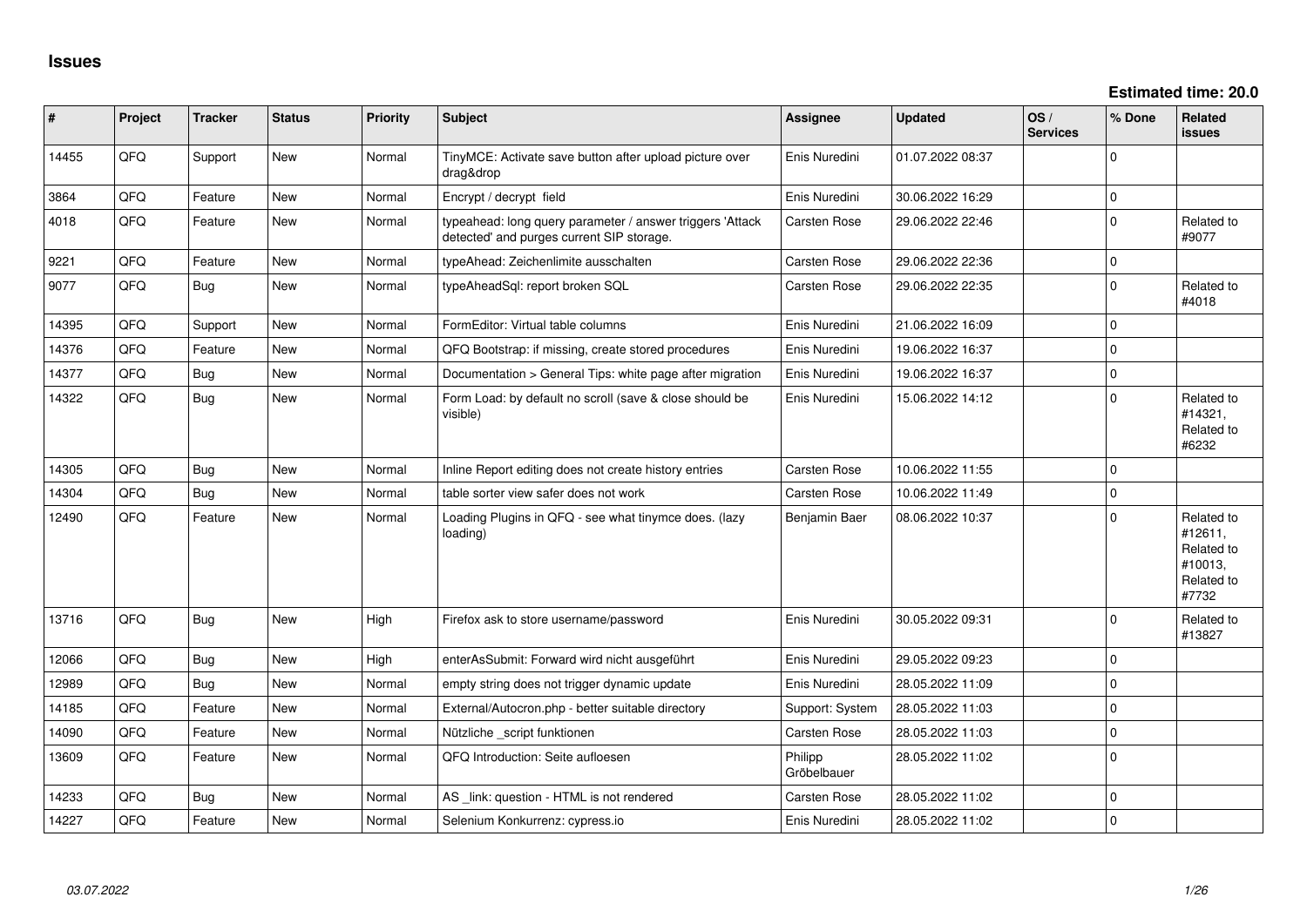| #     | Project | <b>Tracker</b> | <b>Status</b> | <b>Priority</b> | <b>Subject</b>                                                                                                                                      | <b>Assignee</b>     | <b>Updated</b>   | OS/<br><b>Services</b> | % Done         | Related<br><b>issues</b>                                               |
|-------|---------|----------------|---------------|-----------------|-----------------------------------------------------------------------------------------------------------------------------------------------------|---------------------|------------------|------------------------|----------------|------------------------------------------------------------------------|
| 14187 | QFQ     | Feature        | <b>New</b>    | High            | gfg.log: show current URL                                                                                                                           | Carsten Rose        | 28.05.2022 11:02 |                        | $\Omega$       | Related to<br>#13933,<br>Related to<br>#12532,<br>Related to<br>#11893 |
| 14077 | QFQ     | Bug            | New           | Normal          | As link: Attribute 'class' missing by r:1 and r:3 - but should<br>set                                                                               | <b>Carsten Rose</b> | 28.05.2022 11:02 |                        | $\mathbf 0$    | Related to<br>#5342.<br>Related to<br>#4343                            |
| 14028 | QFQ     | Feature        | <b>New</b>    | Normal          | Required notification: visual nicer                                                                                                                 | Enis Nuredini       | 28.05.2022 11:01 |                        | 0              |                                                                        |
| 13945 | QFQ     | Feature        | New           | Normal          | As _link: content before/after link                                                                                                                 | Enis Nuredini       | 28.05.2022 11:01 |                        | $\mathbf 0$    | Related to<br>#12262                                                   |
| 13689 | QFQ     | Bug            | New           | Normal          | Enter auf Eingabefeld mit ungültigem Wert führt zu blurry<br>Seite                                                                                  | Enis Nuredini       | 28.05.2022 10:53 |                        | $\mathbf 0$    | Related to<br>#14245, Has<br>duplicate<br>#11891                       |
| 14245 | QFQ     | Bug            | New           | Normal          | Form Save Btn bleibt disabled wenn Datumsfeld über<br>Datepicker geändert                                                                           | Enis Nuredini       | 27.05.2022 13:45 |                        | $\mathbf 0$    | Related to<br>#13689                                                   |
| 10979 | QFQ     | Feature        | New           | Normal          | Ajax Calls an API - dataReport                                                                                                                      | Carsten Rose        | 11.05.2022 12:15 |                        | $\mathbf 0$    |                                                                        |
| 14091 | QFQ     | Bug            | New           | Normal          | inconsistent template path for twig                                                                                                                 | Carsten Rose        | 19.04.2022 18:36 |                        | $\mathbf 0$    |                                                                        |
| 13451 | QFQ     | Bug            | New           | Normal          | Character Counter / Max Character: Problem in Safari                                                                                                | Carsten Rose        | 15.04.2022 17:18 |                        | 0              |                                                                        |
| 8891  | QFQ     | <b>Bug</b>     | New           | High            | formSubmitLog: do not log passwords                                                                                                                 | Enis Nuredini       | 25.03.2022 09:06 |                        | $\mathbf 0$    |                                                                        |
| 10463 | QFQ     | Feature        | New           | Normal          | Report_link: expliztes setzen von HTML Tags (Bedarf fuer<br>'data-selenium' & 'id')                                                                 | Enis Nuredini       | 23.03.2022 09:23 |                        | $\mathbf 0$    | Related to<br>#7648                                                    |
| 11892 | QFQ     | Feature        | <b>New</b>    | Normal          | tablesorter: columns with links are hard to order - new<br>qualifier 'Y: <ord>'</ord>                                                               | Enis Nuredini       | 23.03.2022 09:22 |                        | $\mathbf 0$    |                                                                        |
| 12714 | QFQ     | Bug            | New           | Normal          | Conversion of GIF to PDF broken when GIF contains Alpha.                                                                                            | <b>Carsten Rose</b> | 19.03.2022 17:49 |                        | $\mathbf 0$    |                                                                        |
| 12556 | QFQ     | Feature        | New           | Normal          | Pills Title: colored = static or dynamic on allrequiredgiven                                                                                        | Benjamin Baer       | 19.03.2022 17:49 |                        | $\mathbf 0$    |                                                                        |
| 12512 | QFQ     | Bug            | New           | Normal          | Some MySQL Installation can't use 'stored procedures'                                                                                               | Carsten Rose        | 19.03.2022 17:48 |                        | $\mathbf 0$    |                                                                        |
| 12520 | QFQ     | <b>Bug</b>     | New           | Normal          | Switch FE User: still active even FE User session expired                                                                                           | Carsten Rose        | 19.03.2022 17:48 |                        | 0              |                                                                        |
| 12581 | QFQ     | Bug            | New           | Normal          | Form.forward=close: Record 'new' in new browser tab ><br>save (& close) >> Form is not reloaded with new created<br>record id and stays in mode=new | <b>Carsten Rose</b> | 19.03.2022 17:48 |                        | 0              |                                                                        |
| 12603 | QFQ     | Feature        | New           | Normal          | Dropdown (Select), Radio, checkbox:<br>itemListAlways={{!SELECT key, value}}                                                                        | Carsten Rose        | 19.03.2022 17:47 |                        | $\mathbf 0$    |                                                                        |
| 12664 | QFQ     | Feature        | New           | Normal          | TinyMCE: report/remove malicous HTML/JS Code                                                                                                        | Carsten Rose        | 19.03.2022 17:47 |                        | $\overline{0}$ | Related to<br>#14320                                                   |
| 12716 | QFG     | Bug            | New           | Normal          | template group: Pattern only applied to first instance                                                                                              | Carsten Rose        | 19.03.2022 17:47 |                        | $\pmb{0}$      |                                                                        |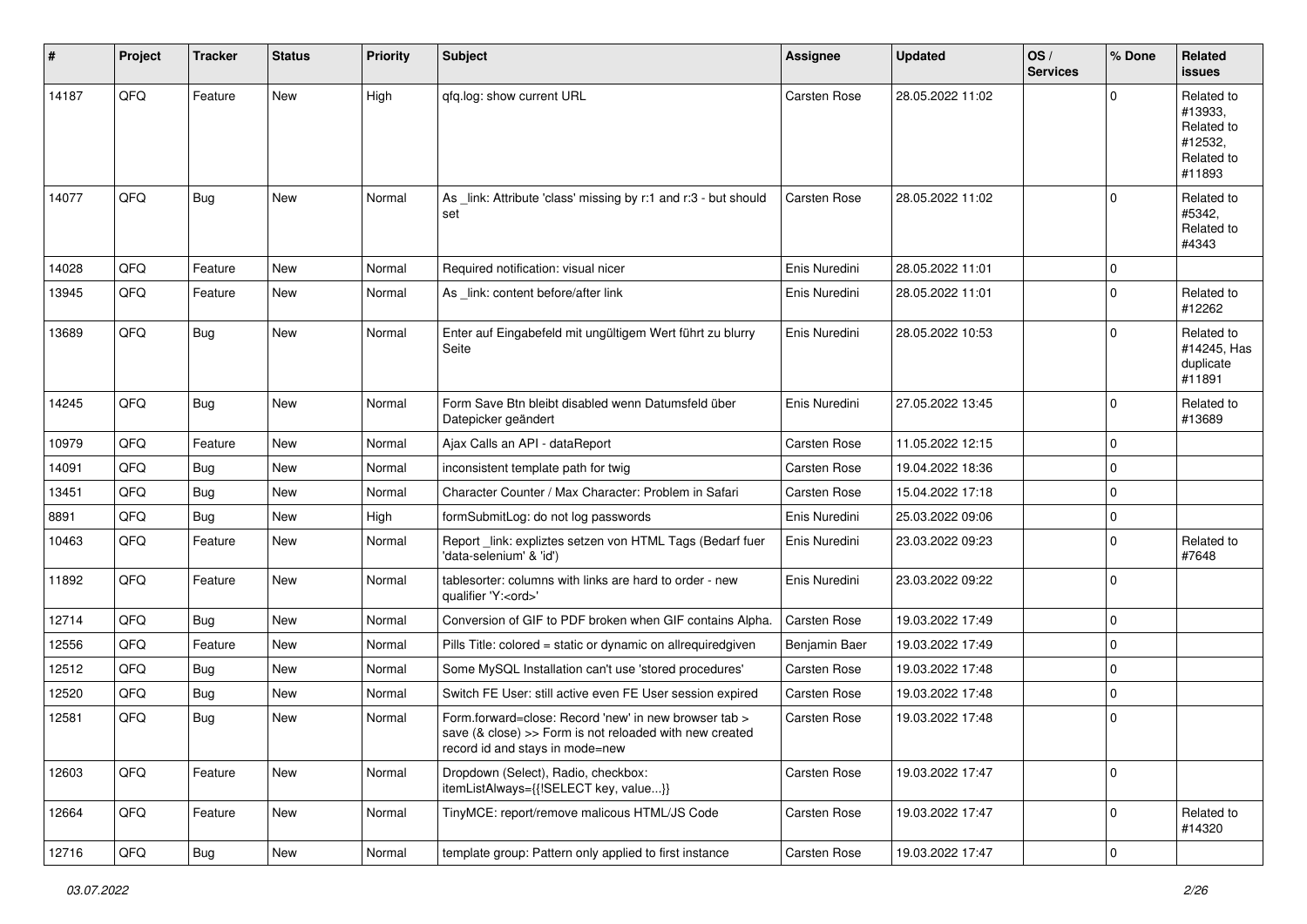| #     | Project | <b>Tracker</b> | <b>Status</b> | <b>Priority</b> | <b>Subject</b>                                                                                                                        | Assignee            | <b>Updated</b>   | OS/<br><b>Services</b> | % Done      | Related<br>issues                             |
|-------|---------|----------------|---------------|-----------------|---------------------------------------------------------------------------------------------------------------------------------------|---------------------|------------------|------------------------|-------------|-----------------------------------------------|
| 13331 | QFQ     | Bug            | <b>New</b>    | Normal          | Multi Form: Clear Icon misplaced                                                                                                      | <b>Carsten Rose</b> | 19.03.2022 17:47 |                        | $\Omega$    |                                               |
| 13332 | QFQ     | Bug            | New           | Normal          | Multi Form: Required Felder werden visuell nicht markiert.                                                                            | Carsten Rose        | 19.03.2022 17:47 |                        | $\pmb{0}$   |                                               |
| 13460 | QFQ     | Bug            | New           | Normal          | Doc: Password set/reset  password should not processed<br>with 'html encode'                                                          | Carsten Rose        | 19.03.2022 17:46 |                        | $\mathbf 0$ |                                               |
| 13467 | QFQ     | Feature        | New           | Normal          | ChangeLog Generator                                                                                                                   | Carsten Rose        | 19.03.2022 17:46 |                        | $\mathbf 0$ | Related to<br>#11460                          |
| 13528 | QFQ     | Bug            | <b>New</b>    | Normal          | qfq.io > releases: es wird kein neues Release angelegt                                                                                | Benjamin Baer       | 19.03.2022 17:46 |                        | $\pmb{0}$   |                                               |
| 13592 | QFQ     | Bug            | New           | Normal          | QFQ Build Queue: das vergeben von Tags klappt nicht. Es<br>werden keine Releases gebaut.                                              | Carsten Rose        | 19.03.2022 17:45 |                        | $\mathbf 0$ |                                               |
| 13647 | QFQ     | Bug            | <b>New</b>    | Normal          | Autofocus funktioniert nicht auf Chrome                                                                                               | Benjamin Baer       | 19.03.2022 17:44 |                        | $\mathbf 0$ |                                               |
| 13700 | QFQ     | Feature        | New           | Normal          | Redesign gfg.io Seite                                                                                                                 | Carsten Rose        | 19.03.2022 17:43 |                        | $\mathbf 0$ |                                               |
| 13757 | QFQ     | Feature        | <b>New</b>    | High            | QR / Bar-Code Plugin                                                                                                                  | Enis Nuredini       | 19.03.2022 17:43 |                        | $\mathbf 0$ |                                               |
| 13841 | QFQ     | Feature        | <b>New</b>    | Normal          | Create PDF via iText - evaluate                                                                                                       | Carsten Rose        | 19.03.2022 17:42 |                        | $\mathbf 0$ |                                               |
| 13843 | QFQ     | Feature        | <b>New</b>    | Normal          | Create JWT via QFQ                                                                                                                    | Carsten Rose        | 19.03.2022 17:42 |                        | $\mathbf 0$ |                                               |
| 4413  | QFQ     | Feature        | <b>New</b>    | Normal          | fieldset: show/hidden, modeSql, dynamicUpdate                                                                                         | <b>Carsten Rose</b> | 09.02.2022 15:19 |                        | $\mathbf 0$ |                                               |
| 13706 | QFQ     | Bug            | New           | Normal          | Wrong CheckType in FieldElement LastStatus of Form Cron                                                                               | <b>Carsten Rose</b> | 21.01.2022 18:20 |                        | $\pmb{0}$   |                                               |
| 13659 | QFQ     | Bug            | New           | Normal          | wrong sanitize class applied to R-store                                                                                               | Carsten Rose        | 15.01.2022 14:23 |                        | $\mathbf 0$ |                                               |
| 12476 | QFQ     | Feature        | New           | Normal          | clearMe: a) should trigger 'dirty', b) sticky on textarea resize                                                                      | Benjamin Baer       | 04.01.2022 08:40 |                        | $\pmb{0}$   | Related to<br>#9528                           |
| 12327 | QFQ     | Bug            | <b>New</b>    | Normal          | Copy to clipboard: Glyphicon can not be changed                                                                                       | <b>Carsten Rose</b> | 27.12.2021 17:59 |                        | $\mathbf 0$ |                                               |
| 12544 | QFQ     | Feature        | New           | High            | a) ' AS _link' new also as ' AS _format', b) sortierung via<br>'display: none;', c) ' format' benoeitgt nicht zwingend<br>u/U/p/m/z/d | Carsten Rose        | 14.12.2021 16:03 |                        | $\mathbf 0$ |                                               |
| 12702 | QFQ     | Bug            | <b>New</b>    | High            | templateGroup: broken in multiDb Setup                                                                                                | Carsten Rose        | 14.12.2021 16:02 |                        | $\pmb{0}$   |                                               |
| 12545 | QFQ     | Bug            | <b>New</b>    | Urgent          | sql.log not created / updated                                                                                                         | Carsten Rose        | 14.12.2021 16:02 |                        | $\mathbf 0$ |                                               |
| 12974 | QFQ     | Bug            | <b>New</b>    | High            | Sanitize Queries in Action-Elements                                                                                                   | Carsten Rose        | 07.12.2021 17:19 |                        | $\pmb{0}$   |                                               |
| 12670 | QFQ     | Bug            | New           | High            | Dropdown-Menu classes können nicht mehr angegeben<br>werden                                                                           | Carsten Rose        | 07.12.2021 17:19 |                        | $\mathbf 0$ |                                               |
| 12532 | QFQ     | Feature        | <b>New</b>    | High            | SIP-Parameter bei Seitenaufruf in Browser-Console<br>anzeigen                                                                         | Carsten Rose        | 07.12.2021 17:19 |                        | $\mathbf 0$ | Related to<br>#11893.<br>Related to<br>#14187 |
| 12513 | QFQ     | Bug            | <b>New</b>    | High            | Implement server side check of maxlength                                                                                              | Carsten Rose        | 07.12.2021 17:19 |                        | $\mathbf 0$ |                                               |
| 12186 | QFQ     | Feature        | New           | High            | TinyMCE Config für Objekte                                                                                                            | Carsten Rose        | 07.12.2021 17:19 |                        | $\pmb{0}$   | <b>Blocks</b><br>#12632                       |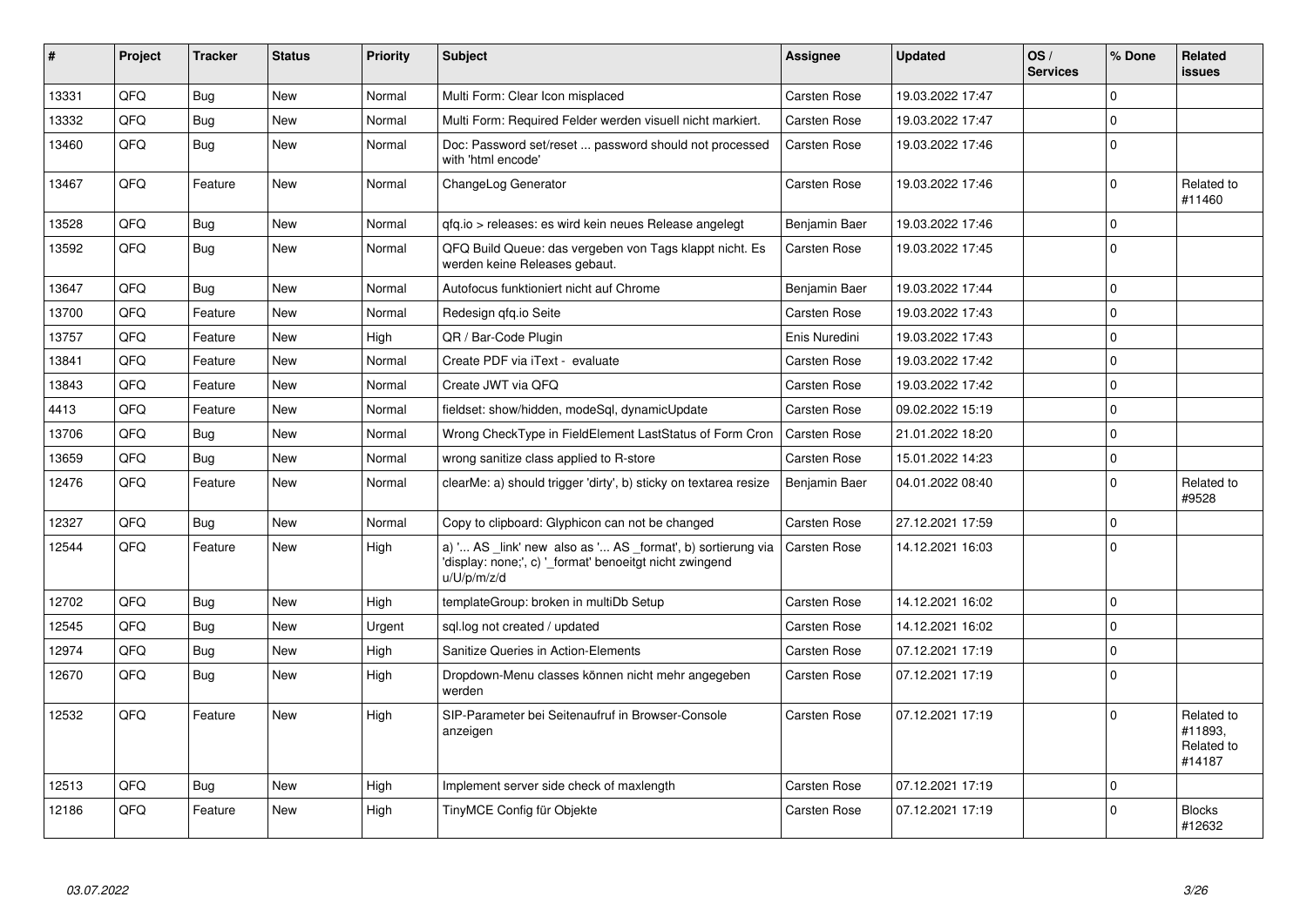| #     | Project | <b>Tracker</b> | <b>Status</b> | <b>Priority</b> | <b>Subject</b>                                                                                                 | <b>Assignee</b>     | <b>Updated</b>   | OS/<br><b>Services</b> | % Done       | Related<br><b>issues</b>                      |
|-------|---------|----------------|---------------|-----------------|----------------------------------------------------------------------------------------------------------------|---------------------|------------------|------------------------|--------------|-----------------------------------------------|
| 10114 | QFQ     | Feature        | New           | High            | Symbol (Link): 'G:' (Glyphicon) replaced by 'i:' (icon)                                                        |                     | 07.12.2021 17:19 |                        | $\Omega$     | Related to<br>#3797.<br>Related to<br>#4194   |
| 11702 | QFQ     | Feature        | New           | Normal          | HTML Special Char makes no sense for 'allbut' if '&' is<br>forbidden                                           | <b>Carsten Rose</b> | 07.12.2021 16:35 |                        | $\mathbf 0$  | Related to<br>#5112,<br>Related to<br>#14320  |
| 13354 | QFQ     | Feature        | <b>New</b>    | Normal          | Using Websocket in QFQ                                                                                         | <b>Carsten Rose</b> | 10.11.2021 15:47 |                        | $\mathbf 0$  |                                               |
| 9013  | QFQ     | Bug            | New           | Normal          | Error in Twig template not handled                                                                             | <b>Carsten Rose</b> | 20.10.2021 13:43 |                        | 0            |                                               |
| 5305  | QFQ     | <b>Bug</b>     | New           | Normal          | Upload FormElement: nicht disabled by readonly Form                                                            | <b>Carsten Rose</b> | 16.06.2021 13:43 |                        | $\mathbf{0}$ | Related to<br>#9347,<br>Related to<br>#9834   |
| 12679 | QFQ     | Feature        | <b>New</b>    | Normal          | tablesorter: custom column width                                                                               | <b>Carsten Rose</b> | 16.06.2021 11:10 |                        | $\mathbf 0$  |                                               |
| 9347  | QFQ     | <b>Bug</b>     | New           | High            | FE.type=upload with dynamic show/hidden: required not<br>detected                                              | <b>Carsten Rose</b> | 12.06.2021 10:40 |                        | $\mathbf 0$  | Related to<br>#5305,<br>Related to<br>#12398  |
| 11460 | QFQ     | Feature        | New           | Normal          | Easier creation of changelog: gitchangelog                                                                     | <b>Carsten Rose</b> | 12.06.2021 10:20 |                        | $\mathbf 0$  | Related to<br>#13467                          |
| 6261  | QFQ     | Feature        | New           | Normal          | Persistent SIP                                                                                                 | <b>Carsten Rose</b> | 12.06.2021 09:07 |                        | $\mathbf 0$  | Related to<br>#10819                          |
| 6723  | QFQ     | Feature        | New           | Normal          | Report QFQ Installation and Version                                                                            | Carsten Rose        | 12.06.2021 09:07 |                        | 0            |                                               |
| 9348  | QFQ     | Feature        | <b>New</b>    | Normal          | defaultThumbnailSize: pre render thumbnails                                                                    | Carsten Rose        | 12.06.2021 09:05 |                        | $\mathbf 0$  |                                               |
| 7890  | QFQ     | <b>Bug</b>     | <b>New</b>    | Normal          | FormElement 'required': extraButtonInfo not aligned                                                            | <b>Carsten Rose</b> | 11.06.2021 21:17 |                        | $\mathbf 0$  | Related to<br>#11517                          |
| 9531  | QFQ     | Bug            | <b>New</b>    | High            | FE File: Dynamic Update / modeSql / required detected<br>even it not set                                       | <b>Carsten Rose</b> | 11.06.2021 20:32 |                        | $\mathbf 0$  | Related to<br>#12398                          |
| 12632 | QFQ     | Feature        | New           | Normal          | TinyMCE: Prepare CSS classes for images                                                                        | Carsten Rose        | 04.06.2021 14:35 |                        | 100          | Blocked by<br>#12186                          |
| 11893 | QFQ     | Feature        | New           | High            | Broken SIP: a) only report one time, b) only report in main<br>column                                          | <b>Carsten Rose</b> | 12.05.2021 12:13 |                        | $\mathbf 0$  | Related to<br>#12532,<br>Related to<br>#14187 |
| 12412 | QFQ     | Feature        | New           | Normal          | Action/Escape qualifier 'e' (empty), '0': if given, an empty<br>string (or '0') will be treated as 'not found' | Carsten Rose        | 08.05.2021 09:40 |                        | $\mathbf 0$  | Related to<br>#12413,<br>Related to<br>#10012 |
| 12465 | QFQ     | Feature        | New           | Normal          | QFQ Function: use in FE to fill StoreRecord                                                                    | Carsten Rose        | 05.05.2021 21:58 |                        | $\mathbf 0$  |                                               |
| 8962  | QFQ     | Feature        | New           | High            | allow for form fields with identical names                                                                     | Carsten Rose        | 03.05.2021 21:14 |                        | $\pmb{0}$    |                                               |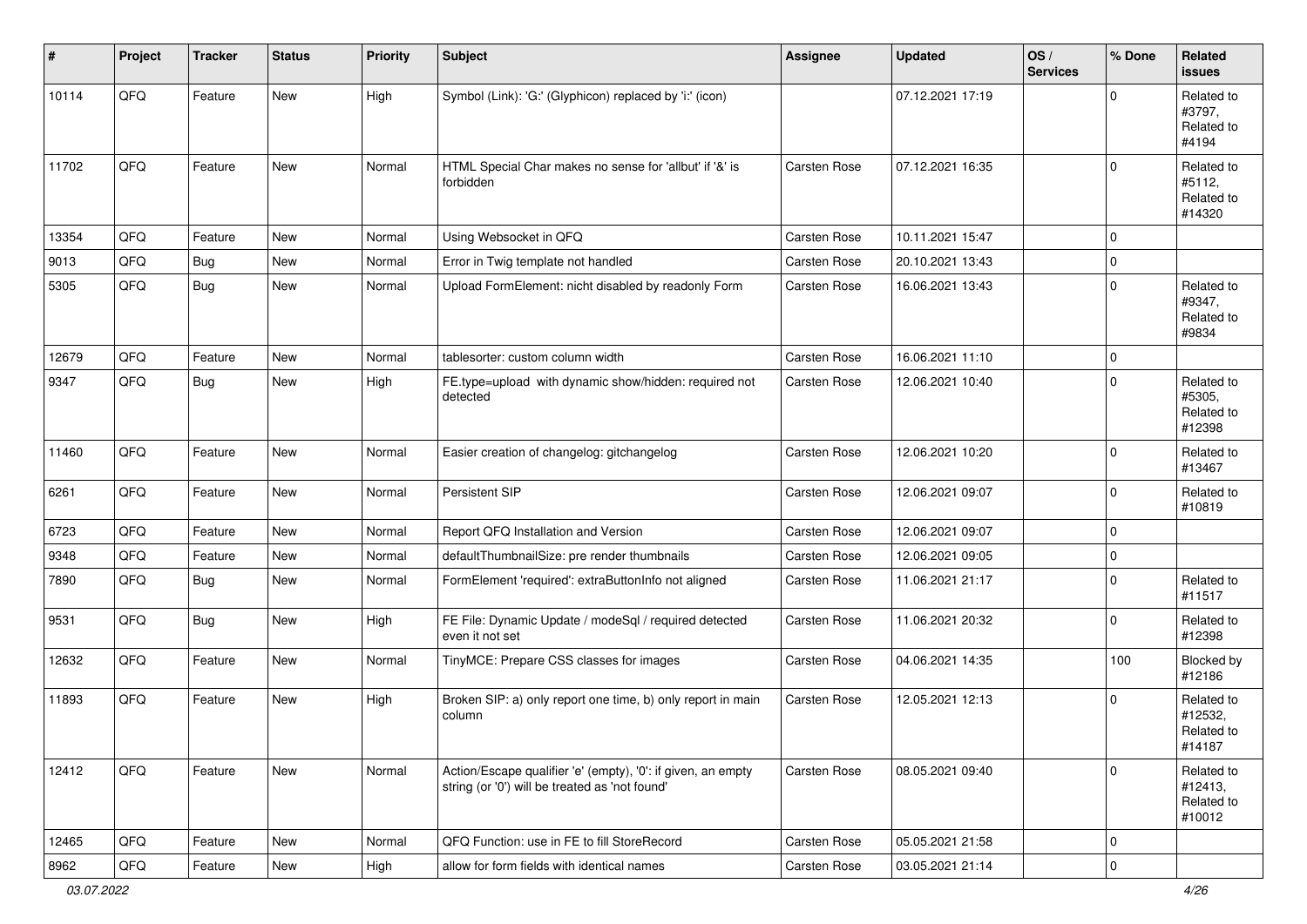| #     | Project | <b>Tracker</b> | <b>Status</b> | <b>Priority</b> | <b>Subject</b>                                                                   | <b>Assignee</b>     | <b>Updated</b>   | OS/<br><b>Services</b> | % Done       | Related<br><b>issues</b>                     |
|-------|---------|----------------|---------------|-----------------|----------------------------------------------------------------------------------|---------------------|------------------|------------------------|--------------|----------------------------------------------|
| 8668  | QFQ     | Bug            | New           | High            | Pill disabled: dyamic mode 'hidden' not respected - FE is still<br>required      | <b>Carsten Rose</b> | 03.05.2021 21:14 |                        | 0            |                                              |
| 8431  | QFQ     | Bug            | New           | High            | autocron.php with wrong path                                                     | Carsten Rose        | 03.05.2021 21:14 |                        | 0            |                                              |
| 8083  | QFQ     | Bug            | New           | High            | FormEditor: primary table list does not respect<br>'indexDb={{indexData:Y}}'     | Carsten Rose        | 03.05.2021 21:14 |                        | $\Omega$     | Has duplicate<br>#6678                       |
| 7899  | QFQ     | Bug            | New           | High            | Fe.type=password / retype / required: always complain<br>about missing value     | Carsten Rose        | 03.05.2021 21:14 |                        | $\Omega$     |                                              |
| 7850  | QFQ     | Feature        | <b>New</b>    | High            | Upload records: non 'pathFileName' column                                        | Carsten Rose        | 03.05.2021 21:14 |                        | $\Omega$     |                                              |
| 7650  | QFQ     | Bug            | <b>New</b>    | High            | Optional do not show 'required' sign on FormElement                              | Carsten Rose        | 03.05.2021 21:14 |                        | 0            |                                              |
| 5715  | QFQ     | Feature        | <b>New</b>    | High            | PDF Caching                                                                      | Carsten Rose        | 03.05.2021 21:14 |                        | $\Omega$     | Related to<br>#5851,<br>Related to<br>#6357  |
| 5459  | QFQ     | Bug            | New           | High            | Multi DB: spread system tables between 'QFQ' and<br>'Data'-DB                    | <b>Carsten Rose</b> | 03.05.2021 21:14 |                        | 0            | Related to<br>#4720                          |
| 5221  | QFQ     | Bug            | <b>New</b>    | High            | Download Dialog: Bleibt stehen in FF wenn Datei<br>automatisch gespeichert wird. | Carsten Rose        | 03.05.2021 21:14 |                        | $\Omega$     |                                              |
| 3727  | QFQ     | Feature        | <b>New</b>    | High            | Security: Session Hijacking erschweren                                           | <b>Carsten Rose</b> | 03.05.2021 21:14 |                        | 0            |                                              |
| 12468 | QFQ     | <b>Bug</b>     | New           | Urgent          | Form: update Form.title after save                                               | <b>Carsten Rose</b> | 03.05.2021 21:12 |                        | 0            |                                              |
| 11850 | QFQ     | Feature        | New           | Urgent          | Wizard Form: basierend auf einer Tabelle eine Form<br>anlegen.                   |                     | 03.05.2021 21:12 |                        | $\Omega$     | Blocked by<br>#8082                          |
| 11237 | QFQ     | Bug            | New           | High            | Radiobutton / parameter.buttonClass= btn-default - kein dirty<br>Trigger         | Benjamin Baer       | 03.05.2021 21:12 |                        | $\Omega$     | Related to<br>#10766                         |
| 11057 | QFQ     | Bug            | <b>New</b>    | High            | Checkboxes ohne span.checkmark im Report werden<br>ausgeblendet                  | Benjamin Baer       | 03.05.2021 21:12 |                        | 0            | Related to<br>#11039                         |
| 10766 | QFQ     | Bug            | New           | High            | Radiobutton / parameter.buttonClass=btn-default: dynamic<br>update               |                     | 03.05.2021 21:12 |                        | $\Omega$     | Related to<br>#11237                         |
| 10640 | QFQ     | Bug            | New           | High            | TypeAhead Tag: FE editierbar trotz readOnly                                      | Carsten Rose        | 03.05.2021 21:12 |                        | 0            | Related to<br>#7795                          |
| 10508 | QFQ     | Bug            | New           | High            | Multi Form broken on Multi DB Instance                                           | Carsten Rose        | 03.05.2021 21:12 |                        | 0            |                                              |
| 10506 | QFQ     | Bug            | <b>New</b>    | High            | Template Group broken on MultiDB instance                                        | Carsten Rose        | 03.05.2021 21:12 |                        | $\Omega$     | Related to<br>#10505                         |
| 10081 | QFQ     | <b>Bug</b>     | New           | High            | Stale record lock after 'forbidden' character                                    | Carsten Rose        | 03.05.2021 21:12 |                        | $\mathbf 0$  | Related to<br>#10082,<br>Related to<br>#9789 |
| 10345 | QFQ     | Feature        | New           | Normal          | Templates - Patterns QFQ Style                                                   |                     | 03.05.2021 21:01 |                        | $\mathbf{0}$ | Related to<br>#10713                         |
| 12119 | QFG     | Feature        | New           | Normal          | AS paged: error message missing if there ist no 'r' argument. Carsten Rose       |                     | 03.05.2021 20:51 |                        | $\mathbf 0$  |                                              |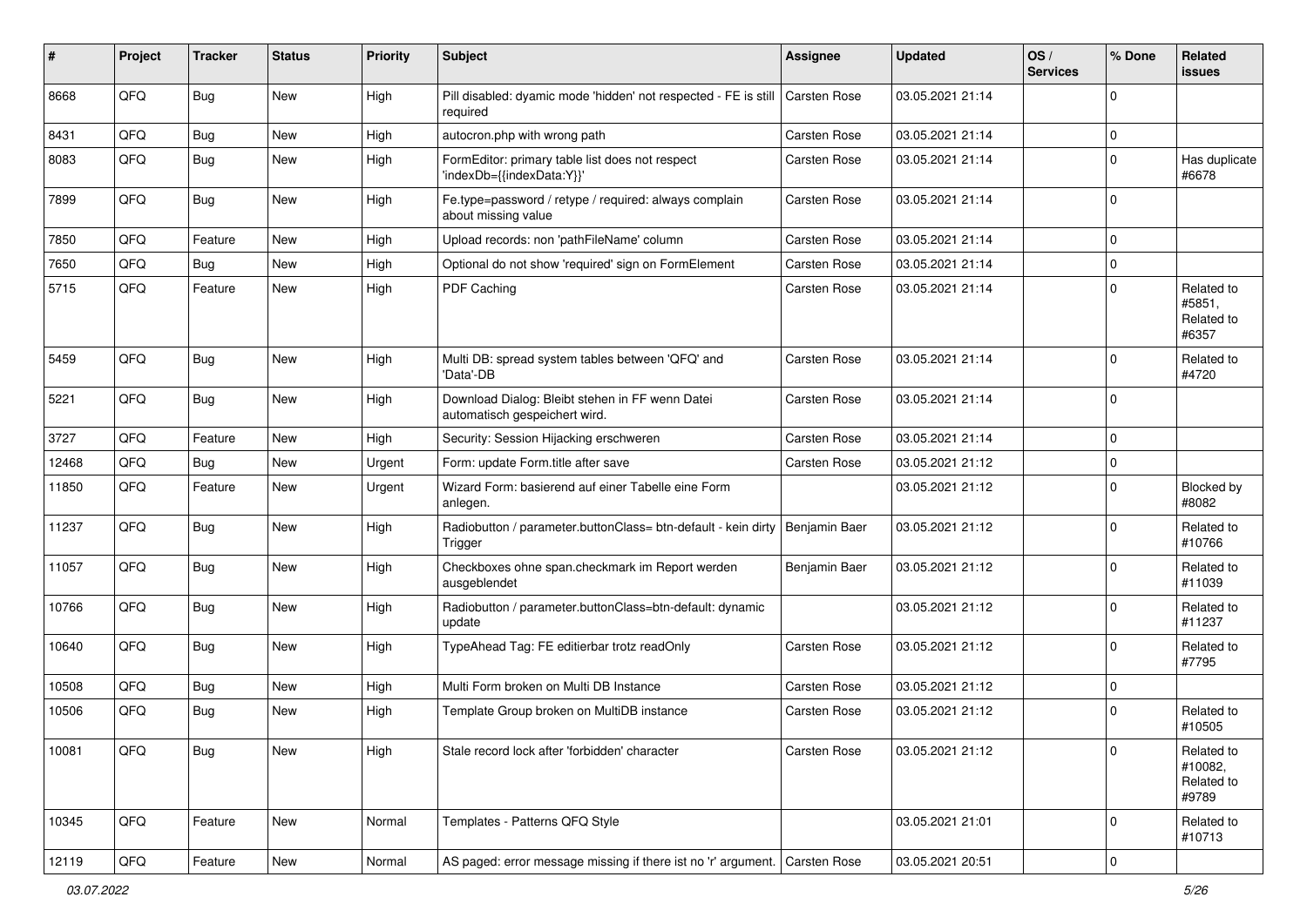| #     | Project | <b>Tracker</b> | <b>Status</b> | <b>Priority</b> | <b>Subject</b>                                                                                             | <b>Assignee</b>                                        | <b>Updated</b>      | OS/<br><b>Services</b> | % Done       | <b>Related</b><br><b>issues</b>               |                      |
|-------|---------|----------------|---------------|-----------------|------------------------------------------------------------------------------------------------------------|--------------------------------------------------------|---------------------|------------------------|--------------|-----------------------------------------------|----------------------|
| 12163 | QFQ     | Feature        | <b>New</b>    | Normal          | Checkbox: table wrap                                                                                       | <b>Carsten Rose</b>                                    | 03.05.2021 20:51    |                        | $\Omega$     |                                               |                      |
| 11668 | QFQ     | Bug            | <b>New</b>    | Normal          | Play function.sql - problem with mysql                                                                     | <b>Carsten Rose</b>                                    | 03.05.2021 20:48    |                        | $\Omega$     |                                               |                      |
| 11667 | QFQ     | Bug            | <b>New</b>    | Normal          | MySQL mariadb-server-10.3: Incorrect datetime value                                                        | Carsten Rose                                           | 03.05.2021 20:48    |                        | $\mathbf 0$  |                                               |                      |
| 11955 | QFQ     | Feature        | <b>New</b>    | Normal          | subrecord: new title option to set <th> attributes - e.g. to<br/>customize tablesorter options.</th>       | attributes - e.g. to<br>customize tablesorter options. | <b>Carsten Rose</b> | 03.05.2021 20:47       |              | $\mathbf{0}$                                  | Related to<br>#11775 |
| 11747 | QFQ     | Feature        | New           | Normal          | Maintenance Page with Redirect                                                                             | <b>Carsten Rose</b>                                    | 03.05.2021 20:47    |                        | $\mathbf{0}$ | Related to<br>#11741                          |                      |
| 12480 | QFQ     | Feature        | New           | Normal          | If QFQ upgrade is running, block further request                                                           | Carsten Rose                                           | 03.05.2021 20:45    |                        | $\mathbf{0}$ |                                               |                      |
| 12477 | QFQ     | Feature        | <b>New</b>    | Normal          | Support for refactoring: Form, FormElement, diverse<br>Tabellen/Spalten, tt-content Records                | <b>Carsten Rose</b>                                    | 03.05.2021 20:45    |                        | $\Omega$     |                                               |                      |
| 12474 | QFQ     | Feature        | <b>New</b>    | Normal          | Check BaseConfigURL if it is given and the the last char is '/'                                            | <b>Carsten Rose</b>                                    | 03.05.2021 20:45    |                        | $\mathbf{0}$ |                                               |                      |
| 12413 | QFQ     | Feature        | <b>New</b>    | Normal          | STORE_TYPO3: enhance for {{be_users.email:T}},<br>{{fe users.email:T}}                                     | Carsten Rose                                           | 03.05.2021 20:45    |                        | 0            | Related to<br>#12412.<br>Related to<br>#10012 |                      |
| 12400 | QFQ     | Feature        | <b>New</b>    | Normal          | Tutorial ist in QFQ Doku, Wird in der Suche gefunden, es<br>gibt aber kein Menupunkt - Inhalt ueberpruefen | Carsten Rose                                           | 03.05.2021 20:45    |                        | $\Omega$     |                                               |                      |
| 12269 | QFQ     | Feature        | <b>New</b>    | Normal          | 2FA - Login                                                                                                | Carsten Rose                                           | 03.05.2021 20:45    |                        | $\mathbf 0$  |                                               |                      |
| 12162 | QFQ     | Feature        | New           | Normal          | FE.type=sendmail: personalized mailing (several mails) via<br>template                                     | <b>Carsten Rose</b>                                    | 03.05.2021 20:45    |                        | $\mathbf{0}$ |                                               |                      |
| 12156 | QFQ     | Feature        | <b>New</b>    | Normal          | Form: Optional disable 'leave page'                                                                        |                                                        | 03.05.2021 20:45    |                        | $\mathbf 0$  |                                               |                      |
| 12109 | QFQ     | Feature        | <b>New</b>    | Normal          | Donwload Link: Plain, SIP, Persistent Link, Peristent SIP -<br>new notation                                | Carsten Rose                                           | 03.05.2021 20:45    |                        | $\mathbf 0$  | Related to<br>#12085                          |                      |
| 12135 | QFQ     | Feature        | <b>New</b>    | Normal          | Subrecord: Notiz                                                                                           |                                                        | 24.04.2021 16:58    |                        | $\mathbf 0$  |                                               |                      |
| 12330 | QFQ     | Feature        | New           | Normal          | Copy to input field / text area / TinyMCE                                                                  | <b>Carsten Rose</b>                                    | 07.04.2021 09:01    |                        | $\mathbf{0}$ |                                               |                      |
| 10080 | QFQ     | Feature        | <b>New</b>    | Normal          | Popup on 'save' / 'close': configure dialog (answer<br>yes/no/cancle/)                                     | <b>Carsten Rose</b>                                    | 28.03.2021 20:52    |                        | $\mathbf 0$  | Is duplicate of<br>#12262                     |                      |
| 12187 | QFQ     | <b>Bug</b>     | <b>New</b>    | Normal          | Trigger FormAsFile() via Report: probably problem with multi<br>DB setup                                   | <b>Carsten Rose</b>                                    | 20.03.2021 21:20    |                        | $\mathbf 0$  |                                               |                      |
| 10714 | QFQ     | Feature        | New           | Normal          | multi Table Form                                                                                           | <b>Carsten Rose</b>                                    | 16.03.2021 18:44    |                        | $\mathbf 0$  |                                               |                      |
| 8217  | QFQ     | Feature        | New           | Normal          | if-elseif-else construct                                                                                   | Carsten Rose                                           | 16.03.2021 18:41    |                        | $\Omega$     | Related to<br>#10716                          |                      |
| 11516 | QFQ     | Feature        | <b>New</b>    | Normal          | Multi Page Form (Previous/Next Buttons)                                                                    | <b>Carsten Rose</b>                                    | 16.03.2021 17:52    |                        | $\mathbf 0$  |                                               |                      |
| 12146 | QFQ     | Feature        | New           | Normal          | Autocron Job: Anzeigen wann der naechste Job ausgefuehrt<br>wird, resp das er nicht ausgefuehrt wird       | <b>Carsten Rose</b>                                    | 15.03.2021 15:23    |                        | $\mathbf{0}$ |                                               |                      |
| 12133 | QFQ     | Bug            | New           | Normal          | NPM, phpSpreadSheet aktualisieren                                                                          | Carsten Rose                                           | 15.03.2021 09:04    |                        | $\pmb{0}$    |                                               |                      |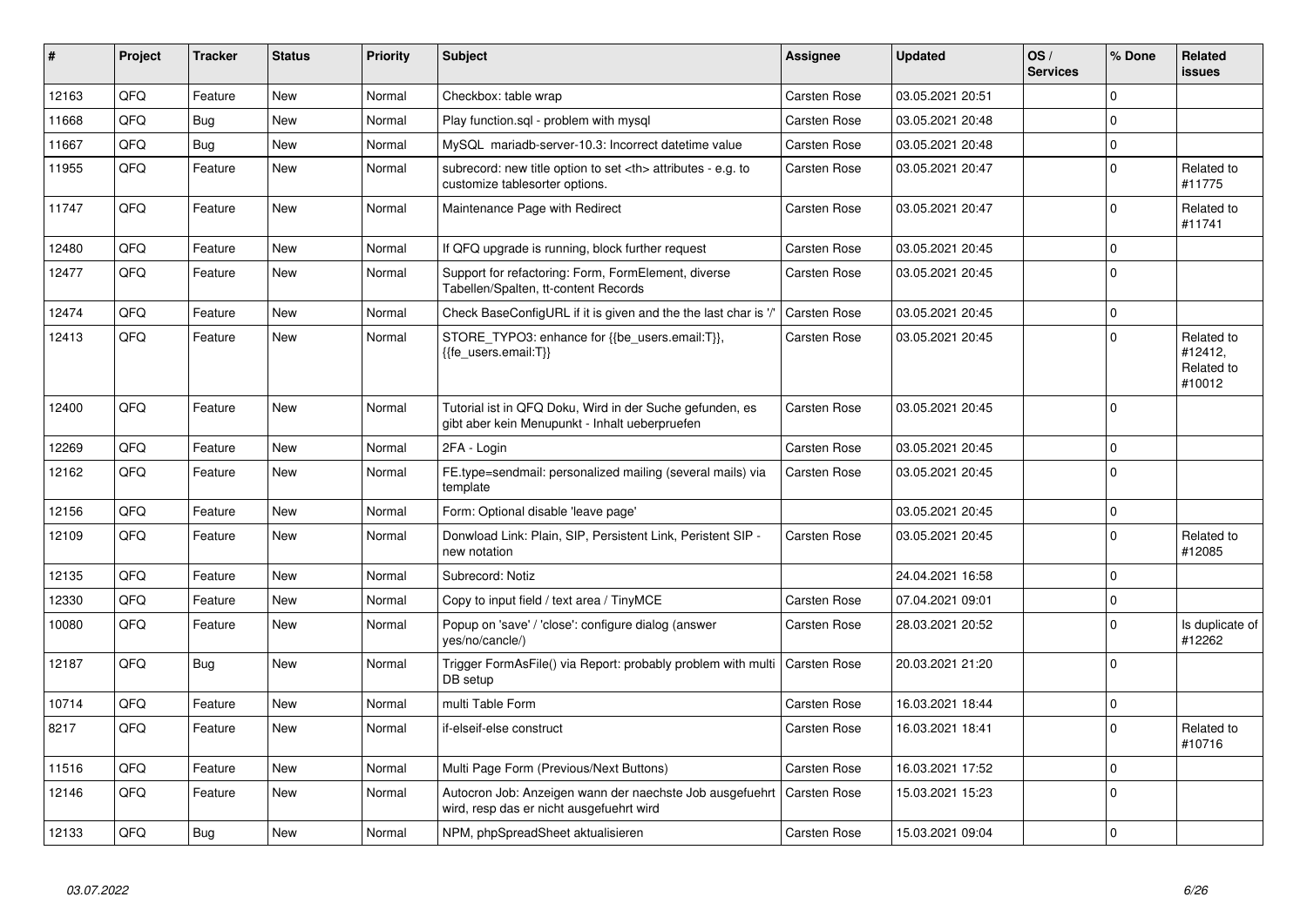| #     | Project | <b>Tracker</b> | <b>Status</b> | <b>Priority</b> | <b>Subject</b>                                                                     | <b>Assignee</b>     | <b>Updated</b>   | OS/<br><b>Services</b> | % Done       | Related<br><b>issues</b>                                             |
|-------|---------|----------------|---------------|-----------------|------------------------------------------------------------------------------------|---------------------|------------------|------------------------|--------------|----------------------------------------------------------------------|
| 8187  | QFQ     | Feature        | New           | Normal          | Subrecord: enable/hide new button - make new/edit/delete<br>customizeable.         | <b>Carsten Rose</b> | 06.03.2021 18:44 |                        | 0            | Related to<br>#11326                                                 |
| 12045 | QFQ     | <b>Bug</b>     | New           | Normal          | templateGroup afterSave FE: Aufruf ohne<br>sglHonorFormElements funktioniert nicht | Carsten Rose        | 18.02.2021 16:33 |                        | 0            |                                                                      |
| 12040 | QFQ     | Bug            | New           | Normal          | FE Mode 'hidden' für zwei FEs auf einer Zeile                                      | Carsten Rose        | 18.02.2021 10:13 |                        | 0            |                                                                      |
| 12039 | QFQ     | Feature        | <b>New</b>    | Normal          | Missing htmlSpecialChar() in pre processing on form submit                         |                     | 18.02.2021 00:09 |                        | $\Omega$     | Related to<br>#14320                                                 |
| 12024 | QFQ     | Feature        | New           | Normal          | Excel Export: text columns by default decode<br>htmlspeciachar()                   | Carsten Rose        | 17.02.2021 23:55 |                        | 0            | Related to<br>#12022                                                 |
| 12038 | QFQ     | Feature        | <b>New</b>    | Normal          | a) STORE_VAR: filenameOnlyStripUniq, b) SP:<br>QSTRIPUNIQ()                        |                     | 17.02.2021 23:55 |                        | 0            |                                                                      |
| 12023 | QFQ     | Feature        | New           | Normal          | MySQL Stored Precdure: QDECODESPECIALCHAR()                                        | <b>Carsten Rose</b> | 16.02.2021 11:16 |                        | 0            | Related to<br>#12022                                                 |
| 11775 | QFQ     | Feature        | New           | Normal          | Subrecord Tooltip pro Feld                                                         | Carsten Rose        | 18.12.2020 15:22 |                        | 0            | Related to<br>#11955                                                 |
| 11752 | QFQ     | Bug            | New           | Normal          | checkbox renders multiple input elements with same name                            | Carsten Rose        | 17.12.2020 14:58 |                        | 0            | Related to<br>#11750                                                 |
| 11716 | QFQ     | Feature        | <b>New</b>    | Normal          | Form an beliebiger Stelle im Report anzeigen                                       |                     | 09.12.2020 09:47 |                        | 0            |                                                                      |
| 11715 | QFQ     | Bug            | New           | Normal          | acceptZeroAsRequired and requiredOffButMark do not<br>coincide                     |                     | 08.12.2020 12:13 |                        | 0            |                                                                      |
| 11695 | QFQ     | Bug            | <b>New</b>    | Normal          | MultiForm required FE Error                                                        | <b>Carsten Rose</b> | 04.12.2020 13:34 |                        | 0            |                                                                      |
| 11534 | QFQ     | Feature        | New           | Normal          | Report: Action on selected rows - Table batchprocessing<br>feature                 |                     | 18.11.2020 08:15 |                        | $\Omega$     |                                                                      |
| 11535 | QFQ     | Feature        | New           | Normal          | Ability to create SQL columns in frontend QFQ forms                                |                     | 17.11.2020 12:11 |                        | $\mathbf 0$  |                                                                      |
| 11523 | QFQ     | Feature        | New           | Normal          | Mit dynamic Update erkennen, ob Upload gemacht wurde                               | <b>Carsten Rose</b> | 13.11.2020 15:07 |                        | $\mathbf 0$  | Related to<br>#9533                                                  |
| 11522 | QFQ     | Bug            | New           | Normal          | Aus/Einblenden von Reitern                                                         |                     | 13.11.2020 14:58 |                        | 0            |                                                                      |
| 10937 | QFQ     | Bug            | New           | Normal          | Fehler mit abhängigen Select- Feldern beim Positionieren                           | Carsten Rose        | 12.11.2020 23:45 |                        | 0            |                                                                      |
| 10759 | QFQ     | <b>Bug</b>     | <b>New</b>    | Normal          | emptyMeansNull - Feld falsch aktualisiert                                          |                     | 12.11.2020 23:45 |                        | 0            |                                                                      |
| 10704 | QFQ     | <b>Bug</b>     | New           | Normal          | wkhtml problem rendering fullCalendar.js / fabric.js >><br>successor: puppeteer    | Carsten Rose        | 12.11.2020 23:45 |                        | 0            | Related to<br>#5024,<br>Related to<br>#4650,<br>Related to<br>#10715 |
| 10588 | QFQ     | <b>Bug</b>     | <b>New</b>    | Normal          | typeahed Tag: Doku anpassen                                                        | <b>Carsten Rose</b> | 12.11.2020 23:45 |                        | $\mathbf 0$  |                                                                      |
| 11504 | QFQ     | Feature        | New           | Normal          | Dynamic Update: Button text update for 'Save',' Close' &<br>'Delete'               | Carsten Rose        | 12.11.2020 23:44 |                        | $\mathbf{0}$ |                                                                      |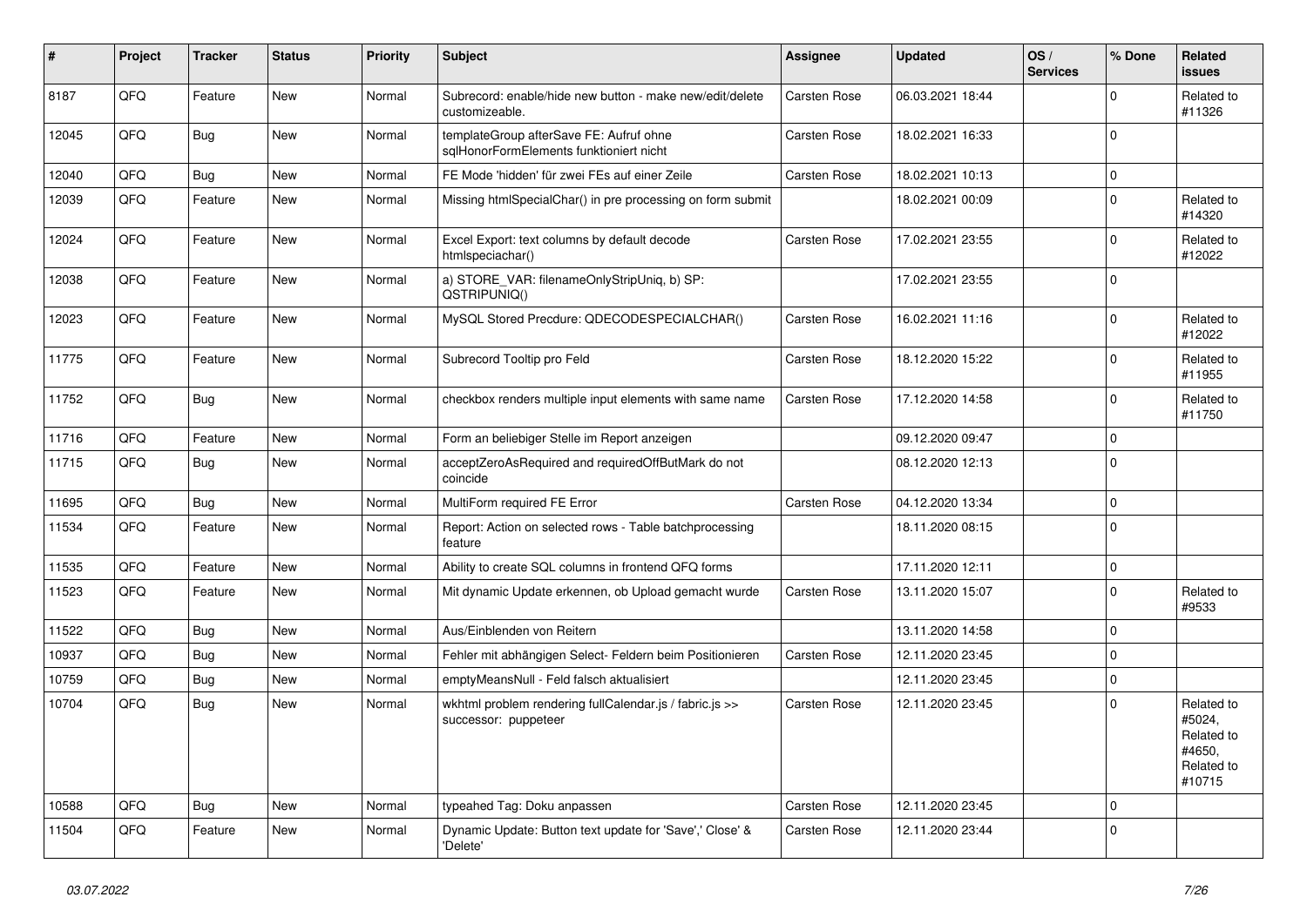| #     | Project | <b>Tracker</b> | <b>Status</b> | <b>Priority</b> | Subject                                                                                            | <b>Assignee</b>     | <b>Updated</b>   | OS/<br><b>Services</b> | % Done       | <b>Related</b><br><b>issues</b> |
|-------|---------|----------------|---------------|-----------------|----------------------------------------------------------------------------------------------------|---------------------|------------------|------------------------|--------------|---------------------------------|
| 11239 | QFQ     | Bug            | New           | Normal          | Radiobutton (plain): horizontales Rendern abhängig vom<br>Datentyp in der Datenbank                | <b>Carsten Rose</b> | 30.09.2020 18:37 |                        | $\Omega$     |                                 |
| 11195 | QFQ     | <b>Bug</b>     | <b>New</b>    | Low             | Dynamic Update: Note not updated if new text is empty<br>(v20.4)                                   |                     | 25.09.2020 11:14 |                        | $\Omega$     |                                 |
| 11080 | QFQ     | Feature        | <b>New</b>    | Normal          | Send MQTT messages                                                                                 | Carsten Rose        | 29.08.2020 19:49 |                        | $\mathbf 0$  |                                 |
| 10996 | QFQ     | Feature        | <b>New</b>    | Normal          | Download video via sip: no seek                                                                    | Carsten Rose        | 12.08.2020 14:18 |                        | $\mathbf 0$  |                                 |
| 10976 | QFQ     | Feature        | <b>New</b>    | Normal          | Excel Export Verbesserungen                                                                        | Carsten Rose        | 06.08.2020 10:56 |                        | $\Omega$     |                                 |
| 10890 | QFQ     | Bug            | <b>New</b>    | Normal          | AutoCron hangs                                                                                     |                     | 20.07.2020 13:56 |                        | $\mathbf 0$  |                                 |
| 10874 | QFQ     | Feature        | New           | Normal          | Erstellen eines Foreign Keys in der Tabelle "FormElement"                                          |                     | 13.07.2020 10:11 |                        | $\mathbf 0$  |                                 |
| 10819 | QFQ     | Feature        | <b>New</b>    | Normal          | Persistent SIP - second try                                                                        | Carsten Rose        | 29.06.2020 23:02 |                        | $\mathbf 0$  | Related to<br>#6261             |
| 10763 | QFQ     | Feature        | <b>New</b>    | Normal          | form accessed and submitted despite logout?                                                        |                     | 16.06.2020 11:43 |                        | $\mathbf 0$  |                                 |
| 3432  | QFQ     | Feature        | <b>New</b>    | Normal          | subrecord: dynamicUpdate                                                                           | Carsten Rose        | 11.06.2020 21:10 |                        | $\mathbf 0$  | Related to<br>#5691             |
| 10658 | QFQ     | <b>Bug</b>     | New           | Normal          | processReadOnly broken                                                                             | <b>Carsten Rose</b> | 27.05.2020 17:55 |                        | $\mathbf 0$  |                                 |
| 5345  | QFQ     | Feature        | <b>New</b>    | Normal          | Report: UPDATE / INSERT / DELETE statements should<br>trigger subqueries, depending on the result. | Carsten Rose        | 27.05.2020 16:11 |                        | $\Omega$     |                                 |
| 10593 | QFQ     | Feature        | <b>New</b>    | Normal          | label2: text behind input element                                                                  | Carsten Rose        | 16.05.2020 10:57 |                        | $\mathbf 0$  |                                 |
| 5559  | QFQ     | Bug            | <b>New</b>    | Normal          | FE.type = Upload: 'accept' might contain variables                                                 | Carsten Rose        | 11.05.2020 21:23 |                        | $\mathbf 0$  |                                 |
| 10384 | QFQ     | Feature        | <b>New</b>    | Normal          | Parameter Exchange QFQ Instances                                                                   |                     | 07.05.2020 09:38 |                        | $\pmb{0}$    |                                 |
| 10322 | QFQ     | Bug            | <b>New</b>    | Normal          | FormElement / Radio: missing column 'enum' >> FE not<br>reported                                   | Carsten Rose        | 07.05.2020 09:37 |                        | $\mathbf{0}$ |                                 |
| 10119 | QFQ     | Feature        | <b>New</b>    | Normal          | Dropdown (selectlist) & Type Ahead: format and catagorize<br>list                                  | Carsten Rose        | 07.05.2020 09:36 |                        | $\mathbf 0$  |                                 |
| 10082 | QFQ     | Bug            | <b>New</b>    | Normal          | FE.type=SELECT - 'sanatize' Class                                                                  | Carsten Rose        | 07.05.2020 09:36 |                        | $\mathbf 0$  | Related to<br>#10081            |
| 4050  | QFQ     | Feature        | <b>New</b>    | Normal          | sql.log: 1) FormElement ID which causes a specific action,<br>2) Result in the same row.           | Carsten Rose        | 15.04.2020 11:35 |                        | $\Omega$     | Related to<br>#5458             |
| 10324 | QFQ     | Bug            | New           | Normal          | Excel Export mit Template funktioniert nur, wenn Template<br>vor uid kommt                         |                     | 30.03.2020 11:20 |                        | $\Omega$     | Related to<br>#10257            |
| 10115 | QFQ     | Feature        | <b>New</b>    | Normal          | TypeAhead: static list                                                                             | Carsten Rose        | 26.02.2020 16:42 |                        | 100          |                                 |
| 9811  | QFQ     | Feature        | <b>New</b>    | Normal          | Report: tag every n'th row                                                                         | Carsten Rose        | 01.02.2020 23:22 |                        | $\pmb{0}$    |                                 |
| 9783  | QFQ     | Bug            | <b>New</b>    | Normal          | Email with special characters                                                                      | <b>Carsten Rose</b> | 01.02.2020 23:22 |                        | $\mathbf 0$  |                                 |
| 9781  | QFQ     | Feature        | <b>New</b>    | Normal          | Button: CSS class to make buttons smaller                                                          | <b>Carsten Rose</b> | 01.02.2020 23:22 |                        | $\mathbf 0$  |                                 |
| 9707  | QFQ     | Feature        | New           | Normal          | SIP security: encode pageld and check pageld on decode                                             | <b>Carsten Rose</b> | 01.02.2020 23:22 |                        | $\mathbf 0$  |                                 |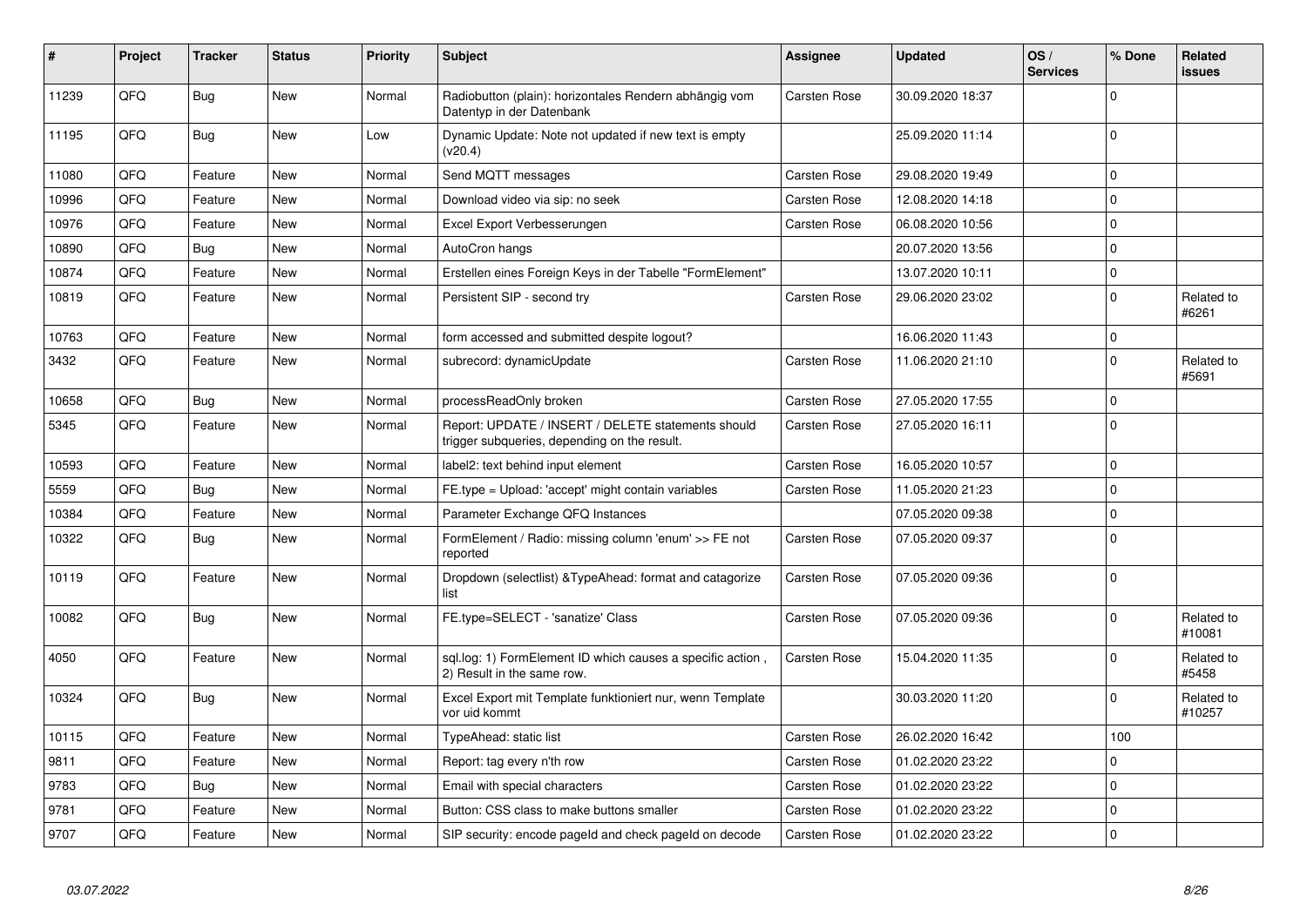| $\sharp$ | Project | <b>Tracker</b> | <b>Status</b> | <b>Priority</b> | <b>Subject</b>                                                                                         | Assignee            | <b>Updated</b>   | OS/<br><b>Services</b> | % Done       | Related<br><b>issues</b>                                             |
|----------|---------|----------------|---------------|-----------------|--------------------------------------------------------------------------------------------------------|---------------------|------------------|------------------------|--------------|----------------------------------------------------------------------|
| 9706     | QFQ     | Feature        | <b>New</b>    | Normal          | Multi File Upload (hidden template group)                                                              | <b>Carsten Rose</b> | 01.02.2020 23:22 |                        | $\Omega$     | Related to<br>#7521,<br>Related to<br>#5562,<br>Related to<br>#13330 |
| 9537     | QFQ     | Feature        | <b>New</b>    | Normal          | FormEditor: Edit fieldset in FrontEnd                                                                  | <b>Carsten Rose</b> | 01.02.2020 23:22 |                        | 0            |                                                                      |
| 9533     | QFQ     | Bug            | <b>New</b>    | Normal          | FE.type=upload: Check in 'beforeSave' if upload is given                                               | Carsten Rose        | 01.02.2020 23:22 |                        | $\mathbf{0}$ | Related to<br>#11523                                                 |
| 9352     | QFQ     | Feature        | New           | Normal          | FE 'Native' fire slaveld, sqlAfter, sqlIns                                                             | Carsten Rose        | 01.02.2020 23:22 |                        | 0            |                                                                      |
| 9275     | QFQ     | Bug            | <b>New</b>    | Normal          | autcron: t3 page, which takes to long to respond, is not<br>reported properly                          | Carsten Rose        | 01.02.2020 23:22 |                        | 100          |                                                                      |
| 9317     | QFQ     | Bug            | <b>New</b>    | Normal          | FE.type=note: with dynamic show/hidden an empty label<br>causes trouble                                | Carsten Rose        | 01.02.2020 23:22 |                        | 0            |                                                                      |
| 9208     | QFQ     | Feature        | <b>New</b>    | Normal          | Manage 'recent' records                                                                                | Carsten Rose        | 01.02.2020 23:22 |                        | 0            |                                                                      |
| 9177     | QFQ     | Bug            | <b>New</b>    | Normal          | Bug? QFQ tries to save an action FE, which has real<br>existing column name                            | Carsten Rose        | 01.02.2020 23:22 |                        | $\Omega$     |                                                                      |
| 9136     | QFQ     | Feature        | <b>New</b>    | Normal          | Create ZIP files with dynamic PDFs                                                                     | Carsten Rose        | 01.02.2020 23:22 |                        | 0            |                                                                      |
| 9129     | QFQ     | Feature        | New           | Normal          | sqlValidate: Message as notification, not as error                                                     | Carsten Rose        | 01.02.2020 23:22 |                        | $\Omega$     | Related to<br>#9128                                                  |
| 9128     | QFQ     | Feature        | <b>New</b>    | Normal          | Error Message: not replaced variables- a) replace back to<br>'{{', b) underline                        | Carsten Rose        | 01.02.2020 23:22 |                        | $\Omega$     | Related to<br>#9129                                                  |
| 9127     | QFQ     | <b>Bug</b>     | <b>New</b>    | Normal          | Error Message: change 'roll over' color - text not readable                                            | <b>Carsten Rose</b> | 01.02.2020 23:22 |                        | $\mathbf{0}$ |                                                                      |
| 8975     | QFQ     | Feature        | <b>New</b>    | Normal          | Report Notation: 2.0                                                                                   | Carsten Rose        | 01.02.2020 23:22 |                        | $\Omega$     | Related to<br>#8963                                                  |
| 8806     | QFQ     | Feature        | <b>New</b>    | Normal          | SQL Function nl2br                                                                                     | Carsten Rose        | 01.02.2020 23:22 |                        | $\mathbf{0}$ |                                                                      |
| 8719     | QFQ     | Feature        | <b>New</b>    | Normal          | extraButtonLock: add support for 0/1                                                                   | Carsten Rose        | 01.02.2020 23:22 |                        | $\pmb{0}$    |                                                                      |
| 8336     | QFQ     | Feature        | New           | Normal          | Form > modified > Close New: a) Optional disable popup, b)<br>custom text, c) mode on save: close stay | Carsten Rose        | 01.02.2020 23:22 |                        | $\Omega$     | Related to<br>#8335                                                  |
| 8089     | QFQ     | Feature        | <b>New</b>    | Normal          | Copy/Paste for FormElements                                                                            | Carsten Rose        | 01.02.2020 23:22 |                        | $\Omega$     |                                                                      |
| 8049     | QFQ     | Bug            | New           | Normal          | FE.type=note, column 'value': text moves some pixel to top<br>after save                               | <b>Carsten Rose</b> | 01.02.2020 23:22 |                        | $\Omega$     |                                                                      |
| 7924     | QFQ     | Feature        | <b>New</b>    | Normal          | Radio/Checkbox with Tooltip                                                                            | Carsten Rose        | 01.02.2020 23:22 |                        | 0            |                                                                      |
| 7812     | QFQ     | Feature        | <b>New</b>    | Normal          | FE 'Subrecord' - new option 'subrecordShowFilter',<br>'subrecordPaging'                                | Carsten Rose        | 01.02.2020 23:22 |                        | $\Omega$     |                                                                      |
| 7795     | QFQ     | Bug            | <b>New</b>    | Normal          | Readonly Form: Typeahead-Felder                                                                        | Carsten Rose        | 01.02.2020 23:22 |                        | $\Omega$     | Related to<br>#10640                                                 |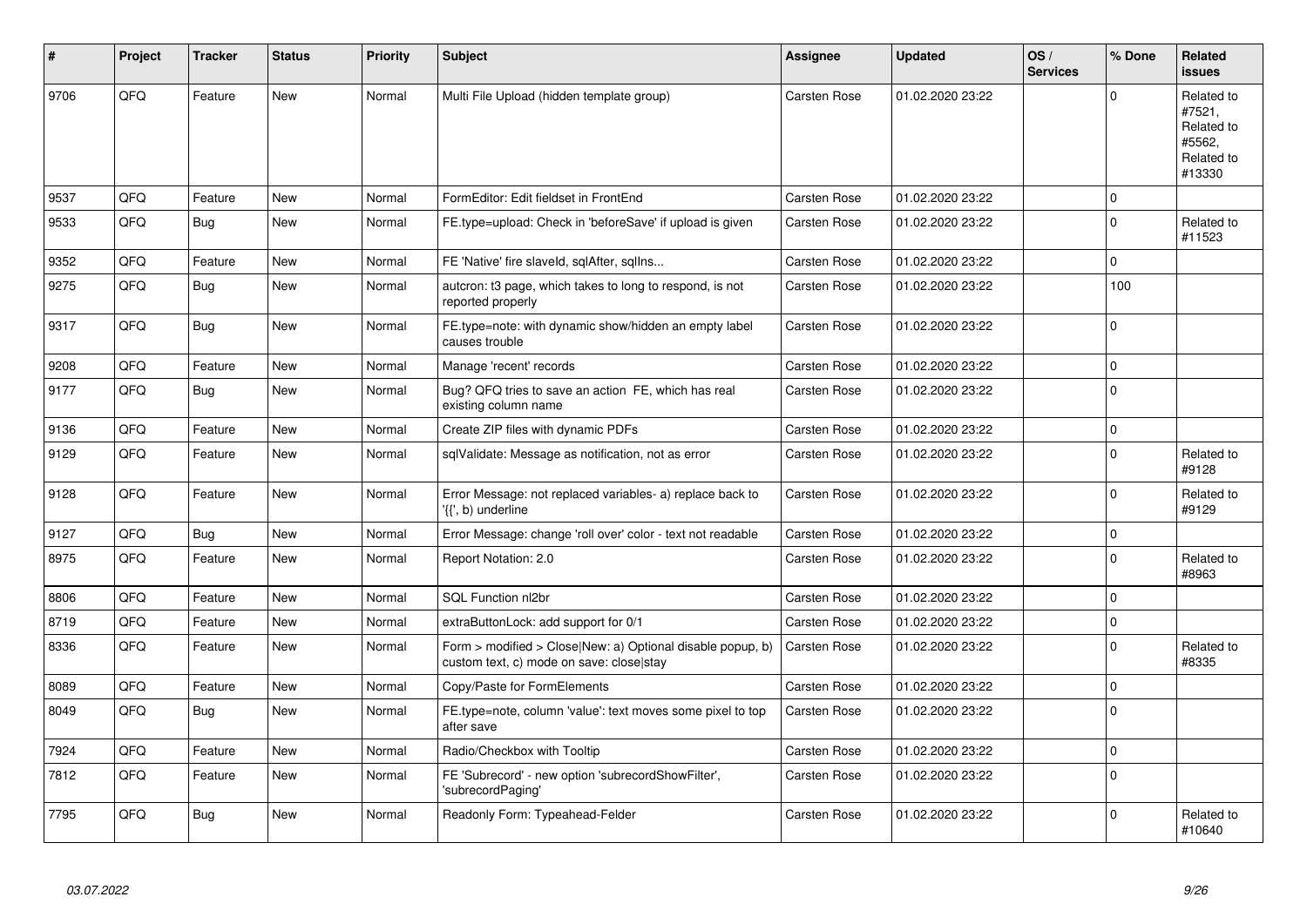| $\vert$ # | Project | <b>Tracker</b> | <b>Status</b> | <b>Priority</b> | <b>Subject</b>                                                                                        | Assignee            | <b>Updated</b>   | OS/<br><b>Services</b> | % Done       | <b>Related</b><br>issues |
|-----------|---------|----------------|---------------|-----------------|-------------------------------------------------------------------------------------------------------|---------------------|------------------|------------------------|--------------|--------------------------|
| 7685      | QFQ     | <b>Bug</b>     | <b>New</b>    | Normal          | Open FormElement from QFQ error message and save<br>modified record: error about missing {{formId:F}} | <b>Carsten Rose</b> | 01.02.2020 23:22 |                        | $\mathbf 0$  |                          |
| 7547      | QFQ     | Bug            | <b>New</b>    | Normal          | Error Message in afterSave: wrong parameter column<br>reported                                        | Carsten Rose        | 01.02.2020 23:22 |                        | $\mathbf 0$  |                          |
| 7524      | QFQ     | Bug            | <b>New</b>    | Normal          | QFQ throws a 'General Error' if 'fileadmin/protected/log/' is<br>not writeable                        | Carsten Rose        | 01.02.2020 23:22 |                        | $\mathbf 0$  |                          |
| 7520      | QFQ     | Feature        | New           | Normal          | QR Code:  AS _qr ( AS _link)                                                                          | Carsten Rose        | 01.02.2020 23:22 |                        | $\mathbf 0$  |                          |
| 7519      | QFQ     | Feature        | <b>New</b>    | Normal          | Select: Multi                                                                                         | <b>Carsten Rose</b> | 01.02.2020 23:22 |                        | $\mathbf 0$  |                          |
| 7513      | QFQ     | Bug            | New           | Normal          | Radios not correct aligned                                                                            | <b>Carsten Rose</b> | 01.02.2020 23:22 |                        | $\mathbf 0$  |                          |
| 7512      | QFQ     | Bug            | <b>New</b>    | Normal          | FE: inputType=number >> 'pattern' is not respected                                                    | <b>Carsten Rose</b> | 01.02.2020 23:22 |                        | $\mathbf 0$  |                          |
| 7109      | QFQ     | Feature        | New           | Normal          | Dynamic Updates: row/element hide                                                                     | Carsten Rose        | 01.02.2020 23:22 |                        | $\pmb{0}$    | Has duplicate<br>#4081   |
| 7002      | QFQ     | Bug            | <b>New</b>    | Normal          | Dynamic Update: row does not disappear / appear                                                       | Carsten Rose        | 01.02.2020 23:22 |                        | $\mathbf 0$  |                          |
| 4082      | QFQ     | Feature        | New           | Normal          | Dynamic Update: modeSql - useful default                                                              | Carsten Rose        | 01.02.2020 23:22 |                        | $\pmb{0}$    |                          |
| 9602      | QFQ     | Feature        | New           | Normal          | Form definition as JSON                                                                               | Carsten Rose        | 01.02.2020 23:21 |                        | $\mathbf 0$  | Related to<br>#9600      |
| 7683      | QFQ     | Feature        | New           | Normal          | Special column names in '{{ SELECT  AS _link }}' should<br>be detected                                | Carsten Rose        | 01.02.2020 23:21 |                        | $\mathbf 0$  |                          |
| 7681      | QFQ     | Feature        | <b>New</b>    | Normal          | Optional switch off 'check for modified record'                                                       | <b>Carsten Rose</b> | 01.02.2020 23:21 |                        | $\pmb{0}$    |                          |
| 7574      | QFQ     | <b>Bug</b>     | New           | Normal          | Substitute error: form element not reported / dont parse<br>Form.note                                 | Carsten Rose        | 01.02.2020 23:21 |                        | $\pmb{0}$    |                          |
| 7521      | QFQ     | Feature        | <b>New</b>    | Normal          | TemplateGroup: fe.type=upload                                                                         | Carsten Rose        | 01.02.2020 23:21 |                        | $\pmb{0}$    | Related to<br>#9706      |
| 7481      | QFQ     | Feature        | New           | Normal          | Detect 'BaseUrl' automatically                                                                        | <b>Carsten Rose</b> | 01.02.2020 23:21 |                        | $\pmb{0}$    |                          |
| 7342      | QFQ     | Feature        | <b>New</b>    | Normal          | add content $=$ hide this                                                                             | Carsten Rose        | 01.02.2020 23:21 |                        | $\pmb{0}$    |                          |
| 7280      | QFQ     | Feature        | New           | Normal          | recently used table                                                                                   | <b>Carsten Rose</b> | 01.02.2020 23:21 |                        | $\mathbf 0$  |                          |
| 7261      | QFQ     | Bug            | New           | Normal          | Report pathFilename for user without path, only the filename                                          | Carsten Rose        | 01.02.2020 23:21 |                        | $\pmb{0}$    |                          |
| 7239      | QFQ     | Feature        | New           | Normal          | TinyMCE: html tag whitelist                                                                           | Carsten Rose        | 01.02.2020 23:21 |                        | $\mathbf 0$  | Related to<br>#14320     |
| 7219      | QFQ     | <b>Bug</b>     | <b>New</b>    | Normal          | typeSheadSql / typeAheadSqlPrefetch: change to curly<br>braces                                        | Carsten Rose        | 01.02.2020 23:21 |                        | $\Omega$     |                          |
| 7175      | QFQ     | Feature        | <b>New</b>    | Normal          | Upload: md5 hash as filename                                                                          | <b>Carsten Rose</b> | 01.02.2020 23:21 |                        | $\pmb{0}$    |                          |
| 7119      | QFQ     | Feature        | New           | Normal          | Upload: scaleDownWidth, scaleDownHeight                                                               | Carsten Rose        | 01.02.2020 23:21 |                        | $\mathbf 0$  |                          |
| 7102      | QFQ     | Feature        | New           | Normal          | Comment sign in report: '#' and '--'                                                                  | <b>Carsten Rose</b> | 01.02.2020 23:21 |                        | $\pmb{0}$    |                          |
| 7099      | QFQ     | Feature        | <b>New</b>    | Normal          | Redesign FormEditor                                                                                   | <b>Carsten Rose</b> | 01.02.2020 23:21 |                        | $\mathbf{0}$ |                          |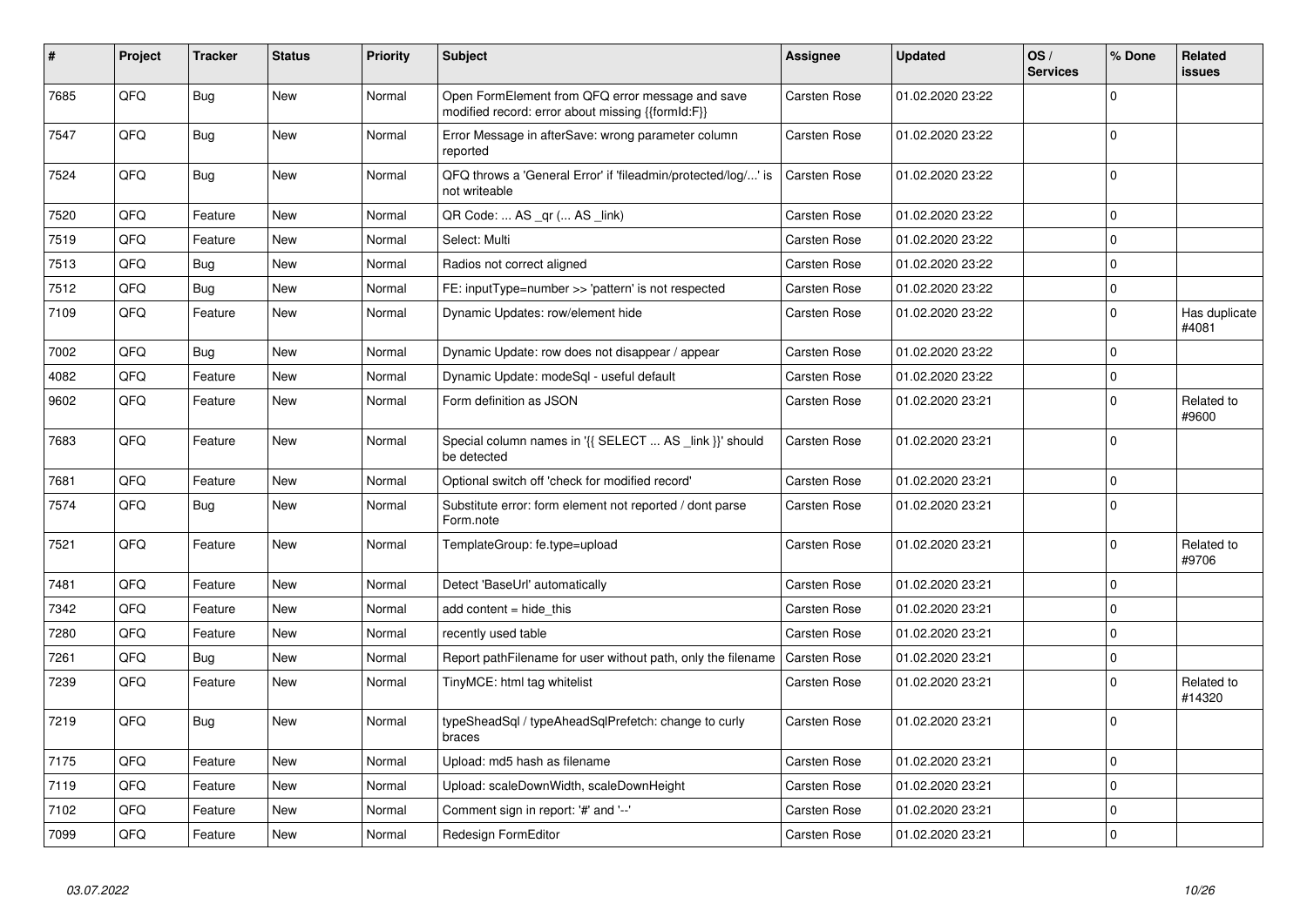| #     | Project | <b>Tracker</b> | <b>Status</b> | <b>Priority</b> | <b>Subject</b>                                                                                                             | Assignee            | <b>Updated</b>   | OS/<br><b>Services</b> | % Done      | <b>Related</b><br><b>issues</b>             |
|-------|---------|----------------|---------------|-----------------|----------------------------------------------------------------------------------------------------------------------------|---------------------|------------------|------------------------|-------------|---------------------------------------------|
| 7014  | QFQ     | Bug            | <b>New</b>    | Normal          | Sending invalid emails succeeds when<br>debug.redirectAllMailTo is set                                                     | <b>Carsten Rose</b> | 01.02.2020 23:21 |                        | 0           |                                             |
| 6912  | QFQ     | Bug            | New           | Normal          | error Message Var 'deadline' already set in SIP - in Form<br>with FE.value={{deadline:R:::{{deadlinePeriod:Y}}}}           | Carsten Rose        | 01.02.2020 23:21 |                        | 0           |                                             |
| 6855  | QFQ     | Feature        | <b>New</b>    | Normal          | With {{feUser:U}}!={{feUser:T}}: Save / Delete: only possible<br>with {{feUserSave:U}}='yes' and '{{feUserDelete:U}}='yes' | Carsten Rose        | 01.02.2020 23:21 |                        | 0           |                                             |
| 6609  | QFQ     | Feature        | <b>New</b>    | Normal          | Formlet: JSON API erweitern                                                                                                | Carsten Rose        | 01.02.2020 23:21 |                        | 50          |                                             |
| 6765  | QFQ     | Feature        | New           | Normal          | Moeglichkeit via QFQ eigene Logs zu schreiben                                                                              | Carsten Rose        | 01.02.2020 23:21 |                        | 0           |                                             |
| 6677  | QFQ     | Bug            | <b>New</b>    | Normal          | Error message FE Action Element: no/wrong FE reference<br>who cause the problem.                                           | Carsten Rose        | 01.02.2020 23:21 |                        | $\mathbf 0$ |                                             |
| 6594  | QFQ     | Feature        | <b>New</b>    | Normal          | Excel: on download, check if there is a valid sip                                                                          | Carsten Rose        | 01.02.2020 23:21 |                        | 0           |                                             |
| 6483  | QFQ     | <b>Bug</b>     | <b>New</b>    | Normal          | R Store funktioniert nicht bei 'Report Notation' im FE                                                                     | Carsten Rose        | 01.02.2020 23:21 |                        | 0           |                                             |
| 6462  | QFQ     | Bug            | <b>New</b>    | Normal          | File Upload: Nutzlose Fehlermeldung wenn Datei zu gross                                                                    | Carsten Rose        | 01.02.2020 23:21 |                        | 0           | Related to<br>#6139                         |
| 6437  | QFQ     | Feature        | <b>New</b>    | Normal          | Neuer Mode Button bei FormElementen                                                                                        | Carsten Rose        | 01.02.2020 23:21 |                        | 0           | Related to<br>#9668.<br>Blocked by<br>#9678 |
| 6292  | QFQ     | Feature        | <b>New</b>    | Normal          | Download: File speichern mit Hash aber original Filename in<br>der Datenbank vermerken fuer Downloads                      | Carsten Rose        | 01.02.2020 23:21 |                        | 0           |                                             |
| 6289  | QFQ     | Feature        | <b>New</b>    | Normal          | Form: Log                                                                                                                  | Carsten Rose        | 01.02.2020 23:21 |                        | 0           |                                             |
| 5576  | QFQ     | Bug            | <b>New</b>    | Normal          | Using MySQL 'DROP' requires privilege - wich is not really<br>necessary.                                                   | Carsten Rose        | 01.02.2020 23:21 |                        | 0           |                                             |
| 5131  | QFQ     | Feature        | <b>New</b>    | Normal          | Activate Spin Gear ('wait/busy' indicator) via LINK attribute                                                              | Carsten Rose        | 01.02.2020 23:21 |                        | 0           |                                             |
| 4250  | QFQ     | Feature        | New           | Normal          | AutoCron in QFQ via PHP                                                                                                    | Carsten Rose        | 01.02.2020 23:21 |                        | $\Omega$    | Related to<br>#3292,<br>Related to<br>#3291 |
| 3547  | QFQ     | Bug            | <b>New</b>    | Normal          | FE of type 'note' causes writing of empty fields.                                                                          | <b>Carsten Rose</b> | 01.02.2020 23:21 |                        | 0           |                                             |
| 3504  | QFQ     | Feature        | New           | Normal          | Logging: welche Action FEs werden wann wie ausgefuehrt                                                                     | Carsten Rose        | 01.02.2020 23:21 |                        | 0           | Related to<br>#5458,<br>Related to<br>#4092 |
| 10014 | QFQ     | Feature        | <b>New</b>    | Normal          | Manual.rst: describe behaviour and process order of<br>fillStoreVar, slaveId, sqlBefore,                                   | Carsten Rose        | 01.02.2020 22:31 |                        | 0           |                                             |
| 9855  | QFQ     | <b>Bug</b>     | New           | Normal          | <b>Required Check</b>                                                                                                      |                     | 01.02.2020 15:56 |                        | 0           |                                             |
| 9773  | QFQ     | Bug            | New           | Normal          | form.parameter.formModeGlobal=requiredOff                                                                                  | Carsten Rose        | 01.02.2020 15:56 |                        | 0           |                                             |
| 9983  | QFQ     | Feature        | New           | Normal          | Report Notation: new keyword 'range'                                                                                       | Carsten Rose        | 01.02.2020 15:55 |                        | $\pmb{0}$   |                                             |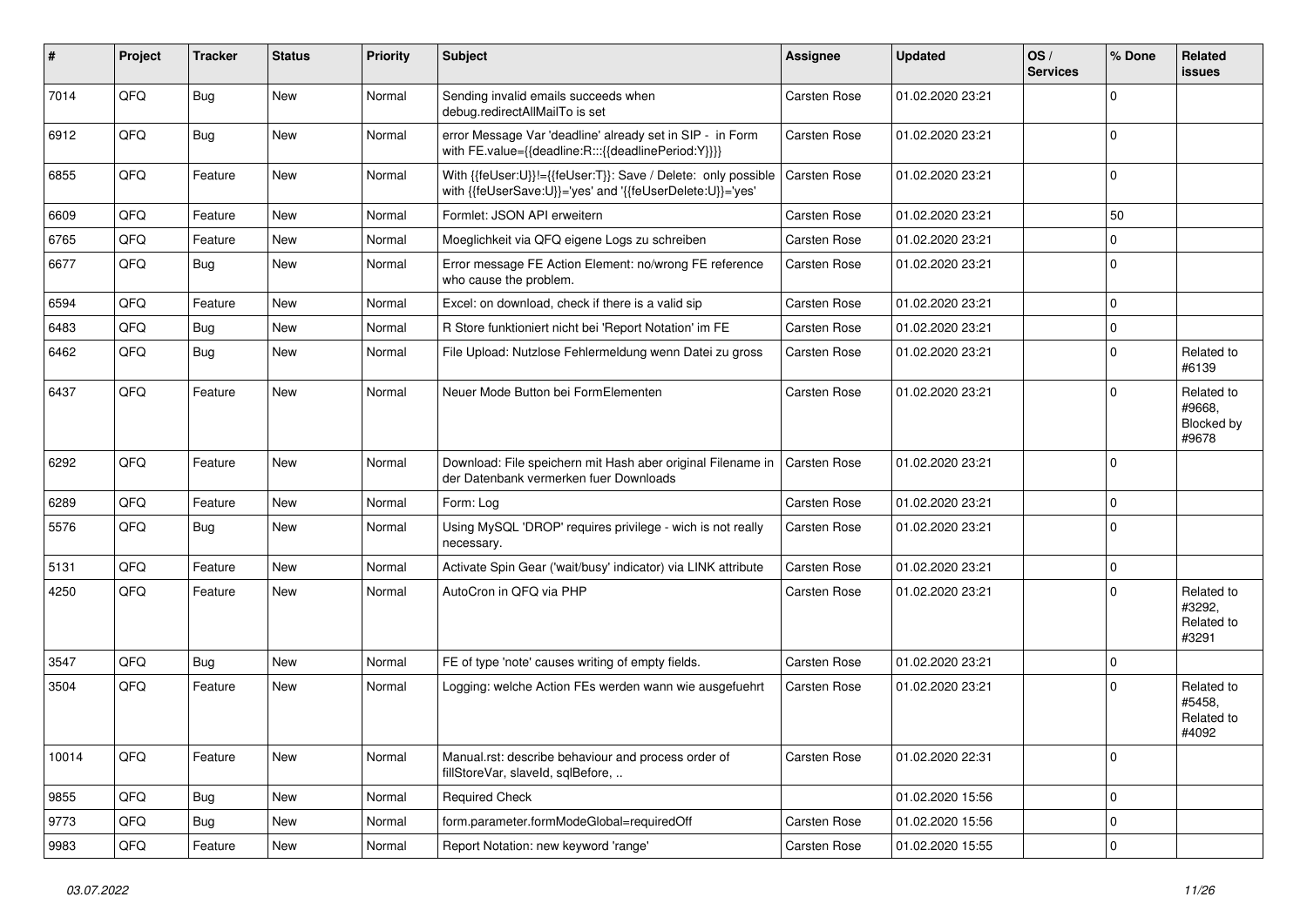| #     | Project | <b>Tracker</b> | <b>Status</b> | <b>Priority</b> | <b>Subject</b>                                                                                                                        | <b>Assignee</b>     | <b>Updated</b>   | OS/<br><b>Services</b> | % Done       | <b>Related</b><br><b>issues</b>             |
|-------|---------|----------------|---------------|-----------------|---------------------------------------------------------------------------------------------------------------------------------------|---------------------|------------------|------------------------|--------------|---------------------------------------------|
| 7920  | QFQ     | Feature        | <b>New</b>    | Normal          | FE: Syntax Highlight, Zeinlenumbruch                                                                                                  | Carsten Rose        | 01.02.2020 10:03 |                        | $\Omega$     |                                             |
| 5782  | QFQ     | Feature        | <b>New</b>    | Normal          | NextCloud API                                                                                                                         | <b>Carsten Rose</b> | 01.02.2020 10:02 |                        | $\Omega$     |                                             |
| 7660  | QFQ     | Feature        | <b>New</b>    | Normal          | IMAP: import mails to DB, move / delete mails                                                                                         | <b>Carsten Rose</b> | 01.02.2020 09:52 |                        | $\mathbf 0$  |                                             |
| 9927  | QFQ     | Feature        | <b>New</b>    | Normal          | QFQ Update: a) Update nur machen wenn BE User<br>eingeloggt ist., b) Bei Fehler genaue Meldung welcher<br>Updateschritt Probleme hat. | <b>Carsten Rose</b> | 22.01.2020 12:59 |                        | $\mathbf{0}$ |                                             |
| 9853  | QFQ     | Feature        | <b>New</b>    | Normal          | Check das SQL / QFQ / Mail Logfile geschrieben wird                                                                                   |                     | 09.01.2020 11:15 |                        | $\Omega$     |                                             |
| 9777  | QFQ     | Feature        | <b>New</b>    | Normal          | Logging QFQ Variables                                                                                                                 | Carsten Rose        | 16.12.2019 17:17 |                        | $\mathbf{0}$ |                                             |
| 8702  | QFQ     | Feature        | <b>New</b>    | Normal          | Load Record which is locked: missing user info                                                                                        | Carsten Rose        | 11.12.2019 16:16 |                        | $\mathbf{0}$ | Related to<br>#9789                         |
| 7480  | QFQ     | Feature        | <b>New</b>    | Normal          | Record History (Undo / Redo)                                                                                                          | Carsten Rose        | 11.12.2019 16:16 |                        | $\Omega$     | Related to<br>#2361                         |
| 6602  | QFQ     | Feature        | <b>New</b>    | Normal          | Formlet: in Report auf Mausklick ein mini-form oeffnen                                                                                | Carsten Rose        | 11.12.2019 16:16 |                        | $\mathbf{0}$ |                                             |
| 4756  | QFQ     | Bug            | <b>New</b>    | Normal          | Form dirty even nothing changes                                                                                                       | Carsten Rose        | 11.12.2019 16:16 |                        | $\pmb{0}$    |                                             |
| 4023  | QFQ     | Feature        | <b>New</b>    | Normal          | prepared statements - FE action: salveld, sqllnsert,<br>sqlUpdate, sqlDelete, sqlBefore, sqlAfter                                     | Carsten Rose        | 11.12.2019 16:15 |                        | $\mathbf{0}$ |                                             |
| 2361  | QFQ     | Feature        | <b>New</b>    | Normal          | Logging wer/wann/wo welches Formular aufgerufen hat                                                                                   | <b>Carsten Rose</b> | 11.12.2019 16:15 |                        | $\Omega$     | Related to<br>#4432,<br>Related to<br>#7480 |
| 14371 | QFQ     | Feature        | Priorize      | Normal          | LDAP via REPORT                                                                                                                       | <b>Carsten Rose</b> | 19.06.2022 16:37 |                        | $\mathbf 0$  |                                             |
| 14290 | QFQ     | Feature        | Priorize      | Normal          | FormEditor: Show Table Definition                                                                                                     | <b>Carsten Rose</b> | 19.06.2022 16:37 |                        | $\Omega$     |                                             |
| 14283 | QFQ     | Bug            | Priorize      | Normal          | HEIC / HEIF convert doesn't trigger                                                                                                   | Carsten Rose        | 19.06.2022 16:37 |                        | $\mathbf 0$  |                                             |
| 12452 | QFQ     | Feature        | Priorize      | Normal          | BaseURL: alsways with '/' at the end                                                                                                  | <b>Carsten Rose</b> | 19.06.2022 13:45 |                        | $\mathbf{0}$ | Related to<br>#10782                        |
| 13943 | QFQ     | Bug            | Priorize      | Normal          | unable to find formgroup                                                                                                              | Enis Nuredini       | 28.05.2022 11:03 |                        | $\mathbf{0}$ |                                             |
| 13900 | QFQ     | Feature        | Priorize      | Normal          | Selenium: Check das Cookie/PDF funktioniert                                                                                           | Enis Nuredini       | 25.03.2022 12:45 |                        | 0            |                                             |
| 10569 | QFQ     | Feature        | Priorize      | Normal          | link blank more safe                                                                                                                  | Enis Nuredini       | 25.03.2022 12:44 |                        | $\mathbf{0}$ |                                             |
| 6140  | QFQ     | <b>Bug</b>     | Priorize      | Normal          | QFQ DnD Sort: Locked fields                                                                                                           | Benjamin Baer       | 21.03.2022 09:56 |                        | $\pmb{0}$    |                                             |
| 6801  | QFQ     | Feature        | Priorize      | Normal          | Fabric: Maximize / Fulllscreen                                                                                                        | Benjamin Baer       | 21.03.2022 09:56 |                        | $\mathbf 0$  |                                             |
| 5562  | QFQ     | Feature        | Priorize      | Normal          | Drag'n'Drop fuer Uploads                                                                                                              | Benjamin Baer       | 21.03.2022 09:52 |                        | $\mathbf 0$  | Related to<br>#9706                         |
| 6224  | QFQ     | Feature        | Priorize      | Normal          | Dynamic update: fade in/out fields                                                                                                    | Benjamin Baer       | 21.03.2022 09:50 |                        | $\mathbf 0$  |                                             |
| 5366  | QFQ     | Feature        | Priorize      | Normal          | Saving with keyboard shortcuts                                                                                                        | Benjamin Baer       | 21.03.2022 09:47 |                        | 0            |                                             |
| 6870  | QFQ     | Feature        | Priorize      | Normal          | Click on 'link' triggers an API call                                                                                                  | Benjamin Baer       | 03.01.2022 08:25 |                        | $\pmb{0}$    |                                             |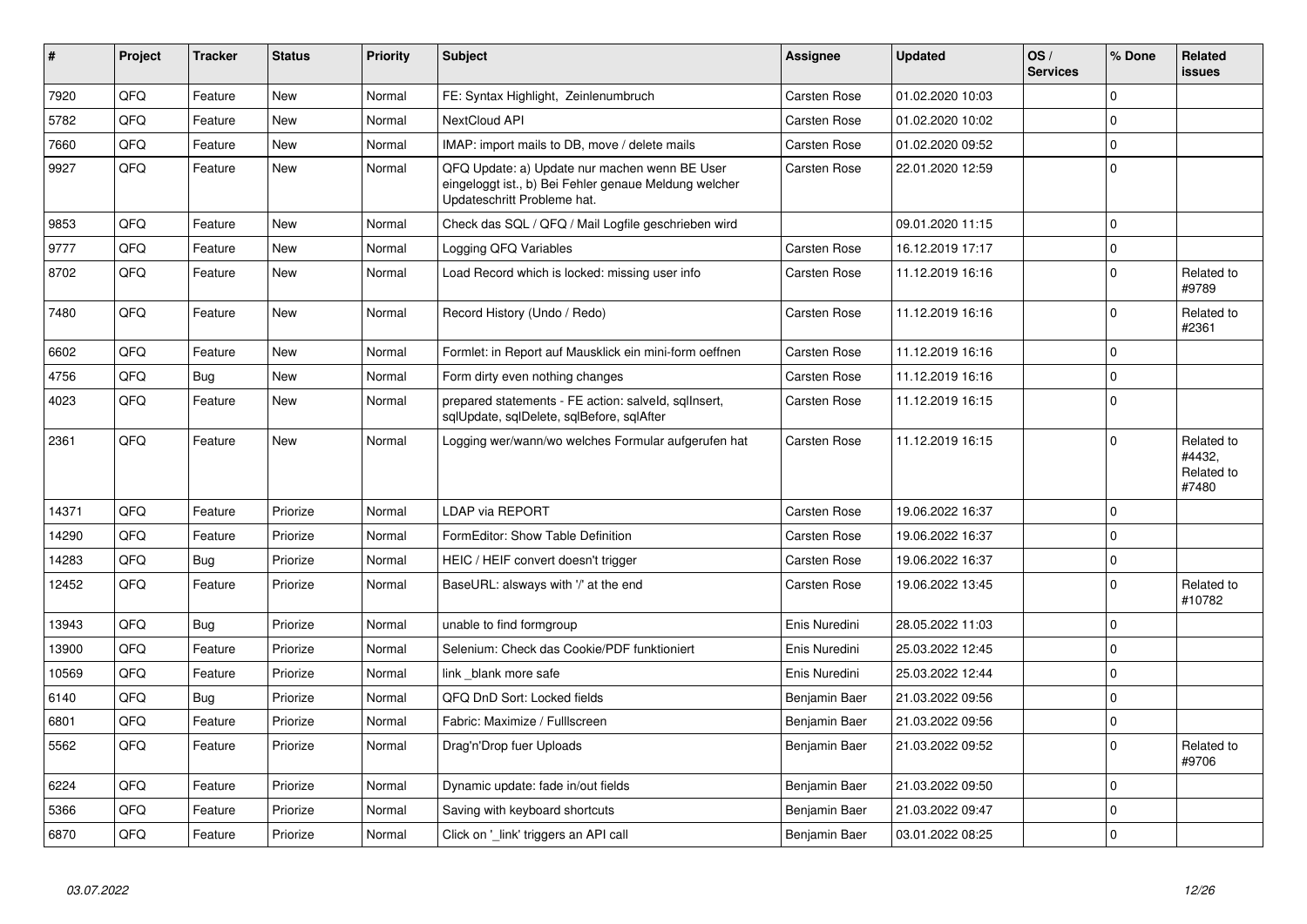| $\vert$ # | <b>Project</b> | <b>Tracker</b> | <b>Status</b> | <b>Priority</b> | <b>Subject</b>                                                                                           | Assignee            | <b>Updated</b>   | OS/<br><b>Services</b> | % Done         | <b>Related</b><br><b>issues</b>                                         |
|-----------|----------------|----------------|---------------|-----------------|----------------------------------------------------------------------------------------------------------|---------------------|------------------|------------------------|----------------|-------------------------------------------------------------------------|
| 2665      | QFQ            | <b>Bug</b>     | Priorize      | Normal          | Dynamic Update funktioniert nicht, wenn beim<br>entsprechenden FormElement eine size angegeben ist.      | Benjamin Baer       | 03.01.2022 08:12 |                        | 30             |                                                                         |
| 6566      | QFQ            | Bug            | Priorize      | Normal          | Link Function 'delete': provided parameter missing on page<br>reload                                     | Benjamin Baer       | 03.01.2022 08:08 |                        | $\overline{0}$ |                                                                         |
| 4457      | QFQ            | <b>Bug</b>     | Priorize      | Normal          | typeahead: pressing return to select an item, saves the form<br>and closes the form.                     | Benjamin Baer       | 03.01.2022 08:01 |                        | $\Omega$       | Related to<br>#4398                                                     |
| 7965      | QFQ            | Feature        | Priorize      | Normal          | Input type 'text' with visual format - currency                                                          | Benjamin Baer       | 03.01.2022 07:45 |                        | $\mathbf{0}$   |                                                                         |
| 9135      | QFQ            | Feature        | Priorize      | Normal          | Progress Bar generic / replace old hourglass download<br>popup                                           | Benjamin Baer       | 03.01.2022 07:43 |                        | $\Omega$       |                                                                         |
| 6116      | QFQ            | Bug            | Priorize      | High            | value of checkbox not saved                                                                              | <b>Carsten Rose</b> | 07.12.2021 17:19 |                        | $\mathbf 0$    |                                                                         |
| 9834      | QFQ            | Bug            | Priorize      | Normal          | Input elements with tag 'disabled' are missing on<br>form-submit: server option 'processReadOnly' broken | Carsten Rose        | 07.12.2021 16:43 |                        | 0              | Related to<br>#9691,<br>Related to<br>#5305, Has<br>duplicate<br>#12331 |
| 8082      | QFQ            | Feature        | Priorize      | High            | Contact form without saving record                                                                       | Carsten Rose        | 07.12.2021 15:20 |                        | $\Omega$       | Related to<br>#8587,<br><b>Blocks</b><br>#11850                         |
| 12325     | QFQ            | Bug            | Priorize      | Normal          | MultiDB form.dblndex not working for report syntax                                                       | <b>Carsten Rose</b> | 07.09.2021 13:37 |                        | $\Omega$       | Related to<br>#12145,<br>Related to<br>#12314                           |
| 8204      | QFQ            | Feature        | Priorize      | High            | Position 'required mark'                                                                                 | Carsten Rose        | 16.06.2021 13:44 |                        | 0              |                                                                         |
| 9121      | QFQ            | <b>Bug</b>     | Priorize      | High            | sip links have r and __dbIndexData set                                                                   | Carsten Rose        | 12.06.2021 10:41 |                        | $\mathbf 0$    |                                                                         |
| 9346      | QFQ            | Feature        | Priorize      | Normal          | beforeSave: check if an upload is given                                                                  | <b>Carsten Rose</b> | 11.06.2021 21:18 |                        | $\pmb{0}$      |                                                                         |
| 10012     | QFQ            | Feature        | Priorize      | Normal          | redirectAllMailTo: {{beEmail:T}}                                                                         | <b>Carsten Rose</b> | 08.05.2021 09:54 |                        | $\Omega$       | Related to<br>#12412,<br>Related to<br>#12413,<br>Related to<br>#10011  |
| 10011     | QFQ            | Feature        | Priorize      | Normal          | Offer new STORE TYPO3 Variable 'beUser', 'beEmail'                                                       | <b>Carsten Rose</b> | 08.05.2021 09:51 |                        | $\Omega$       | Related to<br>#10012,<br>Related to<br>#12511                           |
| 9668      | QFQ            | Feature        | Priorize      | Normal          | Form.mode: rename 'hidden' to 'hide'                                                                     | Carsten Rose        | 05.05.2021 22:14 |                        | $\Omega$       | Related to<br>#6437                                                     |
| 8044      | QFQ            | Feature        | Priorize      | Normal          | Transaction: a) Form, b) Report                                                                          | <b>Carsten Rose</b> | 05.05.2021 22:14 |                        | $\Omega$       | Related to<br>#8043                                                     |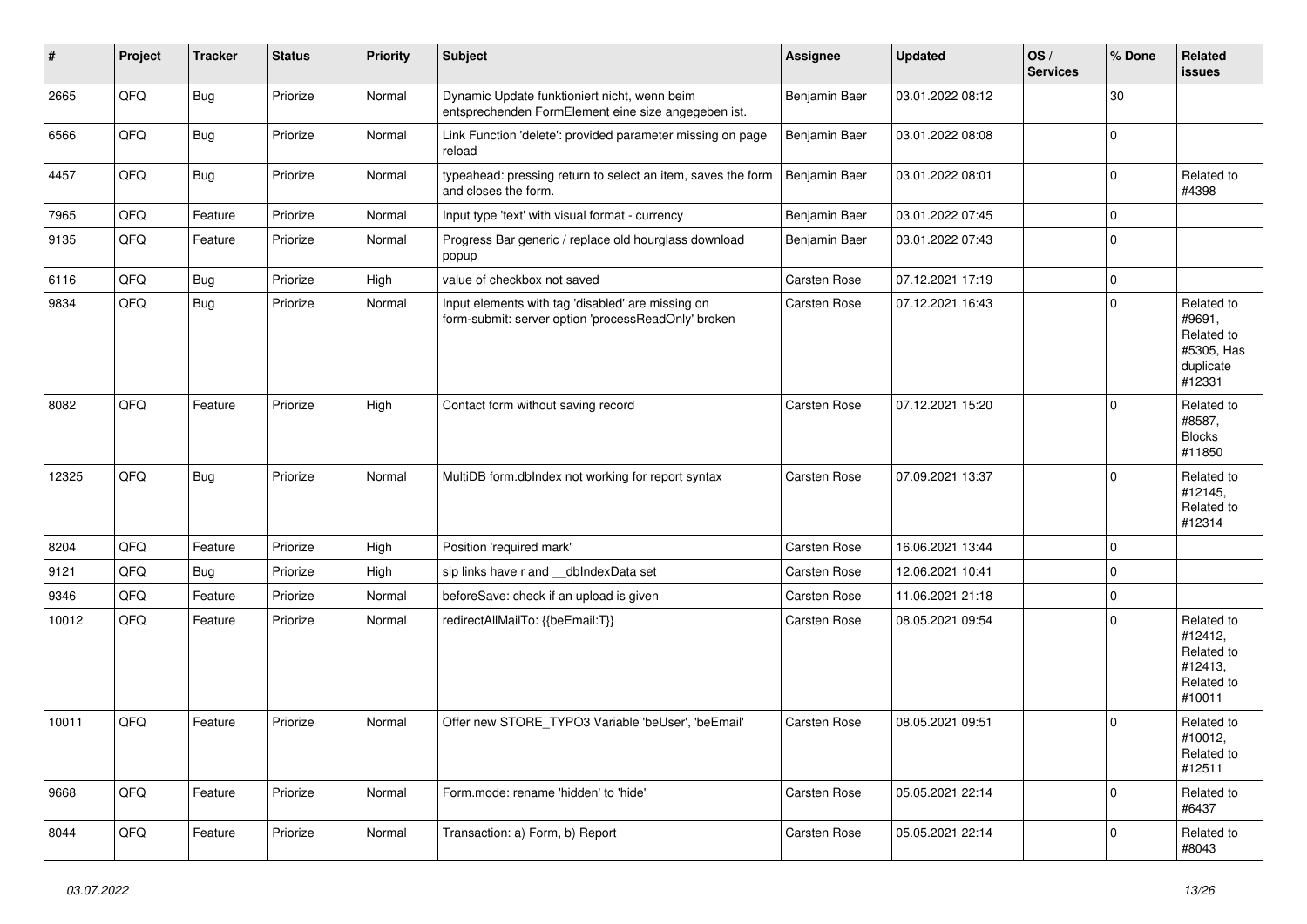| #     | Project | <b>Tracker</b> | <b>Status</b> | <b>Priority</b> | <b>Subject</b>                                                                                      | Assignee            | <b>Updated</b>   | OS/<br><b>Services</b> | % Done      | <b>Related</b><br><b>issues</b> |
|-------|---------|----------------|---------------|-----------------|-----------------------------------------------------------------------------------------------------|---------------------|------------------|------------------------|-------------|---------------------------------|
| 3867  | QFQ     | Feature        | Priorize      | Normal          | Readonly Formular: Template Groups add/delete<br>ausbeldnen                                         | <b>Carsten Rose</b> | 05.05.2021 22:12 |                        | $\Omega$    |                                 |
| 8963  | QFQ     | Feature        | Priorize      | Normal          | Setting values in a store: flexible way                                                             | Carsten Rose        | 05.05.2021 22:10 |                        | $\Omega$    | Related to<br>#8975             |
| 9394  | QFQ     | Feature        | Priorize      | Normal          | REST: allow for non numerical ids in get requests                                                   | Carsten Rose        | 05.05.2021 22:10 |                        | $\Omega$    |                                 |
| 11320 | QFQ     | Feature        | Priorize      | Normal          | Typo3 Version 10 support                                                                            | Carsten Rose        | 05.05.2021 22:09 |                        | $\mathbf 0$ |                                 |
| 12503 | QFQ     | Feature        | Priorize      | Normal          | Detect dangerous UPDATE statement with missing WHERE                                                | <b>Carsten Rose</b> | 05.05.2021 22:09 |                        | $\mathbf 0$ |                                 |
| 12504 | QFQ     | Feature        | Priorize      | Normal          | sgl.log: report fe.id                                                                               | Carsten Rose        | 05.05.2021 22:09 |                        | $\pmb{0}$   |                                 |
| 9534  | QFQ     | Bug            | Priorize      | Urgent          | FE.type=upload: 'Unknown Mode: ID"                                                                  | Carsten Rose        | 03.05.2021 21:14 |                        | $\mathbf 0$ | Related to<br>#9532             |
| 9173  | QFQ     | <b>Bug</b>     | Priorize      | Urgent          | Stale Record Lock: Firefox                                                                          | Carsten Rose        | 03.05.2021 21:14 |                        | $\Omega$    | Related to<br>#9789             |
| 9958  | QFQ     | <b>Bug</b>     | Priorize      | Normal          | Broken subrecord query: no error message                                                            | Carsten Rose        | 05.02.2021 15:15 |                        | $\Omega$    |                                 |
| 10005 | QFQ     | Feature        | Priorize      | Normal          | Report / special column name:  AS calendar                                                          | Carsten Rose        | 03.06.2020 17:28 |                        | $\mathbf 0$ |                                 |
| 10003 | QFQ     | Feature        | Priorize      | Normal          | fieldset: stronger visualize group                                                                  | Benjamin Baer       | 12.02.2020 08:13 |                        | $\mathbf 0$ |                                 |
| 10015 | QFQ     | Feature        | Priorize      | Normal          | Monospace in Textarea                                                                               | Carsten Rose        | 03.02.2020 13:40 |                        | $\mathbf 0$ |                                 |
| 7730  | QFQ     | Feature        | Priorize      | Normal          | SELECT Box: title in between                                                                        | Benjamin Baer       | 01.02.2020 23:22 |                        | $\mathbf 0$ |                                 |
| 9968  | QFQ     | Feature        | Priorize      | Normal          | Tooltip in Links for Developer                                                                      | Carsten Rose        | 01.02.2020 23:17 |                        | $\mathbf 0$ |                                 |
| 8277  | QFQ     | Feature        | Priorize      | Normal          | fe.parameter.default=                                                                               | Carsten Rose        | 01.02.2020 23:17 |                        | $\mathbf 0$ | Related to<br>#8113             |
| 9928  | QFQ     | Feature        | Priorize      | Normal          | SpecialColumnName: a) Deprecated: ' AS "_+tag " ', b)<br>New: ' AS "_ <tag1><tag2>" '</tag2></tag1> | Carsten Rose        | 01.02.2020 23:17 |                        | $\Omega$    | Related to<br>#9929             |
| 9975  | QFQ     | <b>Bug</b>     | Priorize      | Normal          | Dropdown Menu: 'r:3' broken                                                                         | Carsten Rose        | 01.02.2020 10:13 |                        | $\mathbf 0$ |                                 |
| 9947  | QFQ     | Bug            | Priorize      | Normal          | Unwanted error message if missing 'typeAheadSqlPrefetch'                                            | Carsten Rose        | 01.02.2020 10:13 |                        | $\Omega$    |                                 |
| 9900  | QFQ     | Feature        | Priorize      | Normal          | Generic API Call: tt-content record >> JSON                                                         | Carsten Rose        | 01.02.2020 10:13 |                        | $\mathbf 0$ |                                 |
| 9862  | QFQ     | Bug            | Priorize      | Normal          | Failed writing to sql mail qfq.log should throw an exception                                        | Carsten Rose        | 01.02.2020 10:13 |                        | $\mathbf 0$ |                                 |
| 8585  | QFQ     | Feature        | Priorize      | Normal          | Enhance Error message for 'unknown form'                                                            | <b>Carsten Rose</b> | 01.02.2020 10:13 |                        | $\mathbf 0$ |                                 |
| 8584  | QFQ     | Feature        | Priorize      | Normal          | FE 'Action' - never assign to Container (except Template<br>Group)                                  | <b>Carsten Rose</b> | 01.02.2020 10:13 |                        | $\mathbf 0$ |                                 |
| 8037  | QFQ     | <b>Bug</b>     | Priorize      | Normal          | FE.type=upload (advanced mode): {{slaveld:V}} missing<br>during dynamic update                      | Carsten Rose        | 01.02.2020 10:13 |                        | $\Omega$    |                                 |
| 8034  | QFQ     | Feature        | Priorize      | Normal          | FormElement 'data': 22.22.2222 should not be accepted                                               | Carsten Rose        | 01.02.2020 10:13 |                        | $\mathbf 0$ |                                 |
| 7656  | QFQ     | Bug            | Priorize      | Normal          | FE with required, 'pattern' and 'extraButtonLock': always<br>complain about missing value           | Carsten Rose        | 01.02.2020 10:13 |                        | $\Omega$    |                                 |
| 7630  | QFQ     | Feature        | Priorize      | Normal          | detailed error message for simple upload                                                            | Carsten Rose        | 01.02.2020 10:13 |                        | $\mathbf 0$ |                                 |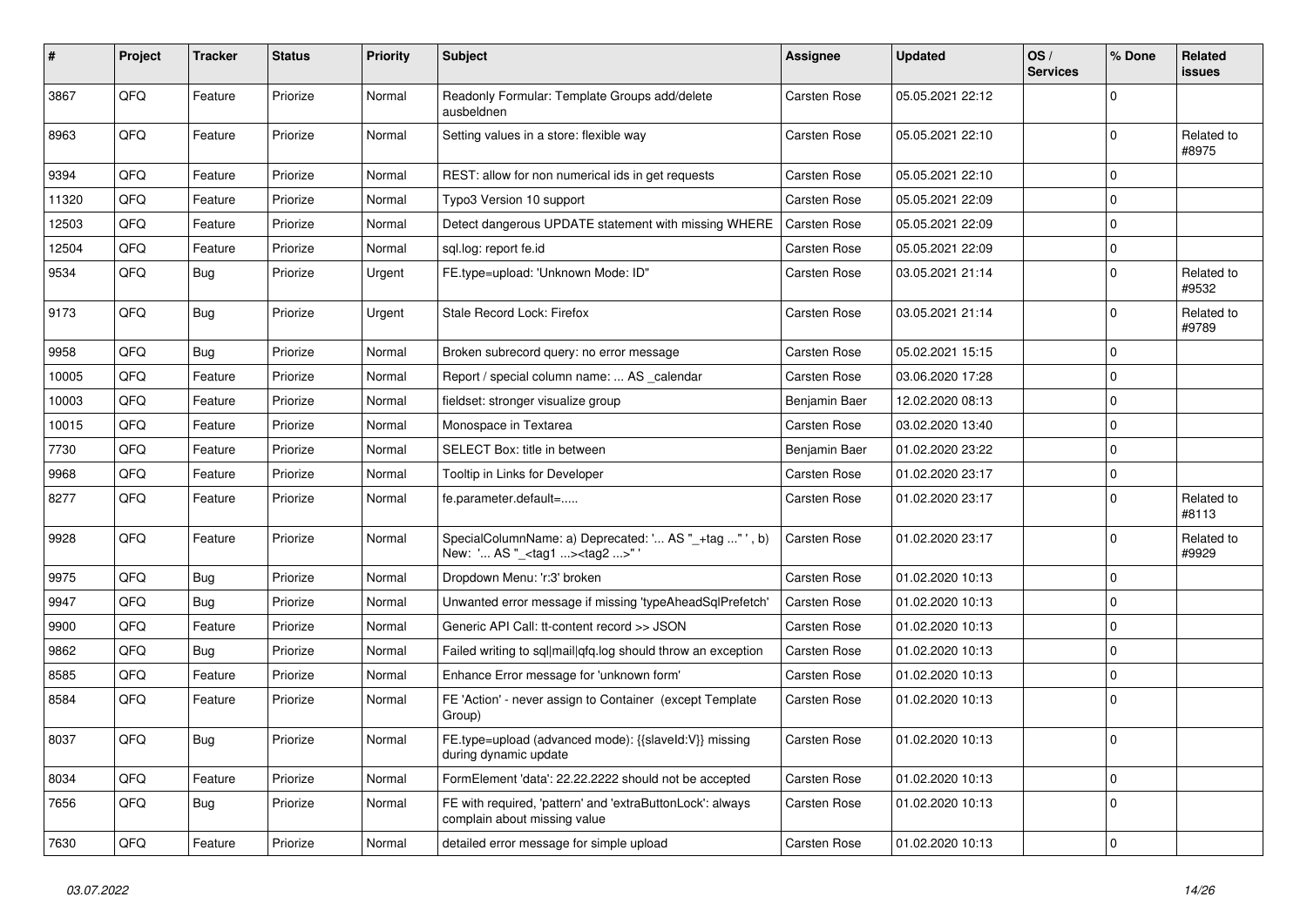| $\vert$ # | Project | <b>Tracker</b> | <b>Status</b> | <b>Priority</b> | <b>Subject</b>                                                                          | <b>Assignee</b> | <b>Updated</b>   | OS/<br><b>Services</b> | % Done       | Related<br><b>issues</b>                                                                                                                                              |
|-----------|---------|----------------|---------------|-----------------|-----------------------------------------------------------------------------------------|-----------------|------------------|------------------------|--------------|-----------------------------------------------------------------------------------------------------------------------------------------------------------------------|
| 7616      | QFQ     | <b>Bug</b>     | Priorize      | Normal          | Selectlist with Enum & Dynamic Update                                                   | Carsten Rose    | 01.02.2020 10:13 |                        | $\mathbf 0$  |                                                                                                                                                                       |
| 7522      | QFQ     | Feature        | Priorize      | Normal          | Inserting default index.html to folder (Avoid Apache<br>Indexing)                       | Carsten Rose    | 01.02.2020 10:13 |                        | $\mathbf{0}$ |                                                                                                                                                                       |
| 7290      | QFQ     | Feature        | Priorize      | Normal          | FormEditor: title as textarea if LEN(title)>60                                          | Carsten Rose    | 01.02.2020 10:13 |                        | $\pmb{0}$    | Blocked by<br>#7682                                                                                                                                                   |
| 7217      | QFQ     | Feature        | Priorize      | Normal          | Download: notice User if `_sip=?` is missing                                            | Carsten Rose    | 01.02.2020 10:13 |                        | $\mathbf{0}$ |                                                                                                                                                                       |
| 6998      | QFQ     | Feature        | Priorize      | Normal          | Form: with debug=on show column information as tooltip of<br>column label               | Carsten Rose    | 01.02.2020 10:13 |                        | $\pmb{0}$    |                                                                                                                                                                       |
| 6574      | QFQ     | <b>Bug</b>     | Priorize      | Normal          | qfq.log: Fehlermeldung wurde angezeigt, aber nicht geloggt                              | Carsten Rose    | 01.02.2020 10:13 |                        | $\mathbf 0$  |                                                                                                                                                                       |
| 5942      | QFQ     | Feature        | Priorize      | Normal          | 'L' and 'type': append to links, generate via '_link' by using<br>'u:' .                | Carsten Rose    | 01.02.2020 10:13 |                        | $\mathbf{0}$ |                                                                                                                                                                       |
| 3782      | QFQ     | Bug            | Priorize      | Normal          | Bei fehlerhafter Eingabe (z.B. Datum) sollte das erwartete<br>Format angezeigt werden   | Carsten Rose    | 01.02.2020 10:13 |                        | $\mathbf 0$  |                                                                                                                                                                       |
| 14320     | QFQ     | Feature        | ToDo          | Normal          | Allow specific HTML Tags and Attributes: general, TinyMCE                               | Enis Nuredini   | 17.06.2022 10:44 |                        | $\mathbf{0}$ | Related to<br>#12664,<br>Related to<br>#12039,<br>Related to<br>#11702.<br>Related to<br>#7239,<br>Related to<br>#3708,<br>Related to<br>#3646.<br>Related to<br>#880 |
| 12262     | QFQ     | Feature        | ToDo          | Normal          | Form buttons on top: more customable                                                    | Enis Nuredini   | 17.06.2022 10:44 |                        | $\mathbf 0$  | Related to<br>#13945, Has<br>duplicate<br>#4046, Has<br>duplicate<br>#10080                                                                                           |
| 14303     | QFQ     | Bug            | ToDo          | Normal          | datetime broken with picker                                                             | Enis Nuredini   | 17.06.2022 09:02 |                        | $\bf 0$      | Related to<br>#12630                                                                                                                                                  |
| 13899     | QFQ     | <b>Bug</b>     | ToDo          | Normal          | Selenium: zum laufen bringen                                                            | Enis Nuredini   | 25.03.2022 10:24 |                        | $\mathbf 0$  |                                                                                                                                                                       |
| 7602      | QFQ     | Feature        | ToDo          | High            | Multi Select: with checkboxes                                                           | Benjamin Baer   | 22.03.2022 09:07 |                        | $\pmb{0}$    |                                                                                                                                                                       |
| 12395     | QFQ     | Bug            | ToDo          | High            | QFQ Function: Result two times shown                                                    | Carsten Rose    | 18.02.2022 08:59 |                        | $\pmb{0}$    |                                                                                                                                                                       |
| 12463     | QFQ     | Bug            | ToDo          | High            | QFQ Function: 'function' and 'sql' on same level - output of<br>sql is shown two times. | Carsten Rose    | 15.12.2021 16:31 |                        | $\mathbf 0$  |                                                                                                                                                                       |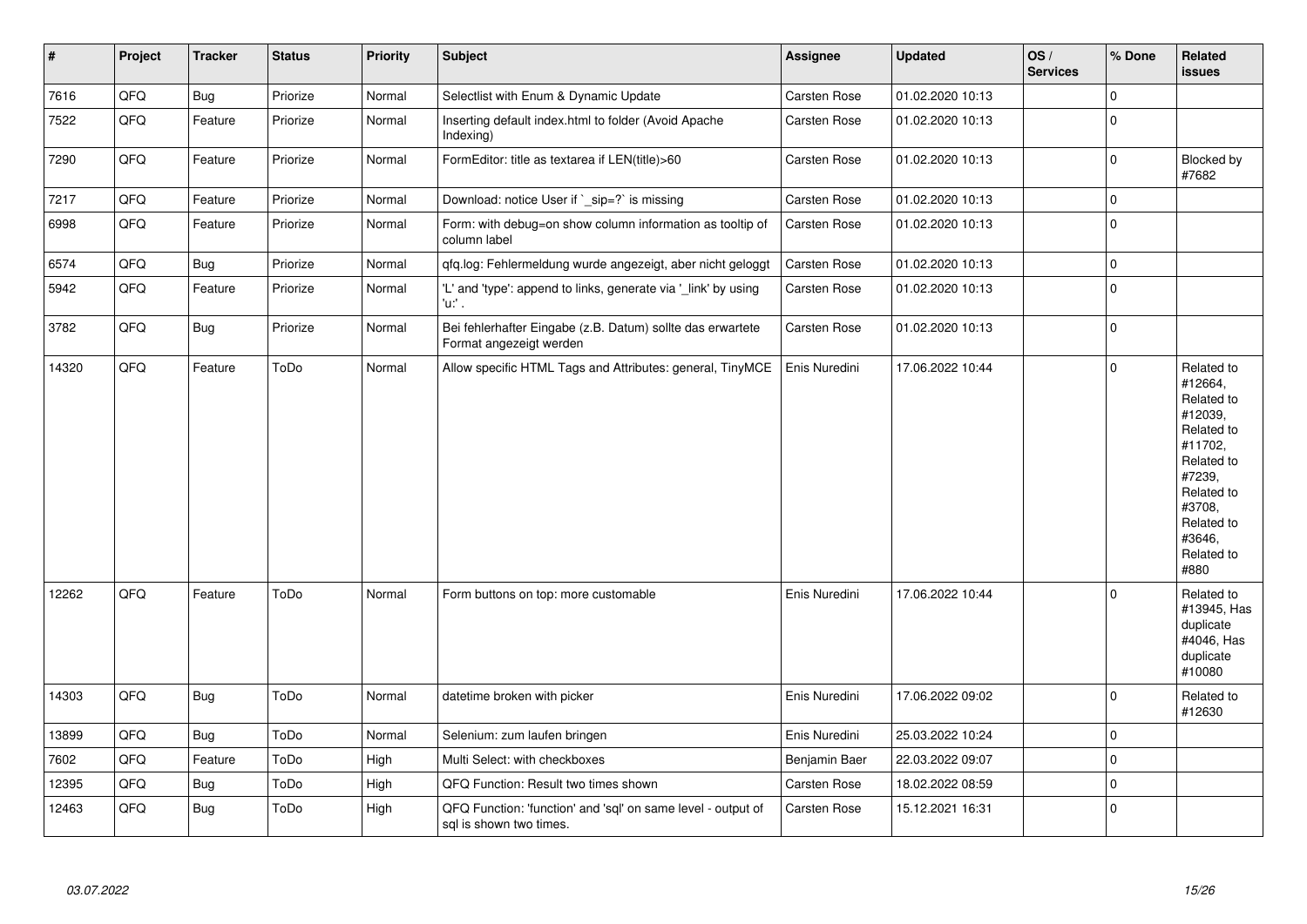| $\pmb{\sharp}$ | Project | <b>Tracker</b> | <b>Status</b> | <b>Priority</b> | <b>Subject</b>                                   | Assignee            | <b>Updated</b>   | OS/<br><b>Services</b> | % Done       | Related<br><b>issues</b>                                                                                                       |
|----------------|---------|----------------|---------------|-----------------|--------------------------------------------------|---------------------|------------------|------------------------|--------------|--------------------------------------------------------------------------------------------------------------------------------|
| 12630          | QFQ     | Feature        | In Progress   | Normal          | Input: date[time]: min / max values              | Enis Nuredini       | 20.06.2022 18:31 |                        | $\mathbf{0}$ | Related to<br>#10096.<br>Related to<br>#14302,<br>Related to<br>#14303                                                         |
| 14323          | QFQ     | Bug            | In Progress   | Normal          | Report: render=both single - no impact           | <b>Carsten Rose</b> | 19.06.2022 18:31 |                        | $\mathbf 0$  |                                                                                                                                |
| 14175          | QFQ     | <b>Bug</b>     | In Progress   | Normal          | Opening a form with no QFQ Session cookie fails  | Carsten Rose        | 03.06.2022 10:40 |                        | $\pmb{0}$    |                                                                                                                                |
| 11517          | QFQ     | Bug            | In Progress   | Normal          | extraButtonInfo Broken for multiple FormElements | Carsten Rose        | 12.05.2022 13:12 |                        | $\mathbf 0$  | Related to<br>#7890,<br>Related to<br>#3811, Has<br>duplicate<br>#10905, Has<br>duplicate<br>#10553, Has<br>duplicate<br>#6779 |
| 12440          | QFQ     | Feature        | In Progress   | Normal          | Typo3 V10 upgrade (durchfuehren und testen)      | <b>Carsten Rose</b> | 21.03.2022 09:53 |                        | 50           | Related to<br>#12357,<br>Related to<br>#12067,<br>Related to<br>#10661                                                         |
| 12508          | QFQ     | Bug            | In Progress   | High            | qfq Form: sendMail                               | Karin Niffeler      | 19.03.2022 17:48 |                        | $\mathbf 0$  |                                                                                                                                |
| 9789           | QFQ     | Bug            | In Progress   | High            | Record Lock: release to early on 'leave page'    | <b>Carsten Rose</b> | 10.01.2022 09:25 |                        | 100          | Related to<br>#10081,<br>Related to<br>#9173,<br>Related to<br>#8702                                                           |
| 13330          | QFQ     | Feature        | In Progress   | Normal          | Multi Form: Upload                               | Carsten Rose        | 07.11.2021 12:40 |                        | 50           | Related to<br>#9706                                                                                                            |
| 11980          | QFQ     | Feature        | In Progress   | Normal          | protected verzeichnis MUSS geschützt werden      | <b>Carsten Rose</b> | 07.09.2021 13:30 |                        | $\mathbf 0$  |                                                                                                                                |
| 10793          | QFQ     | Feature        | In Progress   | Normal          | Update NPM Packages                              | <b>Carsten Rose</b> | 07.09.2021 13:25 |                        | 30           |                                                                                                                                |
| 10661          | QFQ     | Bug            | In Progress   | Normal          | Typo3 Warnungen                                  | Carsten Rose        | 07.09.2021 13:23 |                        | $\mathbf 0$  | Related to<br>#12440                                                                                                           |
| 12439          | QFQ     | Feature        | In Progress   | Normal          | TinyMCE Paste from Word & Character Count/Limit  | Carsten Rose        | 05.05.2021 22:15 |                        | $\mathbf 0$  |                                                                                                                                |
| 9517           | QFQ     | Feature        | In Progress   | High            | Input multiple tags with typeahead               | Carsten Rose        | 03.05.2021 21:14 |                        | 40           | Related to<br>#10150                                                                                                           |
| 4194           | QFQ     | Feature        | In Progress   | Normal          | Bootstrap 4 ist jetzt offiziel                   |                     | 03.05.2021 20:47 |                        | $\mathbf 0$  | Related to<br>#10114                                                                                                           |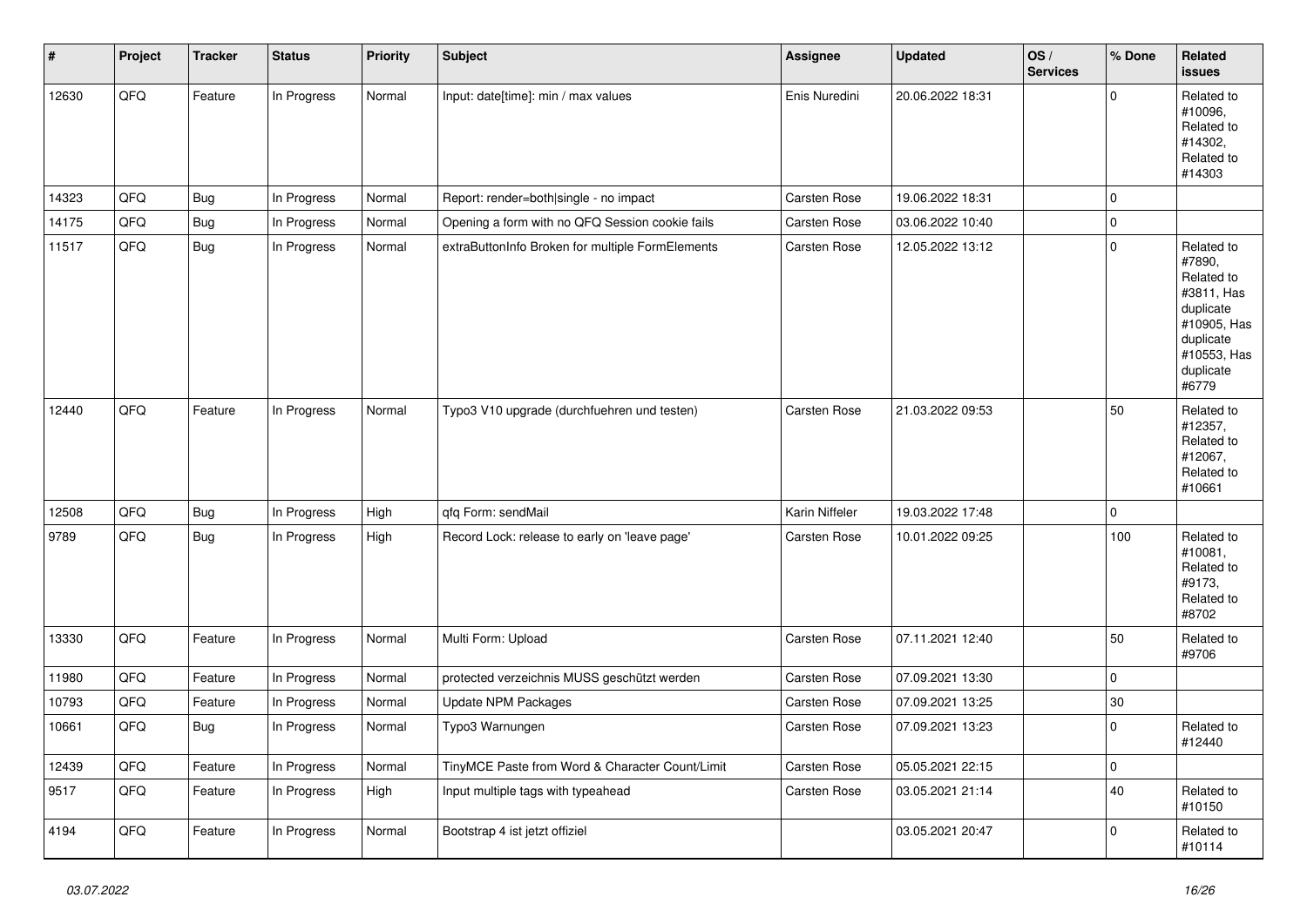| ∦     | Project | <b>Tracker</b> | <b>Status</b>              | <b>Priority</b> | <b>Subject</b>                                                                       | <b>Assignee</b>     | <b>Updated</b>   | OS/<br><b>Services</b> | % Done       | <b>Related</b><br><b>issues</b>             |
|-------|---------|----------------|----------------------------|-----------------|--------------------------------------------------------------------------------------|---------------------|------------------|------------------------|--------------|---------------------------------------------|
| 5695  | QFQ     | Feature        | In Progress                | Normal          | Multiform                                                                            | Carsten Rose        | 02.01.2021 18:38 |                        | $\Omega$     |                                             |
| 11076 | QFQ     | Feature        | In Progress                | Normal          | SELECT  AS _websocket                                                                | <b>Carsten Rose</b> | 30.08.2020 17:49 |                        | 0            |                                             |
| 10443 | QFQ     | Feature        | In Progress                | Normal          | Konzept_api / _live                                                                  | Carsten Rose        | 07.05.2020 09:39 |                        | $\mathbf 0$  |                                             |
| 9691  | QFQ     | Bug            | In Progress                | Normal          | Checkbox: dynamic update > readonly                                                  | <b>Carsten Rose</b> | 01.02.2020 23:22 |                        | 50           | Related to<br>#9834                         |
| 6250  | QFQ     | Feature        | In Progress                | Normal          | Enhance layout: a) Subrecord, b) Subrecord-Title                                     | Carsten Rose        | 01.02.2020 23:22 |                        | $\mathbf 0$  | Related to<br>#5391                         |
| 13566 | QFQ     | Feature        | Ready to sync<br>(develop) | Normal          | Delete config-example.qfq.php file                                                   | Carsten Rose        | 23.12.2021 09:25 |                        | $\Omega$     |                                             |
| 9052  | QFQ     | Feature        | Feedback                   | High            | Report: CodeMirror with SQL Syntax Highlight in FE                                   | Enis Nuredini       | 08.06.2022 10:25 |                        | $\mathbf 0$  |                                             |
| 11630 | QFQ     | <b>Bug</b>     | Feedback                   | High            | Bitte check ob CALL() in 20.11.0 noch so funktioniert wie in<br>20.4.1               | Enis Nuredini       | 28.05.2022 13:45 |                        | $\mathbf{0}$ | Related to<br>#11325                        |
| 12584 | QFQ     | Feature        | Feedback                   | Normal          | T3 v10 migration script: replace alias-patterns (v11)                                | Carsten Rose        | 28.05.2022 11:12 |                        | 100          |                                             |
| 13572 | QFQ     | Feature        | Feedback                   | Normal          | Form Load: misleading error message on trying to load non<br>existent primary record | Enis Nuredini       | 16.05.2022 23:16 |                        | 100          |                                             |
| 13767 | QFQ     | Bug            | Feedback                   | Normal          | date/time-picker: required shows up/down button orange                               | Enis Nuredini       | 16.05.2022 23:16 |                        | $\mathbf 0$  |                                             |
| 10782 | QFQ     | Feature        | Feedback                   | Normal          | Tiny MCE: Image Upload                                                               | Enis Nuredini       | 16.05.2022 23:16 |                        | $\Omega$     | Related to<br>#12452                        |
| 12546 | QFQ     | <b>Bug</b>     | Feedback                   | Normal          | Branch 'Development' - Unit Tests mit dirty workaround<br>angepasst                  | <b>Carsten Rose</b> | 19.03.2022 17:48 |                        | $\mathbf{0}$ |                                             |
| 5894  | QFQ     | Feature        | Feedback                   | Normal          | Typeahead in Report: show/hide rows dynamically                                      | Carsten Rose        | 18.02.2022 08:50 |                        | 0            | Related to<br>#5893,<br>Related to<br>#5885 |
| 9548  | QFQ     | Feature        | Feedback                   | High            | FormElement: Pattern mismatch - optional report only on<br>focus lost                | Benjamin Baer       | 03.05.2021 21:14 |                        | $\Omega$     |                                             |
| 11347 | QFQ     | <b>Bug</b>     | Feedback                   | Normal          | If Bedingungen funktionieren nicht korrekt                                           | Christoph Fuchs     | 21.03.2021 20:37 |                        | $\Omega$     |                                             |
| 10124 | QFQ     | Feature        | Feedback                   | Normal          | gfg AAI-Login                                                                        | Karin Niffeler      | 07.05.2020 09:36 |                        | 0            |                                             |
| 9898  | QFQ     | <b>Bug</b>     | Feedback                   | Normal          | Formular trotz Timeout gespeichert                                                   | Benjamin Baer       | 01.02.2020 15:56 |                        | $\mathbf{0}$ |                                             |
| 9535  | QFQ     | <b>Bug</b>     | Feedback                   | Normal          | Report:  AS '_vertical' - column to wide - vertical >> rot45,<br>rot90               | Benjamin Baer       | 01.02.2020 15:56 |                        | $\Omega$     |                                             |
| 8316  | QFQ     | <b>Bug</b>     | Feedback                   | Normal          | Documentation/Behaviour for Nested Queries and<br>Record-Store confusing             | Nicola Chiapolini   | 20.11.2019 09:14 |                        | $\mathbf 0$  |                                             |
| 13608 | QFQ     | Feature        | Some day<br>maybe          | Normal          | Automatic Browser Language Redirect                                                  | Enis Nuredini       | 17.06.2022 08:35 |                        | $\mathbf{0}$ |                                             |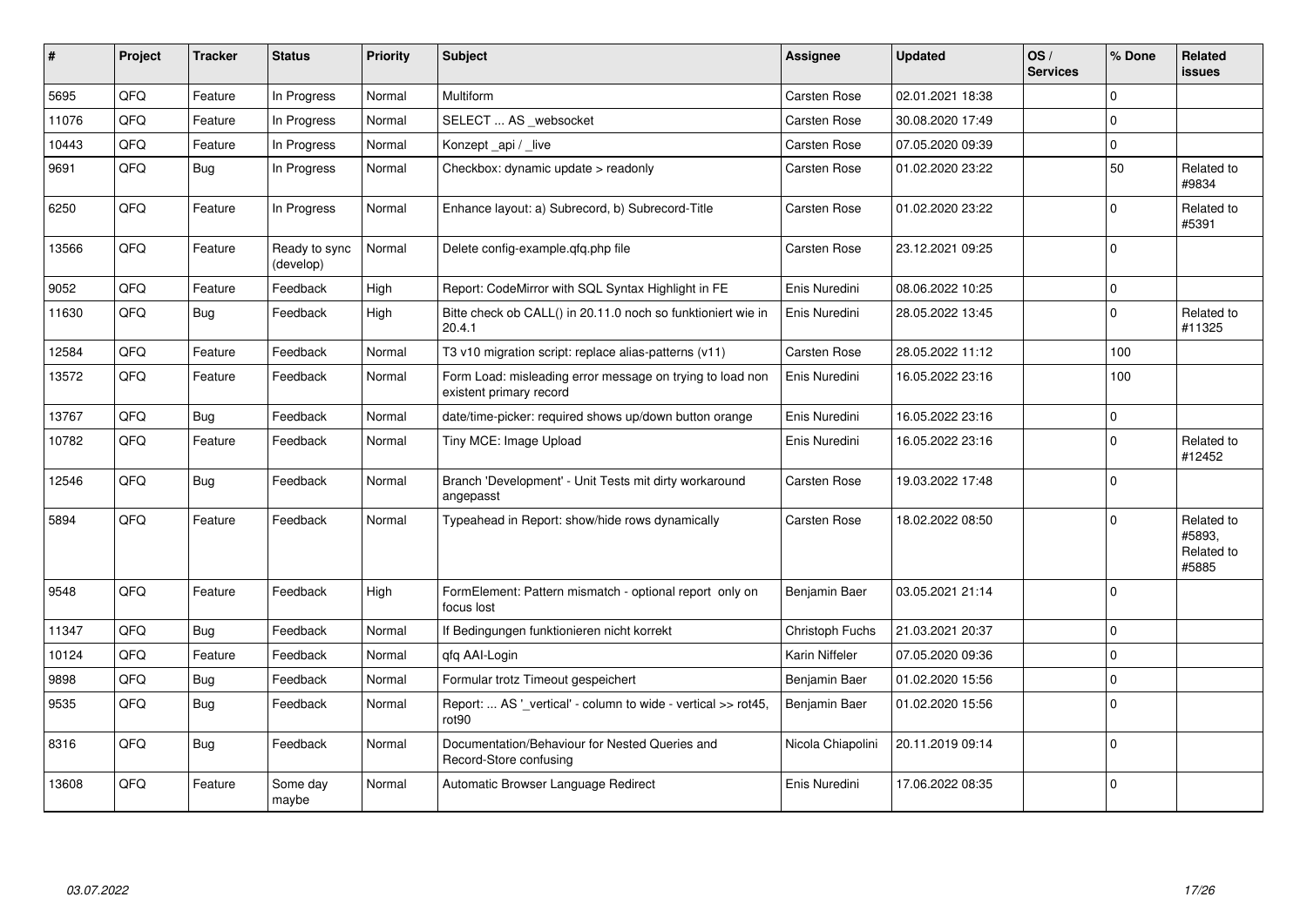| $\vert$ # | Project | <b>Tracker</b> | <b>Status</b>     | <b>Priority</b> | <b>Subject</b>                                    | <b>Assignee</b>     | <b>Updated</b>   | OS/<br><b>Services</b> | % Done              | Related<br><b>issues</b>                                               |
|-----------|---------|----------------|-------------------|-----------------|---------------------------------------------------|---------------------|------------------|------------------------|---------------------|------------------------------------------------------------------------|
| 7732      | QFQ     | Feature        | Some day<br>maybe | Normal          | Javascript: Lazy Loading der add on libs          | Benjamin Baer       | 08.06.2022 10:38 |                        | $\mathbf{0}$        | Related to<br>#12611,<br>Related to<br>#12490,<br>Related to<br>#10013 |
| 10013     | QFQ     | Feature        | Some day<br>maybe | Normal          | FE.typ=editor: CodeMirror                         | <b>Carsten Rose</b> | 08.06.2022 10:37 |                        | $\mathbf 0$         | Related to<br>#12611,<br>Related to<br>#12490,<br>Related to<br>#7732  |
| 12611     | QFQ     | Feature        | Some day<br>maybe | Normal          | Refactoring: Bootstrap with Lazy Loading          | Carsten Rose        | 08.06.2022 10:37 |                        | $\mathbf{0}$        | Related to<br>#12490,<br>Related to<br>#10013,<br>Related to<br>#7732  |
| 5548      | QFQ     | Feature        | Some day<br>maybe | Normal          | 801 Textfiles/Scriptfiles als Thumbnail           | Carsten Rose        | 07.03.2022 16:26 |                        | $\Omega$            |                                                                        |
| 12337     | QFQ     | Feature        | Some day<br>maybe | Normal          | Database.php: better caching                      | Carsten Rose        | 16.09.2021 15:10 |                        | $\mathbf{0}$        |                                                                        |
| 12315     | QFQ     | Feature        | Some day<br>maybe | Normal          | Form History (Diffs) / Backups                    | <b>Carsten Rose</b> | 16.09.2021 15:10 |                        | $\mathbf{0}$        |                                                                        |
| 11323     | QFQ     | Feature        | Some day<br>maybe | Normal          | Report Frontend Editor Modal + Codemirror         | Carsten Rose        | 16.09.2021 15:10 |                        | $\mathsf{O}\xspace$ | Related to<br>#11036                                                   |
| 11322     | QFQ     | Feature        | Some day<br>maybe | Normal          | Form Element JSON - (multiline parameter field)   | Carsten Rose        | 16.09.2021 15:10 |                        | $\mathsf{O}\xspace$ |                                                                        |
| 11217     | QFQ     | Feature        | Some day<br>maybe | Normal          | <b>Extend Script Functionality</b>                | Carsten Rose        | 16.09.2021 15:10 |                        | $\mathbf 0$         |                                                                        |
| 10716     | QFQ     | Feature        | Some day<br>maybe | Normal          | Business Logic mit Externen Skripten              | <b>Carsten Rose</b> | 16.09.2021 15:10 |                        | $\mathbf 0$         | Related to<br>#10713,<br>Related to<br>#8217                           |
| 10095     | QFQ     | Feature        | Some day<br>maybe | Normal          | Generic Gitlab Integration into QFQ               | <b>Carsten Rose</b> | 16.09.2021 15:10 |                        | $\mathbf{0}$        |                                                                        |
| 8586      | QFQ     | Feature        | Some day<br>maybe | Normal          | QFQ: Enhance Error message for 'record not found' | Carsten Rose        | 16.09.2021 15:10 |                        | $\mathbf{0}$        |                                                                        |
| 8520      | QFQ     | Feature        | Some day<br>maybe | Normal          | Bring QFQ to Composer                             | Carsten Rose        | 16.09.2021 15:10 |                        | $\mathbf{0}$        |                                                                        |
| 8101      | QFQ     | Feature        | Some day<br>maybe | Normal          | Password hash: support further hashing methods    | Carsten Rose        | 16.09.2021 15:10 |                        | 0                   |                                                                        |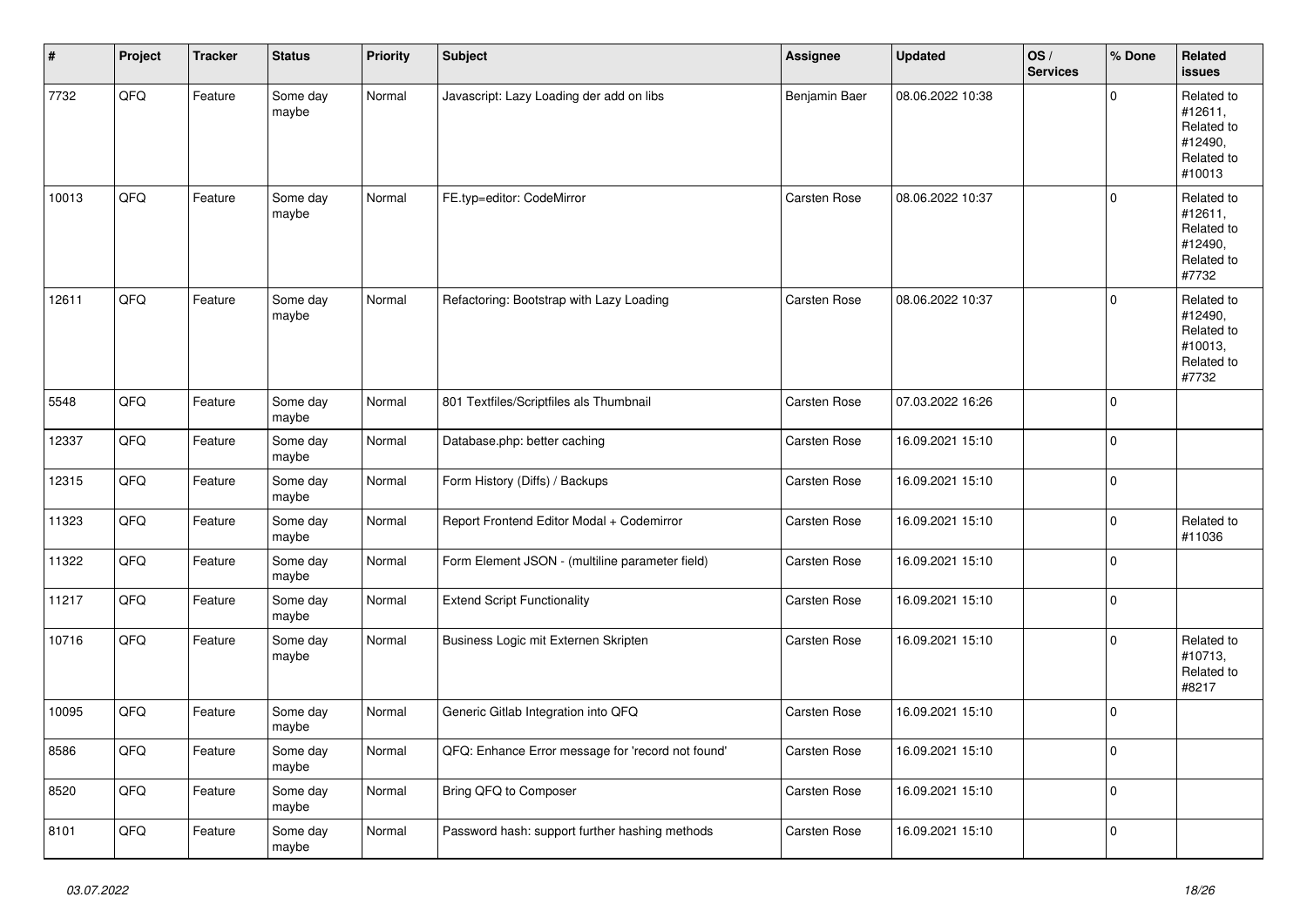| #     | Project | <b>Tracker</b> | <b>Status</b>     | <b>Priority</b> | <b>Subject</b>                                                                                         | <b>Assignee</b>     | <b>Updated</b>   | OS/<br><b>Services</b> | % Done       | <b>Related</b><br><b>issues</b> |
|-------|---------|----------------|-------------------|-----------------|--------------------------------------------------------------------------------------------------------|---------------------|------------------|------------------------|--------------|---------------------------------|
| 7456  | QFQ     | Bug            | Some day<br>maybe | Low             | Todos in Code: solve or make ticket                                                                    | <b>Carsten Rose</b> | 16.09.2021 15:10 |                        | 0            |                                 |
| 7453  | QFQ     | Feature        | Some day<br>maybe | Normal          | import / export forms QFQ                                                                              | Carsten Rose        | 16.09.2021 15:10 |                        | $\mathbf 0$  |                                 |
| 7452  | QFQ     | Feature        | Some day<br>maybe | Normal          | automate deployment new QFQ version                                                                    | Carsten Rose        | 16.09.2021 15:10 |                        | $\Omega$     |                                 |
| 11036 | QFQ     | Feature        | Some day<br>maybe | Normal          | inline report editor permissions                                                                       | Carsten Rose        | 16.09.2021 15:09 |                        | $\Omega$     | Related to<br>#11323            |
| 10745 | QFQ     | Feature        | Some day<br>maybe | Normal          | Tablesorter Excel Export                                                                               | Carsten Rose        | 16.09.2021 15:09 |                        | $\mathbf 0$  |                                 |
| 10116 | QFQ     | Feature        | Some day<br>maybe | Normal          | TypeAhead: Tag - show inside 'input' element                                                           | Carsten Rose        | 16.09.2021 15:09 |                        | $\Omega$     |                                 |
| 4445  | QFQ     | Feature        | Some day<br>maybe | Normal          | template group: Option to simulate fieldset                                                            |                     | 28.06.2021 14:11 |                        | $\mathbf 0$  |                                 |
| 9669  | QFQ     | Bug            | Some day<br>maybe | Normal          | Checkbox / Template Group: radio/checkbox visible broken<br>after 'add'                                | Carsten Rose        | 16.06.2021 13:47 |                        | 0            | Related to<br>#8091             |
| 4279  | QFQ     | Bug            | Some day<br>maybe | High            | config.linkVars lost                                                                                   | Carsten Rose        | 03.05.2021 21:14 |                        | $\Omega$     |                                 |
| 4258  | QFQ     | Feature        | Some day<br>maybe | High            | <b>System Defaults: Forms</b>                                                                          | Carsten Rose        | 03.05.2021 21:14 |                        | 0            |                                 |
| 3990  | QFQ     | Feature        | Some day<br>maybe | High            | custom class definition: add space automatically                                                       | Carsten Rose        | 03.05.2021 21:14 |                        | $\mathbf{0}$ |                                 |
| 3967  | QFQ     | Feature        | Some day<br>maybe | High            | Report: Checkbox, Radio, Dropdown, Input welches ohne<br>Submit funktioniert - 'Inline-Form'           | Carsten Rose        | 03.05.2021 21:14 |                        | $\Omega$     |                                 |
| 3848  | QFQ     | Feature        | Some day<br>maybe | High            | Antivirus check fuer Upload files in qfq?                                                              | Carsten Rose        | 03.05.2021 21:14 |                        | $\mathbf 0$  | Related to<br>#4131             |
| 3570  | QFQ     | Bug            | Some day<br>maybe | High            | Formular mit prmitnew permitEdit=Always wird nicht<br>aufgerufen (ist leer)                            | Carsten Rose        | 03.05.2021 21:14 |                        | $\mathbf 0$  |                                 |
| 3109  | QFQ     | Bug            | Some day<br>maybe | High            | RealUrl: Links werden nicht korrekt gerendert                                                          | Carsten Rose        | 03.05.2021 21:14 |                        | $\Omega$     |                                 |
| 3061  | QFQ     | <b>Bug</b>     | Some day<br>maybe | High            | winstitute: mysql connection durcheinander - nmhp17<br>(ag7)/QFQ arbeitet mit DB/Tabellen von biostat. | Carsten Rose        | 03.05.2021 21:14 |                        | $\Omega$     |                                 |
| 880   | QFQ     | Feature        | Some day<br>maybe | Urgent          | Security: PHP, SQL Injection, XSS                                                                      |                     | 03.05.2021 21:14 |                        | $\Omega$     | Related to<br>#14320            |
| 7278  | QFO     | Feature        | Some day<br>maybe | Normal          | Form: Wert vordefinieren der immer gesetzt wird                                                        |                     | 02.05.2021 09:27 |                        | $\Omega$     |                                 |
| 7229  | QFQ     | Feature        | Some day<br>maybe | Normal          | New FormElement.type: Button                                                                           |                     | 01.02.2021 12:32 |                        | $\Omega$     |                                 |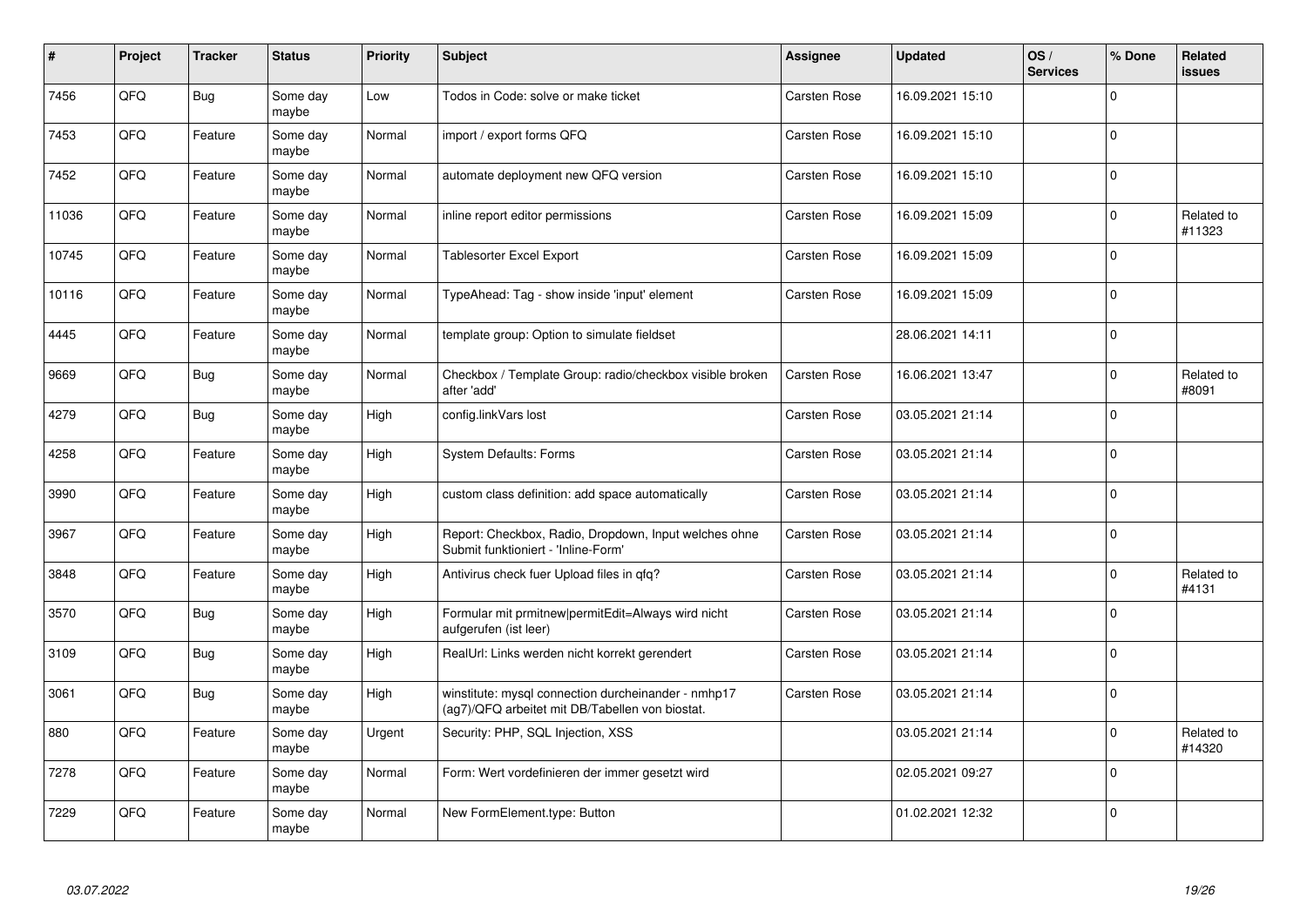| #     | Project | <b>Tracker</b> | <b>Status</b>     | <b>Priority</b> | <b>Subject</b>                                                                                                                                                | <b>Assignee</b>     | <b>Updated</b>   | OS/<br><b>Services</b> | % Done      | <b>Related</b><br><b>issues</b>                |
|-------|---------|----------------|-------------------|-----------------|---------------------------------------------------------------------------------------------------------------------------------------------------------------|---------------------|------------------|------------------------|-------------|------------------------------------------------|
| 3880  | QFQ     | Feature        | Some day<br>maybe | Normal          | Form 'Form': anlegen einer Tabelle                                                                                                                            |                     | 14.01.2021 10:12 |                        | $\mathbf 0$ |                                                |
| 9281  | QFQ     | Bug            | Some dav<br>maybe | Normal          | Allow STRICT_TRANS_TABLES                                                                                                                                     | Carsten Rose        | 02.01.2021 18:43 |                        | $\mathbf 0$ |                                                |
| 9126  | QFQ     | <b>Bug</b>     | Some dav<br>maybe | Normal          | hidden Form elements are present in page source                                                                                                               |                     | 02.01.2021 18:41 |                        | $\mathbf 0$ |                                                |
| 10738 | QFQ     | Feature        | Some day<br>maybe | Normal          | CORS headers for external API requests                                                                                                                        |                     | 10.06.2020 14:00 |                        | $\Omega$    |                                                |
| 9130  | QFQ     | Feature        | Some day<br>maybe | Normal          | tablesorter: Automatic Row numbering / Zeilenummer                                                                                                            | Benjamin Baer       | 01.02.2020 23:22 |                        | $\Omega$    |                                                |
| 6972  | QFQ     | Feature        | Some day<br>maybe | Normal          | Fabric Clipboard / cross browser tab                                                                                                                          | Benjamin Baer       | 01.02.2020 23:21 |                        | $\mathbf 0$ |                                                |
| 6970  | QFQ     | Feature        | Some day<br>maybe | Normal          | tablesorter: default fuer 'sortReset' aendern von 'Ctrl' zu 'Alt'                                                                                             | Benjamin Baer       | 01.02.2020 23:21 |                        | $\mathbf 0$ |                                                |
| 5892  | QFQ     | Feature        | Some day<br>maybe | Normal          | QFQ should use T3 API to manipulate FE GROUP<br>membership                                                                                                    |                     | 01.02.2020 23:20 |                        | $\mathbf 0$ |                                                |
| 5480  | QFQ     | Feature        | Some dav<br>maybe | Normal          | QFQ: Dokumentation mit Screenshots versehen                                                                                                                   | <b>Carsten Rose</b> | 01.02.2020 23:20 |                        | $\mathbf 0$ | Related to<br>#9879                            |
| 5452  | QFQ     | Feature        | Some dav<br>maybe | Normal          | Thumbnails from PDF: bad quality                                                                                                                              |                     | 01.02.2020 23:20 |                        | $\mathbf 0$ |                                                |
| 4771  | QFQ     | <b>Bug</b>     | Some day<br>maybe | Normal          | qfq: select-down-values empty after save (edit-form for<br>program administrators)                                                                            | <b>Carsten Rose</b> | 01.02.2020 23:20 |                        | $\Omega$    | Related to<br>#4549, Has<br>duplicate<br>#4282 |
| 4719  | QFQ     | Feature        | Some day<br>maybe | Normal          | Custom Message in Client in case of 'Browser tab close,<br>modification will be lost'                                                                         |                     | 01.02.2020 23:20 |                        | $\mathbf 0$ |                                                |
| 4659  | QFQ     | <b>Bug</b>     | Some day<br>maybe | Normal          | infoButtonExtra                                                                                                                                               | Carsten Rose        | 01.02.2020 23:20 |                        | $\mathbf 0$ |                                                |
| 4650  | QFQ     | Feature        | Some day<br>maybe | Normal          | Convert html to doc/rtf                                                                                                                                       | Carsten Rose        | 01.02.2020 23:20 |                        | $\mathbf 0$ | Related to<br>#10704                           |
| 4640  | QFQ     | Feature        | Some day<br>maybe | Normal          | Rename System Forms                                                                                                                                           |                     | 01.02.2020 23:20 |                        | $\pmb{0}$   |                                                |
| 4627  | QFQ     | Feature        | Some day<br>maybe | Normal          | dbupdate: all tables - check 'create', 'modified' if it is possible<br>to change to default 'CURRENT_TIMESTAMP' and modified<br>'ON UPDATE CURRENT TIMESTAMP' |                     | 01.02.2020 23:20 |                        | $\Omega$    |                                                |
| 4626  | QFQ     | Feature        | Some day<br>maybe | Normal          | Mobile View: 'classBody=qfq-form-right' makes no sense                                                                                                        |                     | 01.02.2020 23:20 |                        | $\mathbf 0$ |                                                |
| 4551  | QFQ     | Feature        | Some day<br>maybe | Normal          | Set 'pills' via dynamicUpdate to show/hide/disabled                                                                                                           |                     | 01.02.2020 23:20 |                        | $\mathbf 0$ | Related to<br>#3752                            |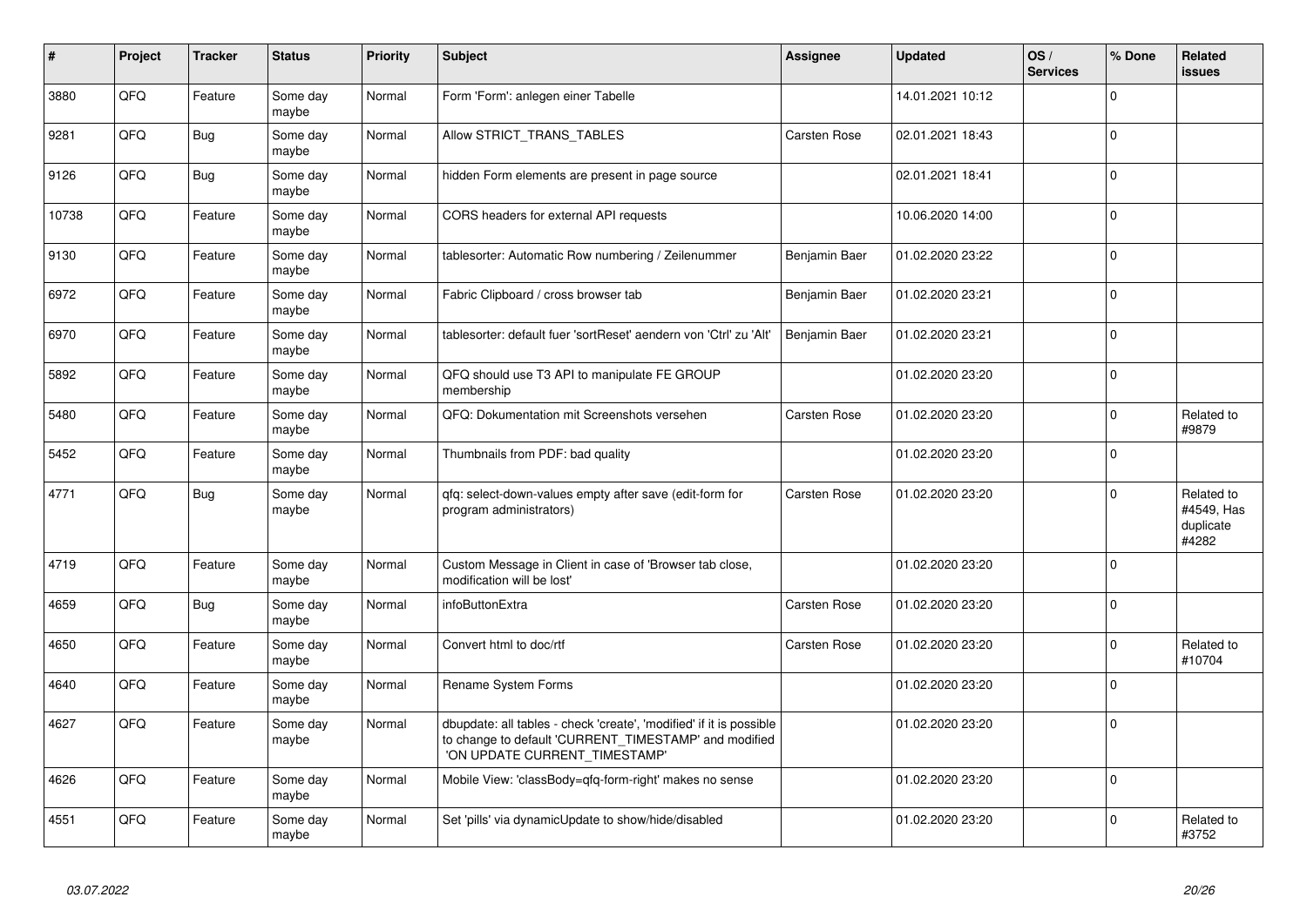| #    | Project | <b>Tracker</b> | <b>Status</b>     | <b>Priority</b> | <b>Subject</b>                                                                       | <b>Assignee</b>     | <b>Updated</b>   | OS/<br><b>Services</b> | % Done       | <b>Related</b><br>issues                    |
|------|---------|----------------|-------------------|-----------------|--------------------------------------------------------------------------------------|---------------------|------------------|------------------------|--------------|---------------------------------------------|
| 4549 | QFQ     | Bug            | Some day<br>maybe | Normal          | TemplateGroups: FE.type SELECT loose selected value<br>after save                    | Carsten Rose        | 01.02.2020 23:20 |                        | 0            | Related to<br>#4548.<br>Related to<br>#4771 |
| 4546 | QFQ     | <b>Bug</b>     | Some day<br>maybe | Normal          | NH: SIP storage is destroyed                                                         |                     | 01.02.2020 23:20 |                        | 0            |                                             |
| 4536 | QFQ     | Feature        | Some day<br>maybe | Normal          | FE upload: problem with delete if mutliple uploads an<br>FE.name="                   |                     | 01.02.2020 23:20 |                        | 0            |                                             |
| 4446 | QFQ     | Feature        | Some day<br>maybe | Normal          | New FE get same feldContainerId as last modifed FE                                   |                     | 01.02.2020 23:20 |                        | $\mathbf 0$  |                                             |
| 4443 | QFQ     | Feature        | Some day<br>maybe | Normal          | Form: multiple secondary tables                                                      |                     | 01.02.2020 23:20 |                        | 0            |                                             |
| 4365 | QFQ     | Feature        | Some day<br>maybe | Normal          | Multi Language: new way of config                                                    | Carsten Rose        | 01.02.2020 23:20 |                        | 0            |                                             |
| 4343 | QFQ     | Feature        | Some day<br>maybe | Normal          | Link: Classifier to add 'attributes'                                                 | Carsten Rose        | 01.02.2020 23:20 |                        | $\mathbf 0$  | Related to<br>#14077                        |
| 7402 | QFQ     | <b>Bug</b>     | Some day<br>maybe | Normal          | thumbnail cache: outdated picture when permission denied<br>and permission resolved. |                     | 01.02.2020 23:20 |                        | $\Omega$     |                                             |
| 7101 | QFQ     | <b>Bug</b>     | Some day<br>maybe | Normal          | 'form' in SIP and 'report' - breaks                                                  |                     | 01.02.2020 23:20 |                        | $\mathbf 0$  |                                             |
| 5851 | QFQ     | Feature        | Some day<br>maybe | Normal          | Queue System implementieren: MQTT, RabbitMQ                                          |                     | 01.02.2020 23:20 |                        | $\mathbf 0$  | Related to<br>#5715                         |
| 5850 | QFQ     | Feature        | Some day<br>maybe | Normal          | Deployment: In QFQ Doc best practice fuer zeitgemaesses<br>Deployment beschreiben    |                     | 01.02.2020 23:20 |                        | $\mathbf 0$  |                                             |
| 5665 | QFQ     | Feature        | Some day<br>maybe | Normal          | Versuch das '{{!' nicht mehr noetig ist.                                             | <b>Carsten Rose</b> | 01.02.2020 23:20 |                        | 0            | Related to<br>#7432,<br>Related to<br>#7434 |
| 5455 | QFQ     | Feature        | Some day<br>maybe | Normal          | Mail Redirects grld abhaengig                                                        |                     | 01.02.2020 23:20 |                        | $\mathbf 0$  |                                             |
| 5428 | QFQ     | Feature        | Some day<br>maybe | Normal          | secure thumbnail: late render on access.                                             | <b>Carsten Rose</b> | 01.02.2020 23:20 |                        | $\mathbf{0}$ |                                             |
| 5342 | QFQ     | Feature        | Some day<br>maybe | Normal          | link - with HTML Attributes                                                          |                     | 01.02.2020 23:20 |                        | 0            | Related to<br>#14077                        |
| 5024 | QFO     | Feature        | Some day<br>maybe | Normal          | Fabric: Generate PDF with edits                                                      | Benjamin Baer       | 01.02.2020 23:20 |                        | 0            | Related to<br>#10704                        |
| 4816 | QFO     | Feature        | Some day<br>maybe | Normal          | Templates for QFQ Reports (Tables, Radios, )                                         |                     | 01.02.2020 23:20 |                        | 0            |                                             |
| 4757 | QFQ     | Feature        | Some day<br>maybe | Normal          | Test subrecord: download links ok? Links ok?                                         | Carsten Rose        | 01.02.2020 23:20 |                        | 0            |                                             |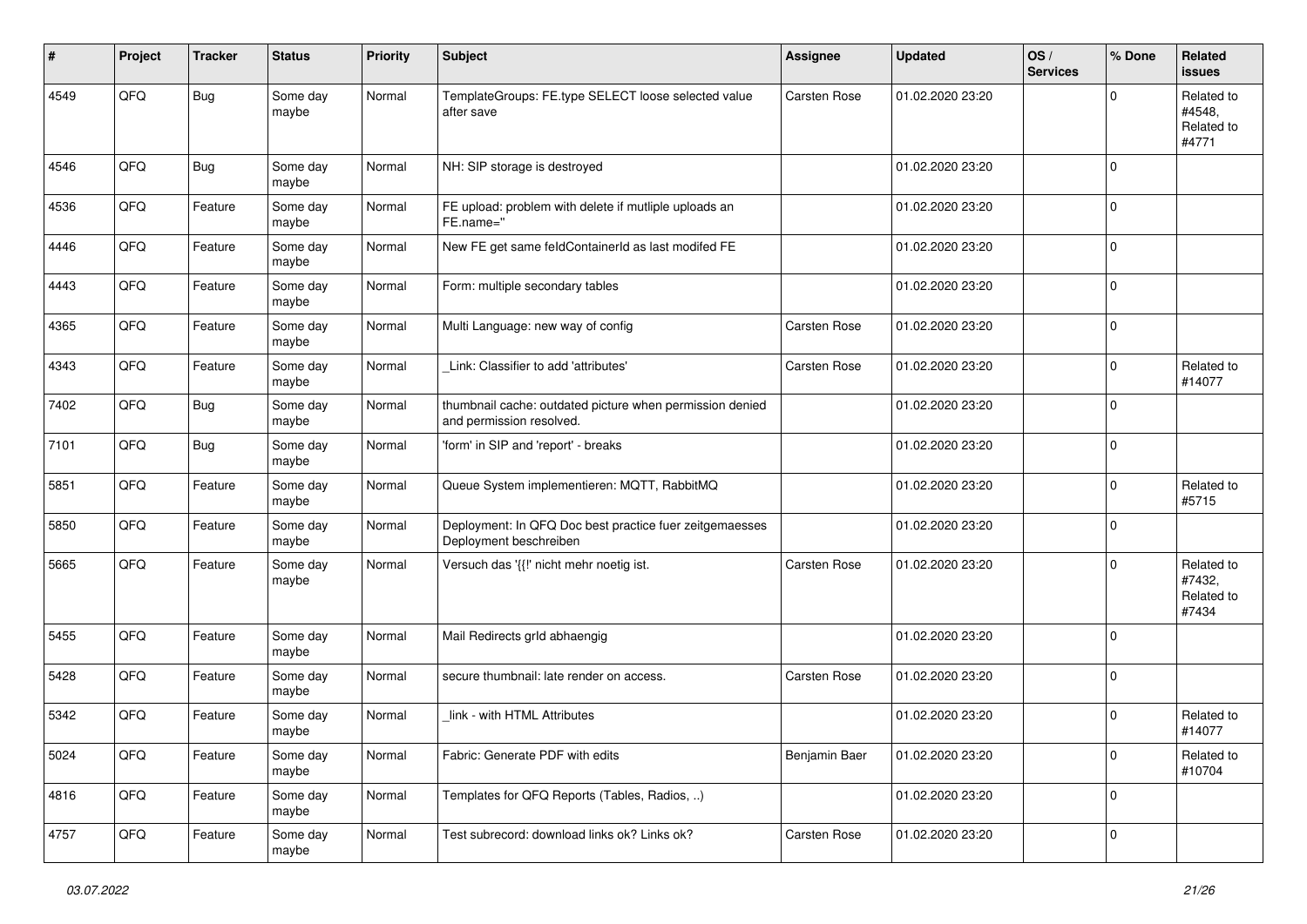| #    | Project | <b>Tracker</b> | <b>Status</b>     | <b>Priority</b> | <b>Subject</b>                                                                                                                                           | <b>Assignee</b>     | <b>Updated</b>   | OS/<br><b>Services</b> | % Done      | Related<br><b>issues</b>                    |
|------|---------|----------------|-------------------|-----------------|----------------------------------------------------------------------------------------------------------------------------------------------------------|---------------------|------------------|------------------------|-------------|---------------------------------------------|
| 4652 | QFQ     | Feature        | Some day<br>maybe | Normal          | UZH CD: Weiterleitung auf benutzerdefinierte 403/404 Seite                                                                                               | Carsten Rose        | 01.02.2020 23:20 |                        | $\Omega$    |                                             |
| 4651 | QFQ     | Bug            | Some day<br>maybe | Normal          | "Loading document" Modal wird angezeigt bei uzhcd type=2<br>Ansicht                                                                                      | Carsten Rose        | 01.02.2020 23:20 |                        | $\mathbf 0$ |                                             |
| 4454 | QFQ     | <b>Bug</b>     | Some day<br>maybe | Normal          | Required Elements: multiple elements in a row - whole row<br>marked if only one input is empty.                                                          | Benjamin Baer       | 01.02.2020 23:20 |                        | $\mathbf 0$ |                                             |
| 4439 | QFQ     | Feature        | Some day<br>maybe | Normal          | Log: report all actions fired by an FE Element, incl. the<br>original directive (slaveld, sqlInsert, )                                                   |                     | 01.02.2020 23:20 |                        | $\mathbf 0$ | Related to<br>#4432,<br>Related to<br>#5458 |
| 4435 | QFQ     | Feature        | Some day<br>maybe | Normal          | Report: striptags - specify allowed tags                                                                                                                 |                     | 01.02.2020 23:20 |                        | $\Omega$    |                                             |
| 4433 | QFQ     | Feature        | Some day<br>maybe | Normal          | Log when SIP will be destroyed by QFQ for any (security)<br>reason                                                                                       |                     | 01.02.2020 23:20 |                        | $\mathbf 0$ | Related to<br>#4432,<br>Related to<br>#5458 |
| 4398 | QFQ     | Bug            | Some day<br>maybe | Normal          | Typeahead: mouse click in a prefilled input opens a single<br>item dropdown with the current value - click on it seems to<br>set the value, not the key. | Benjamin Baer       | 01.02.2020 23:20 |                        | 0           | Related to<br>#4457                         |
| 4330 | QFQ     | Feature        | Some day<br>maybe | Normal          | Error Message: report missing {{ / }} in sqlUpdate, sqlInsert,<br>sqlDelete, sqlAfter, sqlBefore in FE action elements.                                  | <b>Carsten Rose</b> | 01.02.2020 23:20 |                        | $\mathbf 0$ |                                             |
| 4328 | QFQ     | <b>Bug</b>     | Some day<br>maybe | Normal          | Error Message: Show FE name/number on problems in FE                                                                                                     | Carsten Rose        | 01.02.2020 23:20 |                        | 0           |                                             |
| 1234 | QFQ     | Feature        | Some day<br>maybe | Normal          | QF: Record numbering: Im Grid soll in Spalte 1 optional die<br>laufende Nummer der Records angezeigt werden.                                             |                     | 01.02.2020 23:20 |                        | 0           |                                             |
| 955  | QFQ     | Feature        | Some day<br>maybe | Normal          | QF: Notizen vor/nach dem Form                                                                                                                            |                     | 01.02.2020 23:20 |                        | 0           |                                             |
| 8522 | QFQ     | Feature        | Some day<br>maybe | Normal          | build QFQ - npm warnings                                                                                                                                 | Benjamin Baer       | 01.02.2020 23:19 |                        | 50          |                                             |
| 8056 | QFQ     | Feature        | Some day<br>maybe | Normal          | Termin Organisation (Reservation)                                                                                                                        |                     | 01.02.2020 23:19 |                        | 0           | Related to<br>#8658                         |
| 7921 | QFQ     | Feature        | Some day<br>maybe | Normal          | Rest API Export: URL kuerzer machen                                                                                                                      |                     | 01.02.2020 23:19 |                        | $\mathbf 0$ |                                             |
| 7281 | QFQ     | <b>Bug</b>     | Some day<br>maybe | Normal          | Subrecords: on large screen separator line too short                                                                                                     |                     | 01.02.2020 23:19 |                        | $\mathbf 0$ |                                             |
| 7100 | QFO     | Feature        | Some day<br>maybe | Normal          | Download: log access, max downloads, time limit                                                                                                          |                     | 01.02.2020 23:19 |                        | $\mathbf 0$ |                                             |
| 6704 | QFQ     | Feature        | Some day<br>maybe | Normal          | Upload Mode: Bilder in Notizen rechts sollen aktuellen<br>Upload repräsentieren.                                                                         |                     | 01.02.2020 23:19 |                        | $\mathbf 0$ | Related to<br>#3264                         |
| 6084 | QFO     | Feature        | Some day<br>maybe | Normal          | New escape type: 'D' - convert date                                                                                                                      |                     | 01.02.2020 23:19 |                        | $\mathbf 0$ |                                             |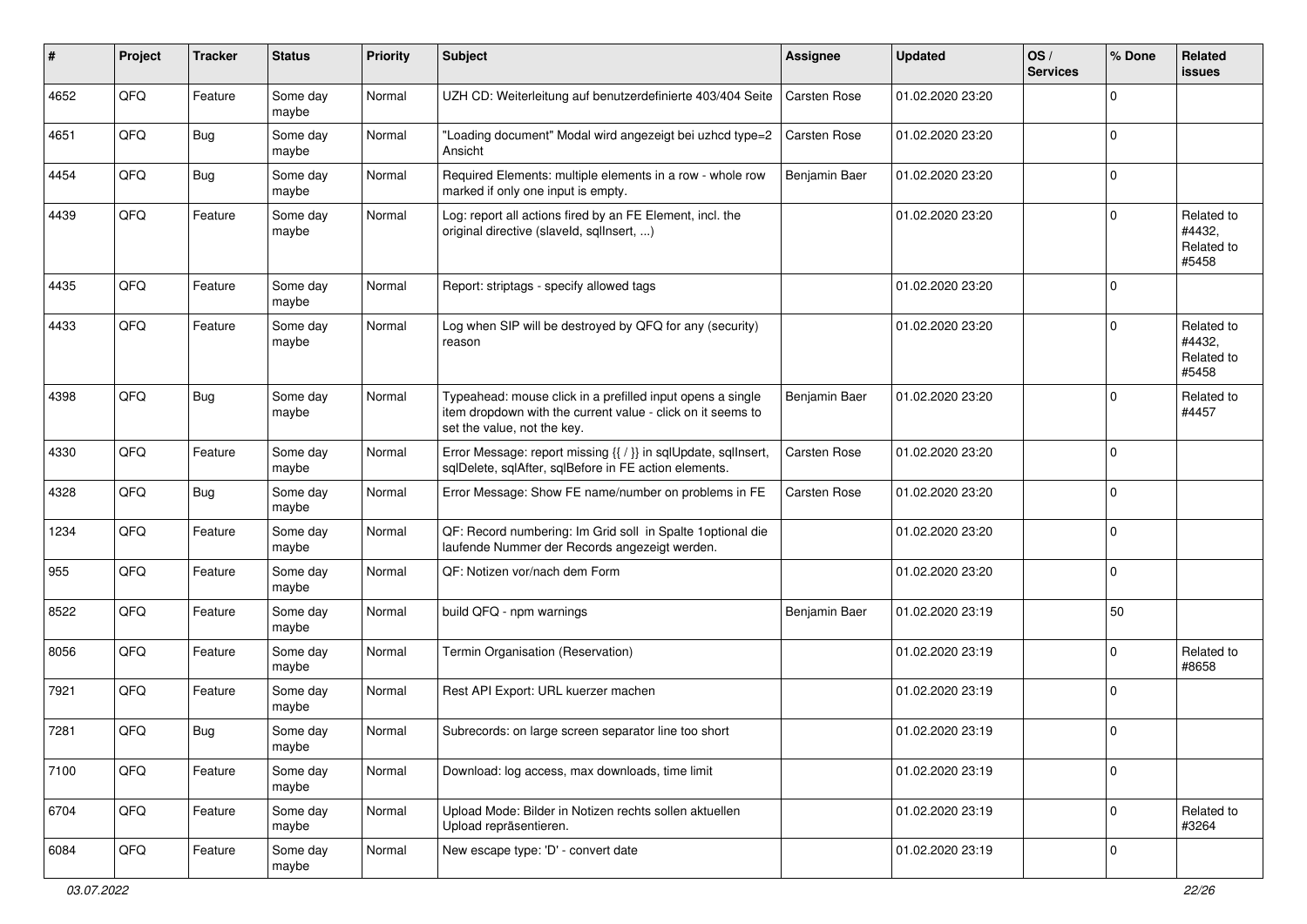| #    | Project | <b>Tracker</b> | <b>Status</b>     | <b>Priority</b> | <b>Subject</b>                                                                                                       | Assignee       | <b>Updated</b>   | OS/<br><b>Services</b> | % Done      | Related<br><b>issues</b> |
|------|---------|----------------|-------------------|-----------------|----------------------------------------------------------------------------------------------------------------------|----------------|------------------|------------------------|-------------|--------------------------|
| 5991 | QFQ     | <b>Bug</b>     | Some day<br>maybe | Normal          | URLs with ' ' or long parameter are problematic                                                                      | Carsten Rose   | 01.02.2020 23:19 |                        | $\Omega$    |                          |
| 5983 | QFQ     | Feature        | Some day<br>maybe | Normal          | Form Submit (save & update): normalize date/-time FE                                                                 | Carsten Rose   | 01.02.2020 23:19 |                        | $\Omega$    |                          |
| 5923 | QFQ     | Feature        | Some day<br>maybe | Normal          | fillStoreSystemBySqlLate                                                                                             |                | 01.02.2020 23:19 |                        | $\mathbf 0$ |                          |
| 5895 | QFQ     | Feature        | Some day<br>maybe | Normal          | Tutorial: List of all QFQ Features                                                                                   |                | 01.02.2020 23:19 |                        | $\Omega$    |                          |
| 5893 | QFQ     | Feature        | Some day<br>maybe | Normal          | Edit on double-click                                                                                                 |                | 01.02.2020 23:19 |                        | $\mathbf 0$ | Related to<br>#5894      |
| 5877 | QFQ     | Bug            | Some dav<br>maybe | Normal          | FE.type=note:bsColumn strange behaviour                                                                              |                | 01.02.2020 23:19 |                        | $\mathbf 0$ |                          |
| 5852 | QFQ     | Feature        | Some day<br>maybe | Normal          | Logging: mail.log / sql.log - im FE anzeigen und via AJAX<br>aktualisieren                                           | Carsten Rose   | 01.02.2020 23:19 |                        | $\Omega$    | Related to<br>#5885      |
| 5805 | QFQ     | Feature        | Some day<br>maybe | Normal          | TypeAHead SQL value instead of key stored                                                                            |                | 01.02.2020 23:19 |                        | $\Omega$    | Related to<br>#5444      |
| 5768 | QFQ     | Bug            | Some day<br>maybe | Normal          | {{pageLanguage:T}}' missing if QFQ is called via api                                                                 | Carsten Rose   | 01.02.2020 23:19 |                        | $\mathbf 0$ |                          |
| 5706 | QFQ     | <b>Bug</b>     | Some day<br>maybe | Normal          | upload: fileDestination needs to be sanatized                                                                        | Carsten Rose   | 01.02.2020 23:19 |                        | $\mathbf 0$ |                          |
| 5579 | QFQ     | Feature        | Some day<br>maybe | Normal          | Enhance Doc / Presentation: variable type 'link column type'                                                         | Carsten Rose   | 01.02.2020 23:19 |                        | $\Omega$    |                          |
| 5557 | QFQ     | <b>Bug</b>     | Some dav<br>maybe | Normal          | Form load: STORE RECORD filled, but should be empty                                                                  | Carsten Rose   | 01.02.2020 23:19 |                        | $\mathbf 0$ |                          |
| 5389 | QFQ     | Feature        | Some day<br>maybe | Normal          | QFQ Design: Multline label / note                                                                                    | Benjamin Baer  | 01.02.2020 23:19 |                        | $\mathbf 0$ |                          |
| 5132 | QFQ     | Feature        | Some day<br>maybe | Normal          | Error Message sendmail missing attachment: more details                                                              | Carsten Rose   | 01.02.2020 23:19 |                        | $\pmb{0}$   |                          |
| 5021 | QFQ     | <b>Bug</b>     | Some day<br>maybe | Normal          | FE.typ=extra - during save displays error 'datum2' already<br>filled in STORE SIP - the value is stored nevertheless | Carsten Rose   | 01.02.2020 23:19 |                        | $\Omega$    | Related to<br>#3875      |
| 4872 | QFQ     | Feature        | Some day<br>maybe | Normal          | Fields of Typo3 page available in STORE TYPO3                                                                        | Carsten Rose   | 01.02.2020 23:19 |                        | $\mathbf 0$ |                          |
| 4869 | QFQ     | Feature        | Some day<br>maybe | Normal          | Dynamic Update (show, hide, readonly?, required?) for<br><b>Template Group Elements</b>                              | Carsten Rose   | 01.02.2020 23:19 |                        | $\mathbf 0$ | Related to<br>#4865      |
| 4606 | QFQ     | Feature        | Some day<br>maybe | Normal          | link: qualifier to render bootstrap button                                                                           | Carsten Rose   | 01.02.2020 23:19 |                        | $\pmb{0}$   |                          |
| 3613 | QFQ     | <b>Bug</b>     | Some day<br>maybe | Normal          | note /note unchecked -> note div (col-md) wird weiterhin<br>gerendert                                                | Elias Villiger | 01.02.2020 23:19 |                        | 100         |                          |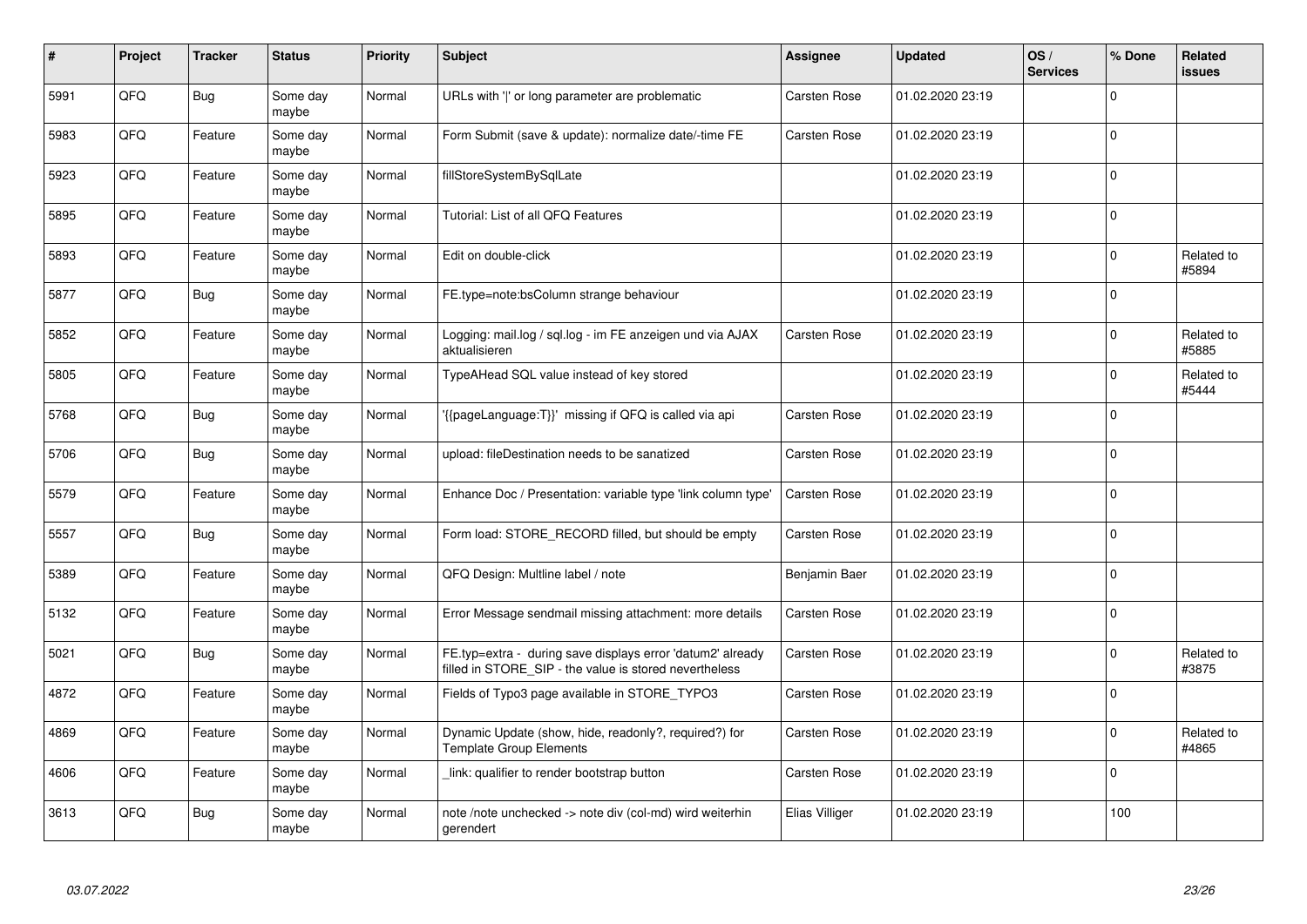| #    | Project | <b>Tracker</b> | <b>Status</b>     | <b>Priority</b> | <b>Subject</b>                                                                                                     | Assignee            | <b>Updated</b>   | OS/<br><b>Services</b> | % Done      | Related<br><b>issues</b> |
|------|---------|----------------|-------------------|-----------------|--------------------------------------------------------------------------------------------------------------------|---------------------|------------------|------------------------|-------------|--------------------------|
| 4583 | QFQ     | <b>Bug</b>     | Some day<br>maybe | Normal          | Dynamic Update bei TypeAhead Feldern                                                                               | Carsten Rose        | 01.02.2020 23:19 |                        | $\Omega$    |                          |
| 4528 | QFQ     | <b>Bug</b>     | Some day<br>maybe | Normal          | extraButtonLock mit SQLAhead Bug                                                                                   | <b>Carsten Rose</b> | 01.02.2020 23:19 |                        | 0           |                          |
| 4092 | QFQ     | <b>Bug</b>     | Some day<br>maybe | Normal          | 1) Logging verbessern wann welches FE warum<br>ausgefuehrt wird, 2) Documentation: Best Practice Template<br>Group | Carsten Rose        | 01.02.2020 23:19 |                        | $\Omega$    | Related to<br>#3504      |
| 9024 | QFQ     | <b>Bug</b>     | Some day<br>maybe | Normal          | QFQ Einarbeitung                                                                                                   |                     | 01.02.2020 15:56 |                        | $\Omega$    |                          |
| 2643 | QFQ     | <b>Bug</b>     | Some day<br>maybe | Normal          | Zend / PHP Webinars anschauen                                                                                      | Carsten Rose        | 01.02.2020 15:56 |                        | $\Omega$    |                          |
| 3267 | QFQ     | Feature        | Some day<br>maybe | Normal          | 2 Forms auf einer Seite: real + Read only                                                                          | Carsten Rose        | 11.12.2019 16:03 |                        | $\mathbf 0$ |                          |
| 3216 | QFQ     | Feature        | Some day<br>maybe | Normal          | dynamic update für checkbox label2                                                                                 | Carsten Rose        | 11.12.2019 16:03 |                        | $\mathbf 0$ | Related to<br>#2081      |
| 3130 | QFQ     | <b>Bug</b>     | Some day<br>maybe | Normal          | Debug Info's nicht korrekt nach 'New > Save'.                                                                      | <b>Carsten Rose</b> | 11.12.2019 16:03 |                        | $\Omega$    | Related to<br>#3253      |
| 2995 | QFQ     | Feature        | Some day<br>maybe | Normal          | Dropdown JQuery Plugin: 'chosen' - Moeglichkeit um Select<br>Listen mehr Funktion zu geben. Kein Bootstrap noetig. | Carsten Rose        | 11.12.2019 16:03 |                        | $\mathbf 0$ |                          |
| 2950 | QFQ     | Feature        | Some day<br>maybe | Normal          | Inhalt QFQ Records als File                                                                                        |                     | 11.12.2019 16:03 |                        | $\mathbf 0$ |                          |
| 2084 | QFQ     | Feature        | Some day<br>maybe | Normal          | Mailto mit encryption: Subrecord                                                                                   | <b>Carsten Rose</b> | 11.12.2019 16:03 |                        | $\Omega$    | Related to<br>#2082      |
| 2063 | QFQ     | <b>Bug</b>     | Some day<br>maybe | Normal          | Pills auf 'inaktiv' setzen falls keine Element auf dem Pill<br>sichtbar sind.                                      | Benjamin Baer       | 11.12.2019 16:03 |                        | $\mathbf 0$ | Related to<br>#3752      |
| 1946 | QFQ     | Feature        | Some day<br>maybe | Normal          | Kontrolle ob der ReadOnly Modus bei den<br>Formularelementen korrekt implementiert ist                             | <b>Carsten Rose</b> | 11.12.2019 16:03 |                        | $\mathbf 0$ |                          |
| 1635 | QFQ     | Feature        | Some day<br>maybe | Normal          | QFQ Extension content record: weitere Optionen<br>einblenden.                                                      | Carsten Rose        | 11.12.2019 16:03 |                        | 0           |                          |
| 1623 | QFQ     | Feature        | Some day<br>maybe | Normal          | RealURL                                                                                                            |                     | 11.12.2019 16:03 |                        | 30          |                          |
| 1510 | QFQ     | Feature        | Some day<br>maybe | Normal          | jquery von google laden, falls das nicht geht lokal                                                                |                     | 11.12.2019 16:03 |                        | 0           |                          |
| 1253 | QFQ     | Feature        | Some day<br>maybe | Normal          | QF: Colorpicker                                                                                                    |                     | 11.12.2019 16:03 |                        | $\Omega$    |                          |
| 1251 | QFQ     | Feature        | Some day<br>maybe | Normal          | QF: Combo                                                                                                          |                     | 11.12.2019 16:03 |                        | $\mathbf 0$ |                          |
| 4293 | QFQ     | <b>Bug</b>     | Some day<br>maybe | Normal          | Download broken if token 'd:' is missing - but no error<br>message                                                 | <b>Carsten Rose</b> | 11.12.2019 16:03 |                        | $\mathbf 0$ | Related to<br>#7514      |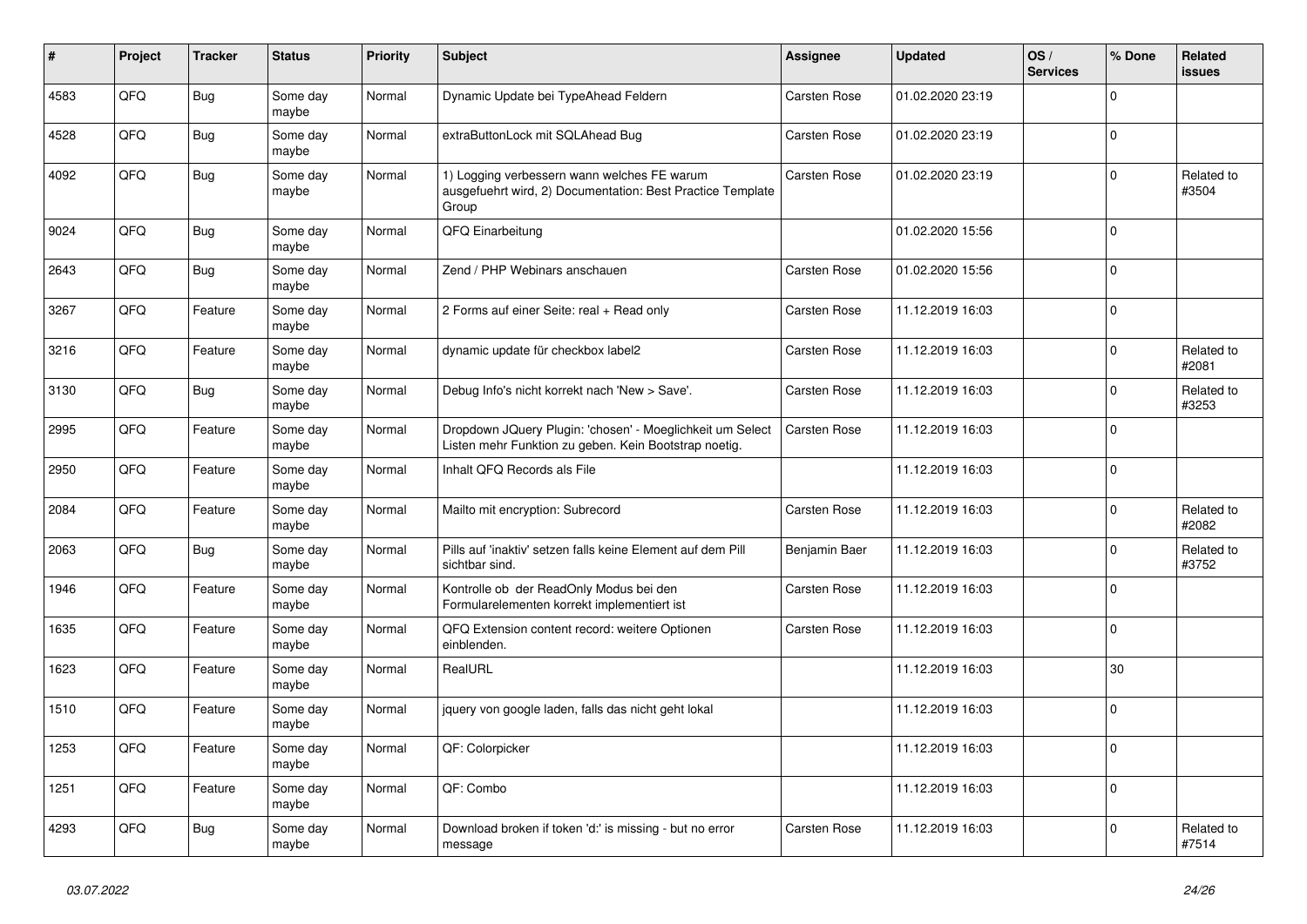| $\#$ | Project | <b>Tracker</b> | <b>Status</b>     | <b>Priority</b> | <b>Subject</b>                                                                                                                                           | Assignee            | <b>Updated</b>   | OS/<br><b>Services</b> | % Done      | Related<br><b>issues</b>                    |
|------|---------|----------------|-------------------|-----------------|----------------------------------------------------------------------------------------------------------------------------------------------------------|---------------------|------------------|------------------------|-------------|---------------------------------------------|
| 4259 | QFQ     | Feature        | Some day<br>maybe | Normal          | Instant trigger a cron job                                                                                                                               | Carsten Rose        | 11.12.2019 16:03 |                        | $\Omega$    |                                             |
| 4197 | QFQ     | Feature        | Some day<br>maybe | Normal          | Unit Test fuer JSON Stream von QuickFormQuery.php ><br>doForm()                                                                                          | Carsten Rose        | 11.12.2019 16:03 |                        | $\mathbf 0$ |                                             |
| 4138 | QFQ     | Bug            | Some day<br>maybe | Normal          | style fehlt                                                                                                                                              |                     | 11.12.2019 16:03 |                        | $\mathbf 0$ |                                             |
| 4122 | QFQ     | Bug            | Some day<br>maybe | Normal          | file: Render Mode hat keinen Effekt                                                                                                                      |                     | 11.12.2019 16:03 |                        | $\mathbf 0$ |                                             |
| 4027 | QFQ     | Feature        | Some day<br>maybe | Normal          | Missing: orange 'check' / 'bullet'                                                                                                                       |                     | 11.12.2019 16:03 |                        | $\mathbf 0$ |                                             |
| 4026 | QFQ     | Feature        | Some day<br>maybe | Normal          | sqlLog.sql: log number of FE.id                                                                                                                          | Carsten Rose        | 11.12.2019 16:03 |                        | $\mathbf 0$ | Related to<br>#5458                         |
| 4008 | QFQ     | <b>Bug</b>     | Some day<br>maybe | Normal          | FormElemen.type=sendmail: wrong 'TO' if 'real<br>name <rea@mail.to>' is used</rea@mail.to>                                                               | Carsten Rose        | 11.12.2019 16:03 |                        | $\mathbf 0$ |                                             |
| 3991 | QFQ     | Feature        | Some day<br>maybe | Normal          | report: Columnname '_skipWrap' skips 'fbeg', 'fend'                                                                                                      | Carsten Rose        | 11.12.2019 16:03 |                        | $\mathbf 0$ |                                             |
| 3947 | QFQ     | Feature        | Some day<br>maybe | Normal          | Attack detectect: logout current user                                                                                                                    | <b>Carsten Rose</b> | 11.12.2019 16:03 |                        | $\Omega$    | Related to<br>#5458.<br>Related to<br>#6299 |
| 3942 | QFQ     | Feature        | Some day<br>maybe | Normal          | Action Elemente: neu generierte IDs via FE weitergeben                                                                                                   | Carsten Rose        | 11.12.2019 16:03 |                        | $\mathbf 0$ | Related to<br>#3941                         |
| 3941 | QFQ     | Feature        | Some day<br>maybe | Normal          | sqlAfter: es sollten mehrere moeglich sein                                                                                                               | Carsten Rose        | 11.12.2019 16:03 |                        | $\mathbf 0$ | Related to<br>#3942                         |
| 3905 | QFQ     | Feature        | Some day<br>maybe | Normal          | Documentation: Best Practice anhand eines Online<br>Bewerbungstools                                                                                      | Carsten Rose        | 11.12.2019 16:03 |                        | $\mathbf 0$ |                                             |
| 3900 | QFQ     | Feature        | Some day<br>maybe | Normal          | Extend documentation of 'Copy / Paste'                                                                                                                   | Carsten Rose        | 11.12.2019 16:03 |                        | $\mathbf 0$ | Related to<br>#3899                         |
| 3895 | QFQ     | <b>Bug</b>     | Some day<br>maybe | Normal          | typeahead pedantic: on lehrkredit Idap webpass - if only one<br>person is in dropdown, such person can't be selected                                     | <b>Carsten Rose</b> | 11.12.2019 16:03 |                        | $\Omega$    |                                             |
| 3882 | QFQ     | Bug            | Some day<br>maybe | Normal          | templateGroup: disable 'add' if limit is reached - funktioniert<br>nicht wenn bereits records existierten                                                | <b>Carsten Rose</b> | 11.12.2019 16:03 |                        | $\mathbf 0$ |                                             |
| 3879 | QFQ     | Feature        | Some day<br>maybe | Normal          | Form 'FormElement': Beim Feld 'name' rechts in der Notiz<br>einen Link einblenden - a) aktuelle Definition anzeigen, b)<br>Spalte in der Tabelle anlegen |                     | 11.12.2019 16:03 |                        | $\mathbf 0$ |                                             |
| 3878 | QFQ     | Feature        | Some day<br>maybe | Normal          | Form 'FormElement': Spalte 'name' typeAhead mit<br>Spaltennamen der Primarytable.                                                                        |                     | 11.12.2019 16:03 |                        | $\mathbf 0$ |                                             |
| 3877 | QFQ     | Feature        | Some day<br>maybe | Normal          | FormEditor: die Felder die aktuell nicht gebraucht werden<br>nur auf readonly/disabled setzen (nicht ausblenden > das<br>irritiert.                      | Carsten Rose        | 11.12.2019 16:03 |                        | $\mathbf 0$ |                                             |